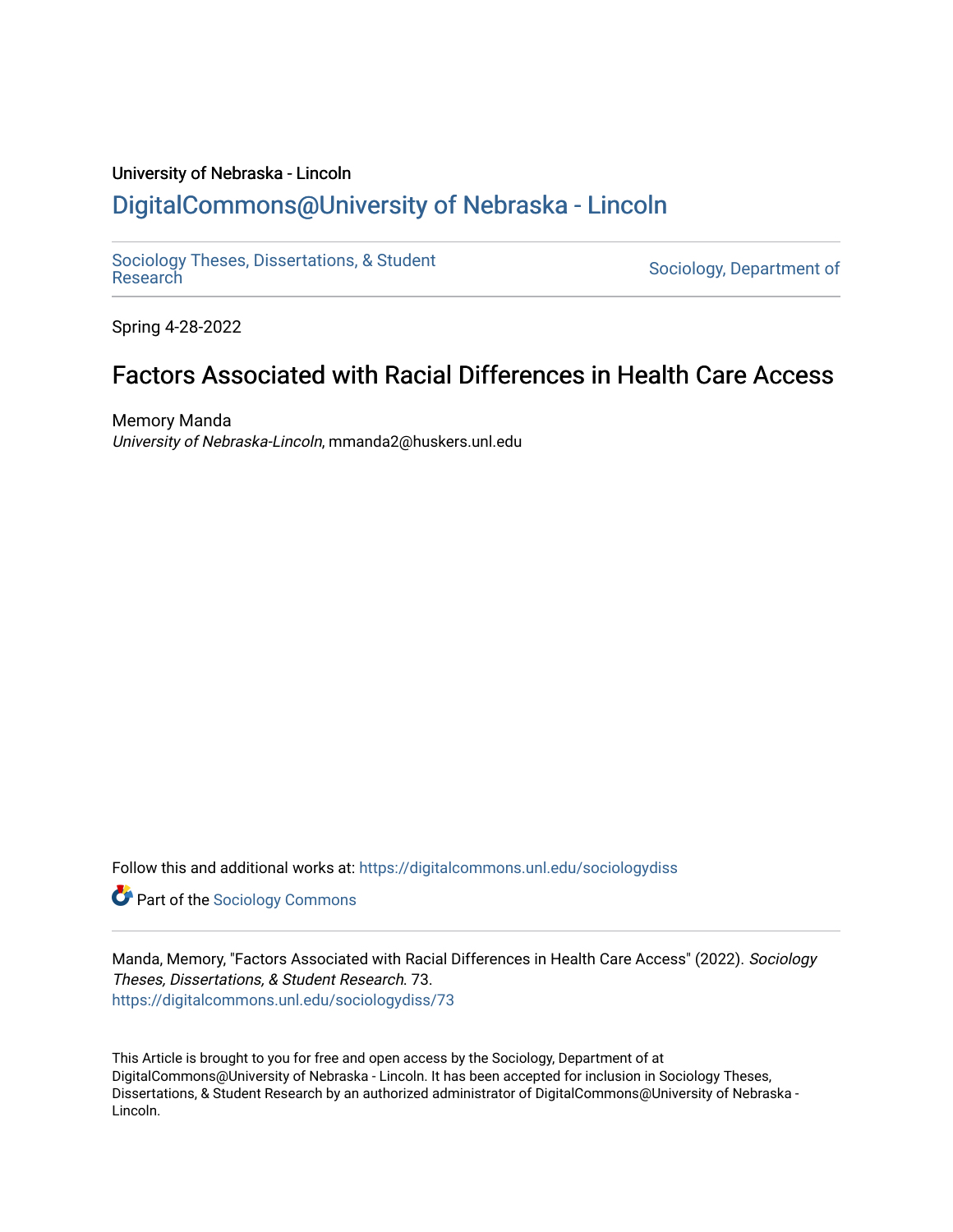## FACTORS ASSOCIATED WITH RACIAL DIFFERENCES IN HEALTH CARE

### ACCESS

By

Memory Manda

## A THESIS

Presented to the Faculty of

The Graduate College at the University of Nebraska

In Partial Fulfillment of Requirements

For the Degree of Master of Arts

Major: Sociology

Under the Supervision of Professor Christina D. Falci

Lincoln, Nebraska

May, 2022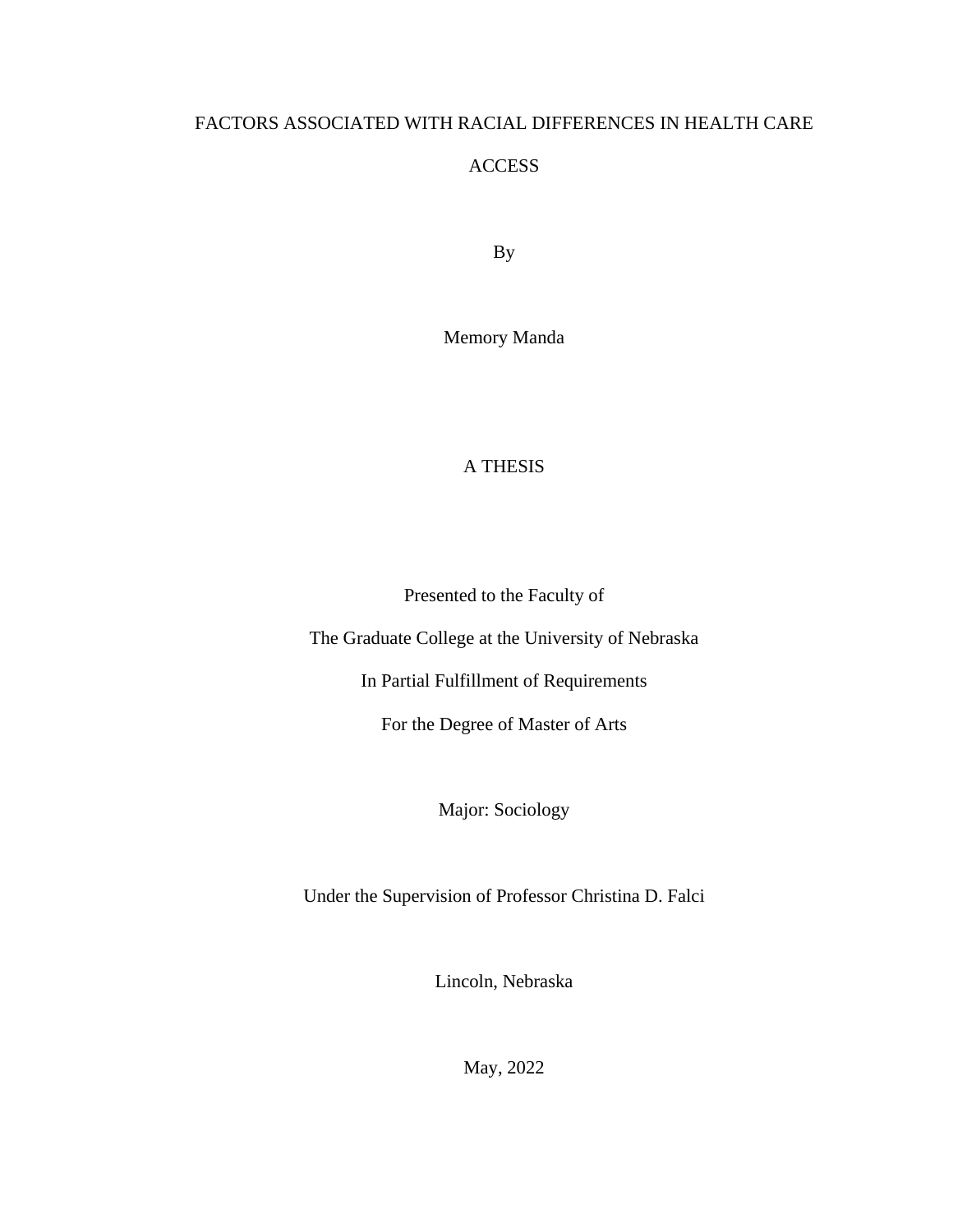# FACTORS ASSOCIATED WITH RACIAL DIFFERENCES IN HEALTH CARE ACCESS

Memory Manda, M.A.

University of Nebraska, 2022

Advisor: Christina D. Falci

Using data from the 2018 National Health Interview Survey (NHIS), this study examined racial group differences in health care access, including measures for usual place of sick or preventative care and delayed or forgone care and the mechanisms that explain those differences. This study integrated the Fundamental Cause Theory and Anderson's Behavioral model to understand the causal mechanism responsible for racial disparities in health care access. Results showed that Hispanics were more likely to have no usual place for sick or preventative care and more likely to delay care than other racial groups. Blacks were more likely to use other sick or preventative care places than a doctor's office and more likely to forgo care due to cost than other racial groups. Whites were more likely to have a doctor's office as a place for sick or preventative care, followed by Asians, Hispanics, and Blacks. In addition, health insurance coverage highly contributed to explaining racial differences in health care access for Blacks and Hispanics, followed by family income, marital status, education attainment, and employment status. Results show that Blacks and Hispanics are at a higher disadvantage in accessing health care. Therefore, further research needs to focus on reducing disparities in health care access, especially for Blacks and Hispanics.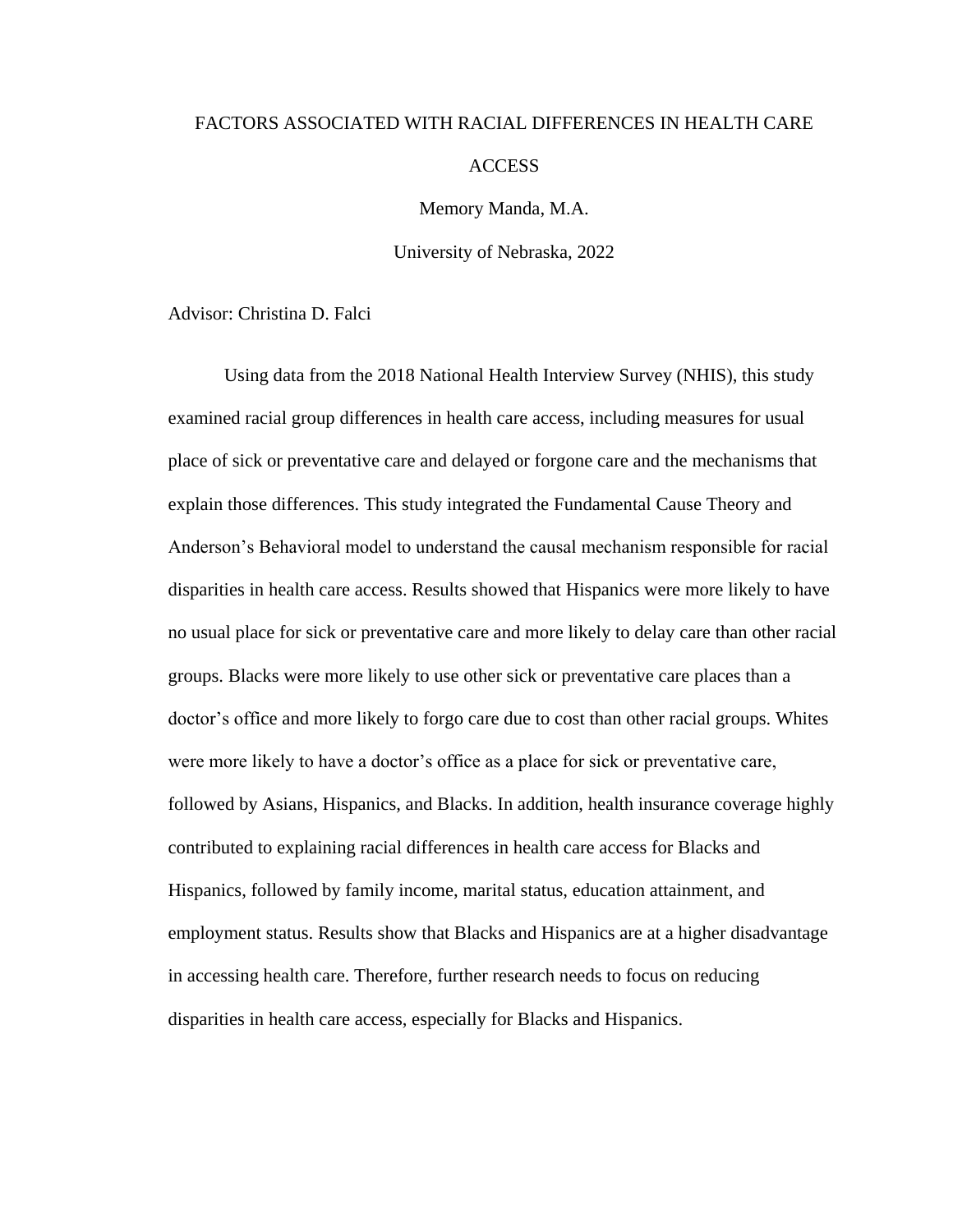## **Dedication**

I dedicate this thesis to my late mother, Agnes Richard Banda, who always encouraged me to be focused and believed in my abilities to do great work.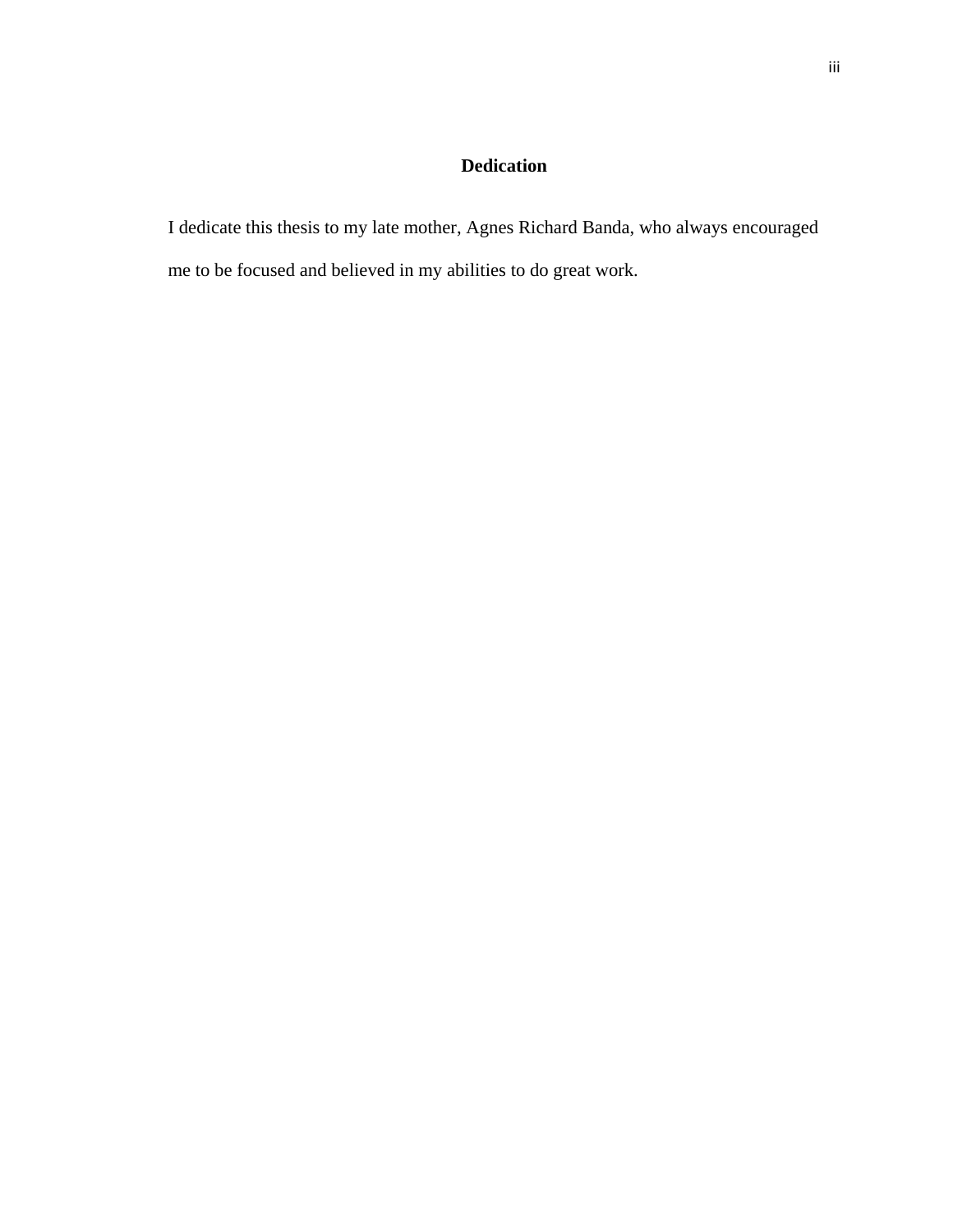#### **Acknowledgments**

I would like to sincerely thank my thesis advisor, Dr. Christina D. Falci, who went above and beyond to guide me throughout the study. I am grateful for the time, advice, and encouragement she gave me until completing my thesis.

My appreciation also goes to my committee members, Dr. Lisa A. Kort-Butler and Dr. Lory J. Dance, for their advice and support.

Many thanks go to my family, especially my mother, Agnes Richard Banda, and sister, Getrude Manda, for their encouragement and support throughout the study.

Above all, I thank God Almighty for seeing me through to this point and enabling me to complete this thesis.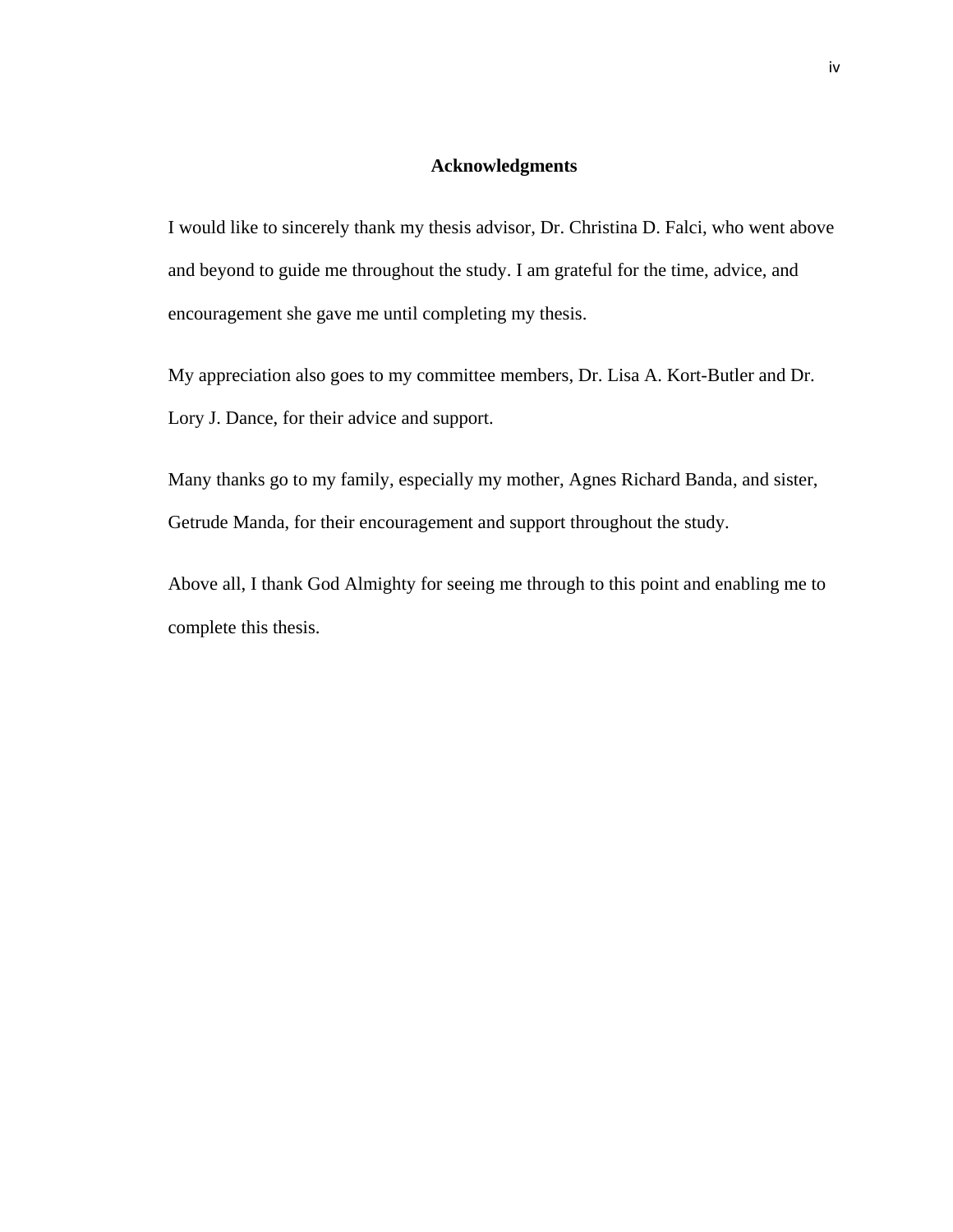## **Table of Contents**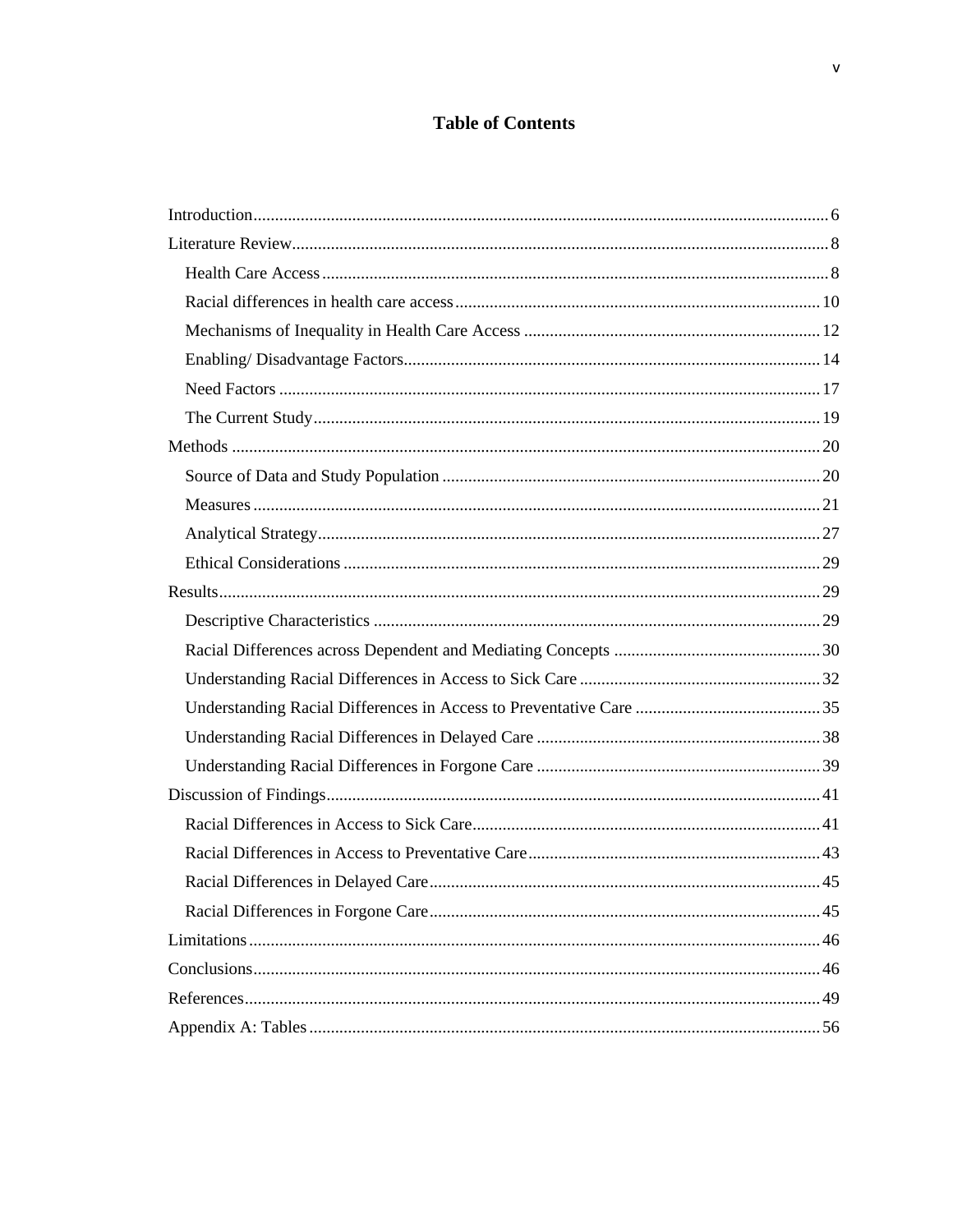#### <span id="page-6-0"></span>**Introduction**

Health care access is essential for preventing and treating various health problems to promote and maintain health (Hummer and Hamilton 2019; Office of Disease Prevention and Health Promotion 2021; Richardson and Norris 2010). In the United States, the need for health care access is well documented, especially among racial minorities (Anon 2004; Callahan, Hickson, and Cooper 2006; Chaves et al. 2019; Copeland 2005; Durden and Hummer 2006; Manuel 2018; Miller and Wherry 2017). Minoritized racial groups such as Blacks, Asians, and Hispanics have reported lower health care access than Whites. According to the 2018 National Health care Quality and Disparities Report, "Blacks experienced worse access to care than Whites for 43 percent of the health care access measures while Asians experienced worse access to care than Whites for 37 percent of the measures" (Chaves et al. 2019: 26).

Minoritized racial groups such as Blacks and Hispanics experience racism, and the White majority has racial privilege, leading to racial differences in access to resources (education, employment, income, marriage, and health insurance) and opportunities that promote health (Bailey, Feldman, and Bassett 2021; Feagin and Bennefield 2014; Williams, Lawrence, and Davis 2019). Therefore, racial differences in health care access likely contribute to worse health outcomes for Blacks or African Americans, Asians, and Hispanics compared to Whites (Chen et al. 2016; Council on Ethical and Judicial Affairs 1990; Richardson and Norris 2010; Williams and Sternthal 2010), including higher morbidity, higher mortality, and lower life expectancy (Hummer and Hamilton 2019; Phelan and Link 2015).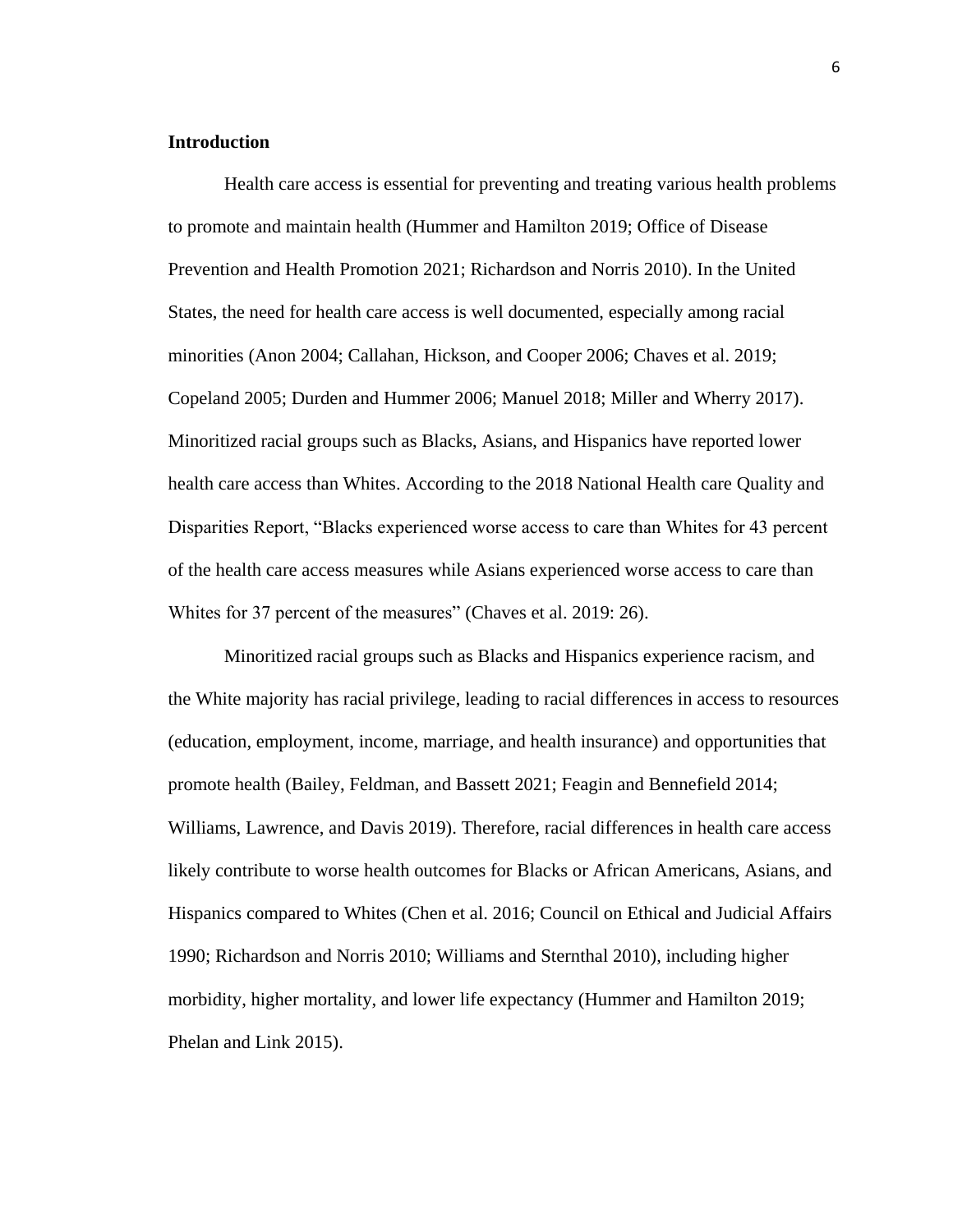As such, it is important to understand racial differences in health care access. Using data from the 2018 National Health Interview Survey (NHIS), the focus of this study is to understand racial group differences in health care access, including measures for usual place of sick or preventative care and delayed or forgone care and the mechanisms that explain those differences.

While disparities in health care access are evident, the mechanisms that produce the racial differences are unclear. This study draws on two theoretical frames, Fundamental Cause, and Andersen's Behavioral Model, to explore the factors associated with racial differences in health care access. I argue that SES is a fundamental cause of racial disparity in health care access because it shapes the availability of resources key to gaining access to health care, such as income, employment, and marriage. Andersen's Behavioral Model points to further inequality mechanisms to understand racial disparities in health care access, including functional limitations and chronic conditions.

This study makes several contributions to the current research literature. First, integrating Fundamental Cause Theory and Anderson's Behavioral model sets up a broad array of mechanisms to explore to understand racial disparities. It also leads to a reformulation of educational, marital, and employment status as causal mechanisms of inequality rather than control variables or predisposing characteristics, as named by the Anderson Model. Second, previous research on health care access has primarily focused on individuals' usual place of sick care (Charron-Chénier and Mueller 2018; Chen et al. 2016; Kirby and Kaneda 2005, 2006; Manuel 2018). This study also includes a diverse array of health care access measures, including the usual place of preventative or sick care as well as forgone and delayed care. Preventative health care is essential for the early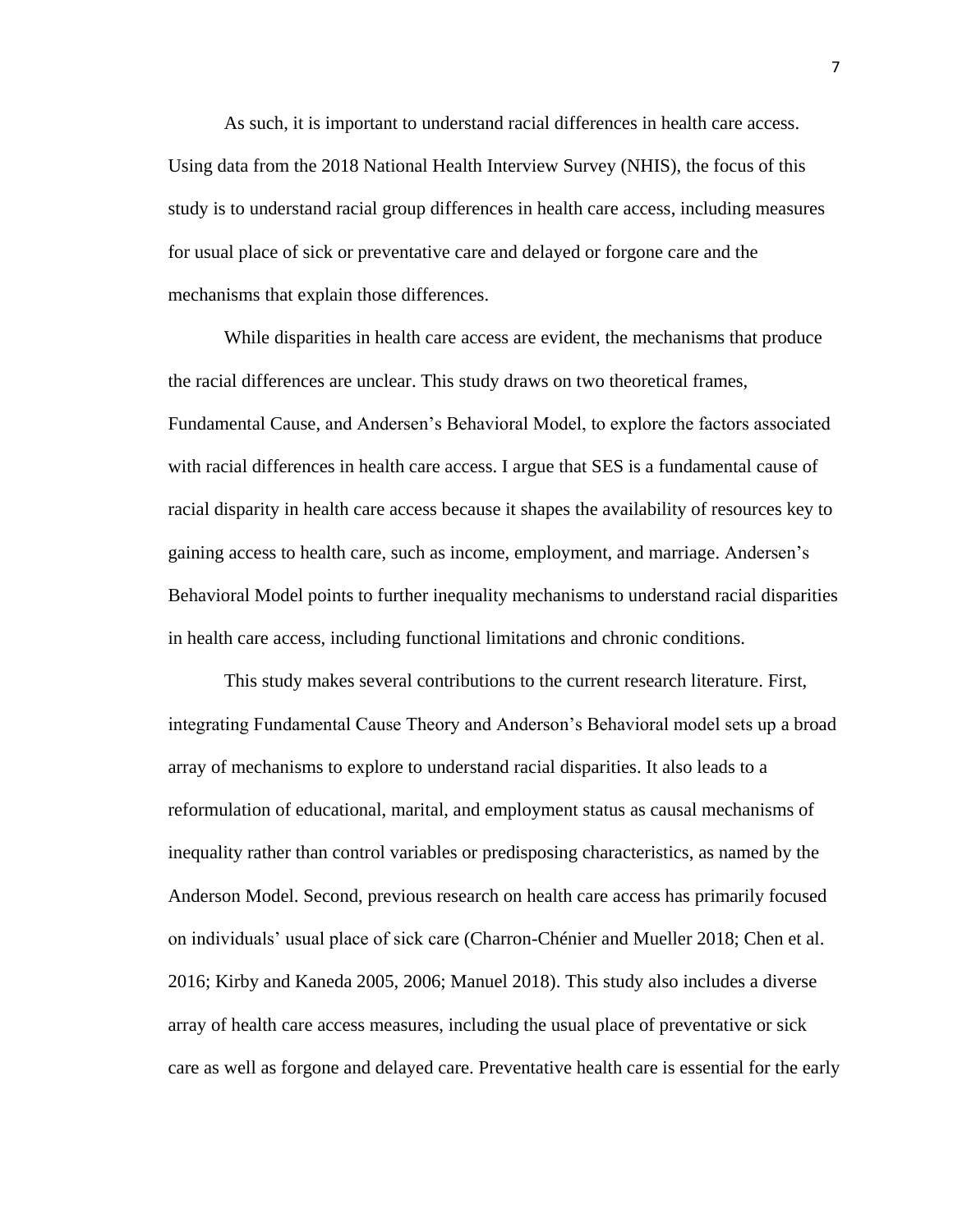detection of diseases to prevent disability caused by chronic diseases, compromised quality of life, and death (National Center for Chronic Disease Prevention and Health Promotion 2009).

Third, this research compares health care access across four racial groups, including Hispanics, Blacks, Asians, and Whites. Much previous research has compared only Blacks to Whites (Copeland 2005; Council on Ethical and Judicial Affairs 1990) or Hispanics to Whites (Durden and Hummer 2006; Perez et al. 2009), although there are a few exceptions to this trend (see Lau 2016; Manuel 2018; Richardson and Norris 2010).

#### <span id="page-8-0"></span>**Literature Review**

<span id="page-8-1"></span>Health Care Access

The Agency for Health Research and Quality (2020) defines health care access as a situation where a person can visit a place that offers medical care and use health services on time to achieve the best health outcomes (Agency for Health Research and Quality 2020). Yet, studies vary considerably in how health care access is measured. A common measure pertains to whether an individual had a usual place of sick care with a dichotomous response of "yes or no"(Auchincloss, Van Nostrand, and Ronsaville 2001; Bustamante et al. 2009, 2019; Callahan et al. 2006; Wheldon and Kirby 2013).

Some studies also investigate the source of usual sick care (Dedania and Gonzales 2019; Durden and Hummer 2006; Ye et al. 2012). For example, studies differentiate between a doctor's office (including a clinic, health center, or Health Maintenance Organization), the emergency room, and other sources ( Durden and Hummer 2006; Ye et al. 2012).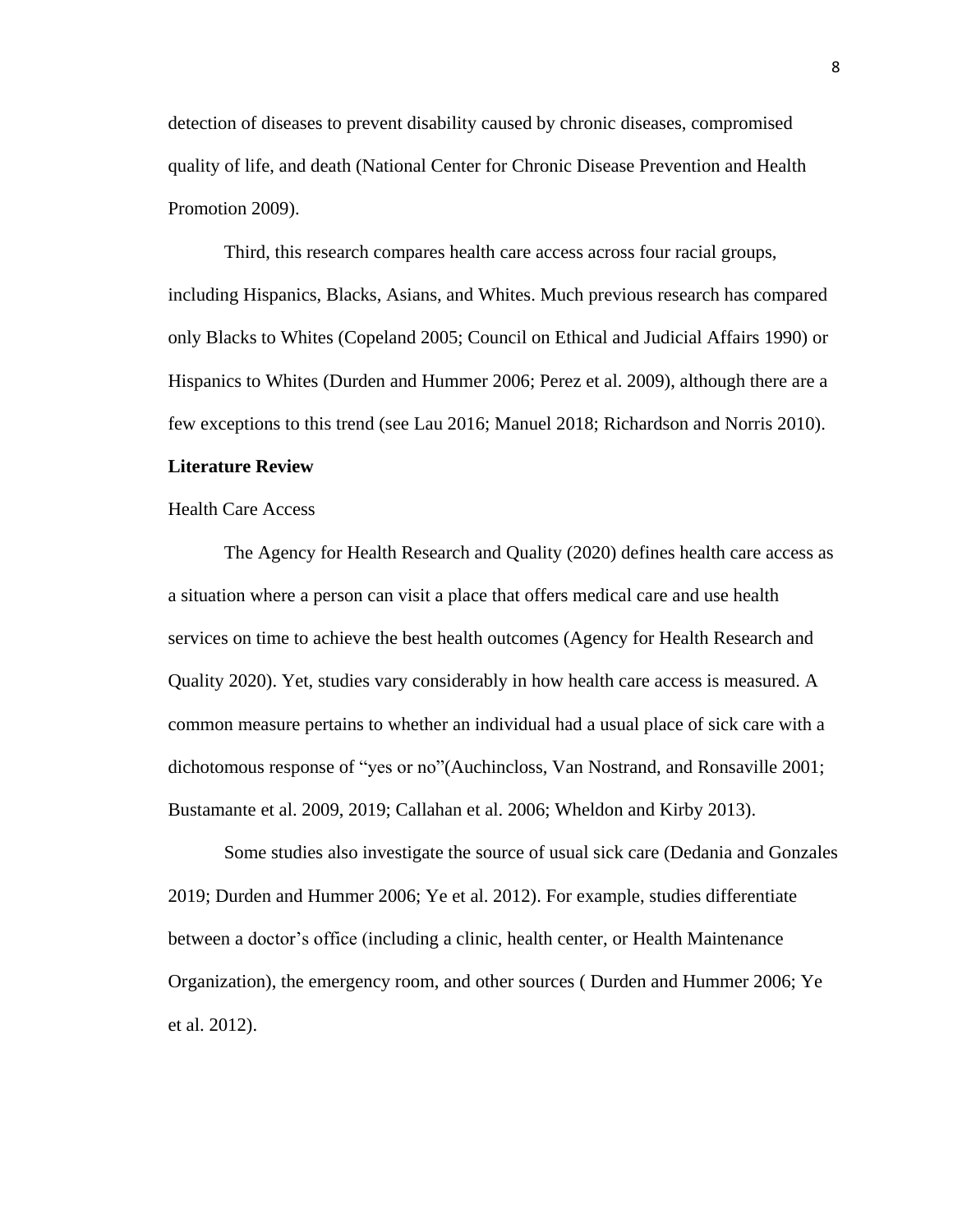Sick care captures health care access when a person has a medical issue such as an injury, illness, or disease. Another way to assess health care access is having preventative care such as vaccinations, annual health check-ups, dental check-ups, and health screenings (breast cancer, cervical cancer, cholesterol, blood pressure). Having access to preventative care increases the chances of detecting diseases early (National Center for Chronic Disease Prevention and Health Promotion 2009).

Furthermore, preventative care reduces the risk of diseases, disability caused by chronic diseases, and death (Borsky et al. 2018; National Center for Chronic Disease Prevention and Health Promotion 2009). However, most studies on health care access have concentrated on the usual place and source of sick care and not the usual place and source of preventative care (Charron-Chénier and Mueller 2018; Chen et al. 2016; Kirby and Kaneda 2005, 2006; Manuel 2018). This study will explore both the usual place and source of sick and preventative care.

Having a usual source of care (preventative or sick care) is associated with better health outcomes than not having a usual place (Blewett et al. 2008; Jetty et al. 2015; Levine, Landon, and Linder 2019). Moreover, a doctor's office or primary care provider is the ideal usual source of care compared to an emergency room, hospital outpatient department, or other sources (Levine et al. 2019; Smith et al. 2017; Xu 2002). According to Levine and Colleagues (2019), people with doctor's offices or primary care providers as a usual source of care receive better overall quality health care (Levine et al. 2019) and have better health outcomes (Blewett et al. 2008; Jetty et al. 2015; Levine et al. 2019).

Studies also measured health care access in terms of forgone care due to cost and delayed care. Forgone care captures health care access when a person needs health care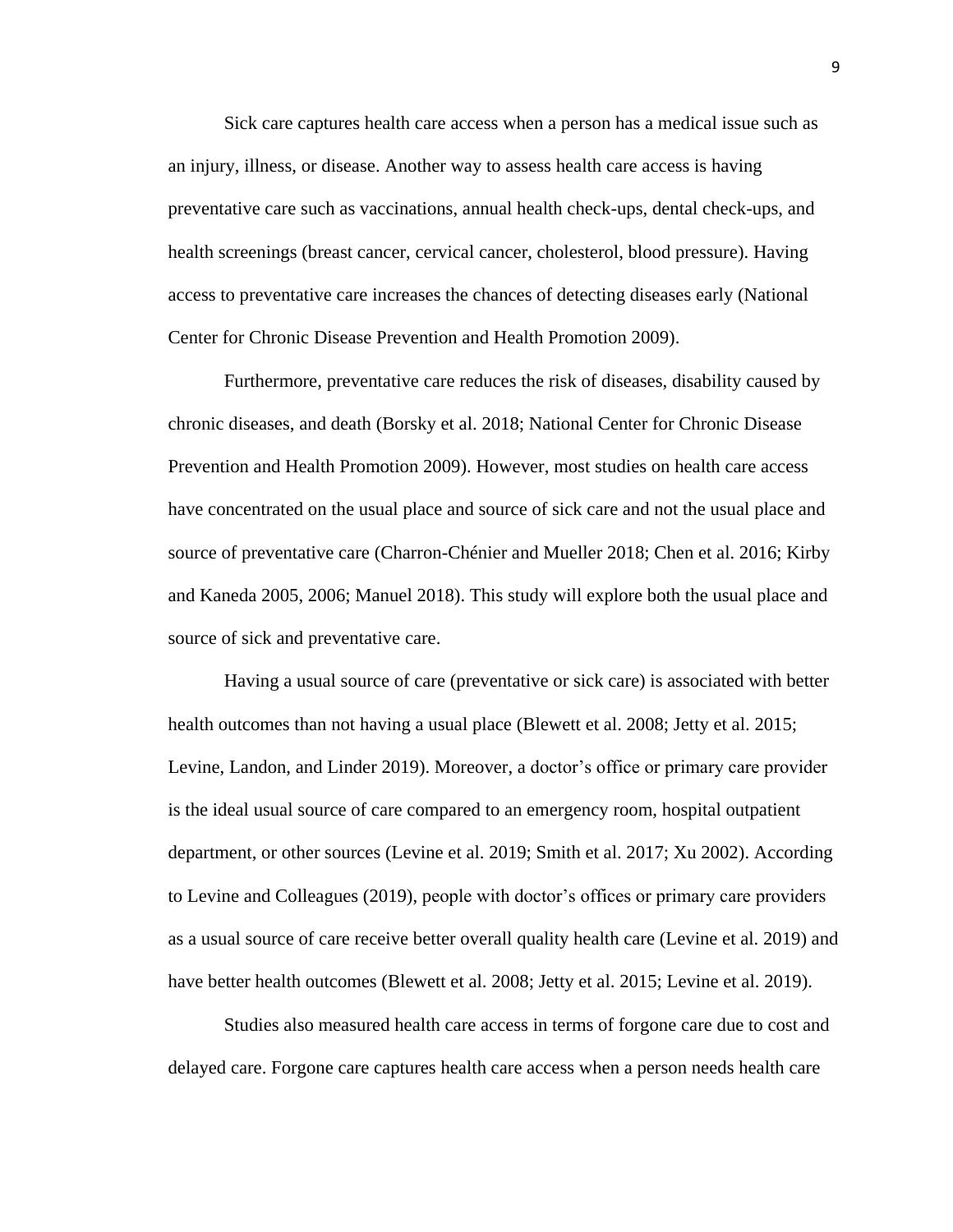but does not get it because they cannot afford it. On the other hand, delayed care occurs when a person needs health care but postpones getting it due to reasons such as the inability to get an appointment soon enough, the doctor's office was not open when they got there, or they did not have transportation.

The forgone and delayed care measurements vary across studies (Auchincloss et al. 2001; Bustamante et al. 2009; Callahan et al. 2006; Chen et al. 2016; Weissman et al. 2018). For example, some studies measured delayed health care based on whether, during the past 12 months, the respondents delayed seeking medical care due to worry about the cost (Auchincloss et al. 2001; Callahan et al. 2006). On the other hand, Bustamante and Colleagues (2009) measured delayed health care based on whether an individual did not experience a delay in obtaining health care (Bustamante et al. 2009).

The measurement of forgone health care due to cost has also varied across studies. For example, Auchincloss and Colleagues (2001) measured forgone care due to cost based on whether, during the past 12 months, the respondent needed care but did not get at least one of the following: (a) medical or surgical care, (b) dental care,(c) mental health care, (d) prescription medication, or (e) eyeglasses (Auchincloss et al. 2001). Lastly, Bustamante and Colleagues (2009) measure forgone care based on whether an individual could afford all health care (Bustamante et al. 2009).

#### <span id="page-10-0"></span>Racial differences in health care access

The definition of race is varied, even among sociologists. Scholars argue that race categorization is socially constructed and bound to change over time (Brown et al. 2013; Golash-Boza 2016; Howell and Emerson 2017). According to Golash-Boza (2016), the socially constructed notion that race can be divided into distinct groups based on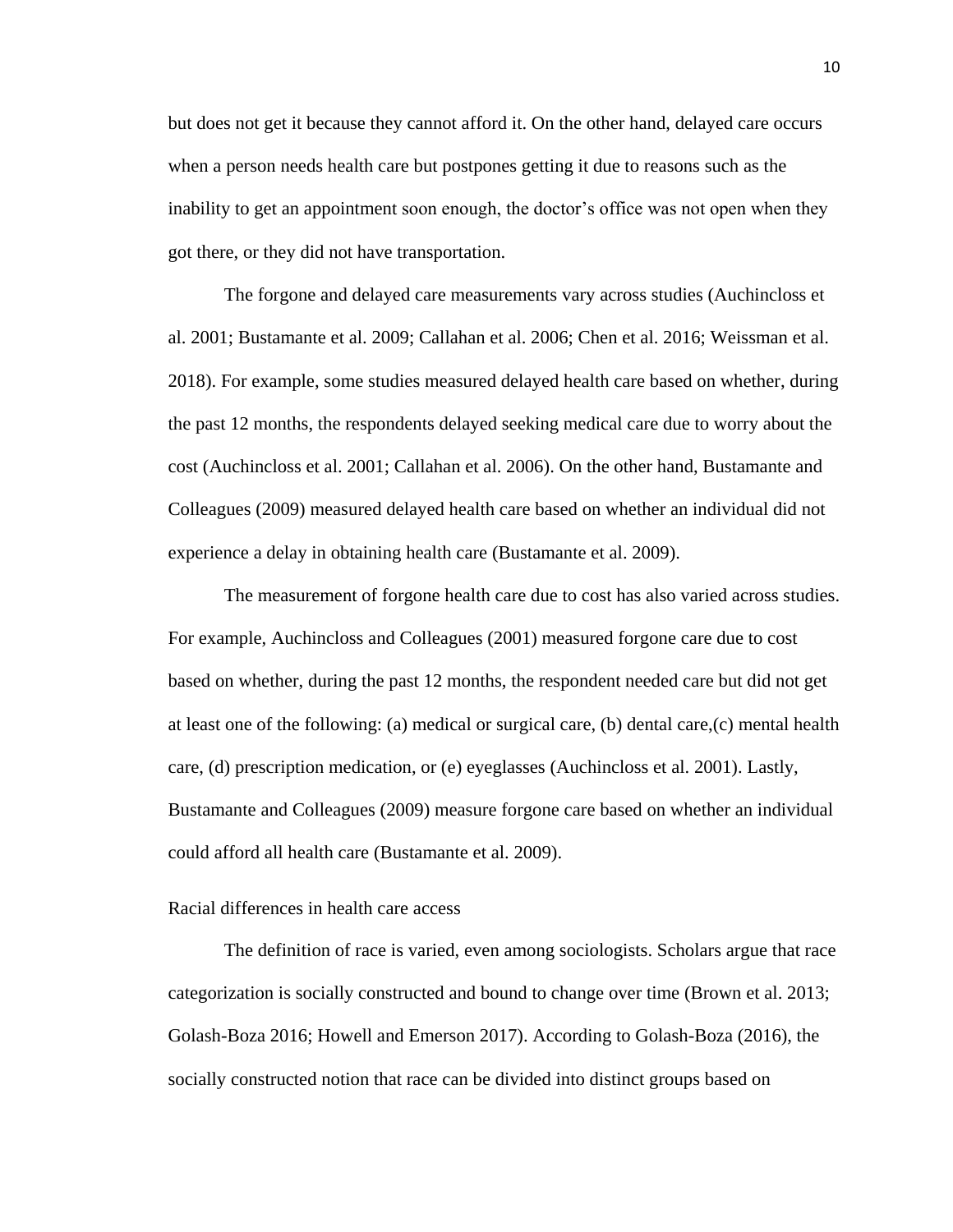individuals' cultural and physical attributes is linked to White superiority and the inferiority of other racial groups leading to racial inequality. In the current study, I acknowledge that the definition of race is socially constructed and complex.

Many scholars view race as a socially constructed status defined through and by social interaction across historical times that categorizes individuals based on ethnicity, phenotypic, nationality, and other indicators of social difference (Brown et al. 2013; Clair and Denis 2015; Morning 2009; Nyborg 2019; Obach 1999; Williams, Lawrence, and Davis 2019; Williams and Sternthal 2010). Working from this idea, this study will focus on the four largest racial groups widely recognized in the United States: Whites, Blacks, Asians, and Hispanics.

Racial differences in health care access exist across racial groups. Scholars have found that minority racial groups such as Blacks, Hispanics, and Asians are less likely to have a usual place and source of sick care (Agency for Health Research and Quality 2020; Bulatao, Anderson, and National Research Council (U.S.) Panel on Race 2004; Manuel 2018; Mitchell 2015; Sommers et al. 2017). According to Gaskin and Colleagues (2007), Whites were most likely to have a doctor's office as a usual source of care, followed by Asians, Blacks, and Hispanics (Gaskin et al. 2007). Additionally, Hispanics were more likely to report not having usual source care and more likely to use community health centers and hospital outpatient departments, followed by Blacks, Asians, and Whites (Gaskin et al. 2007). Therefore, in this study, I expect Whites to be most likely to have a doctor's office as a usual place of sick care, followed by Asians, Blacks, and Hispanics.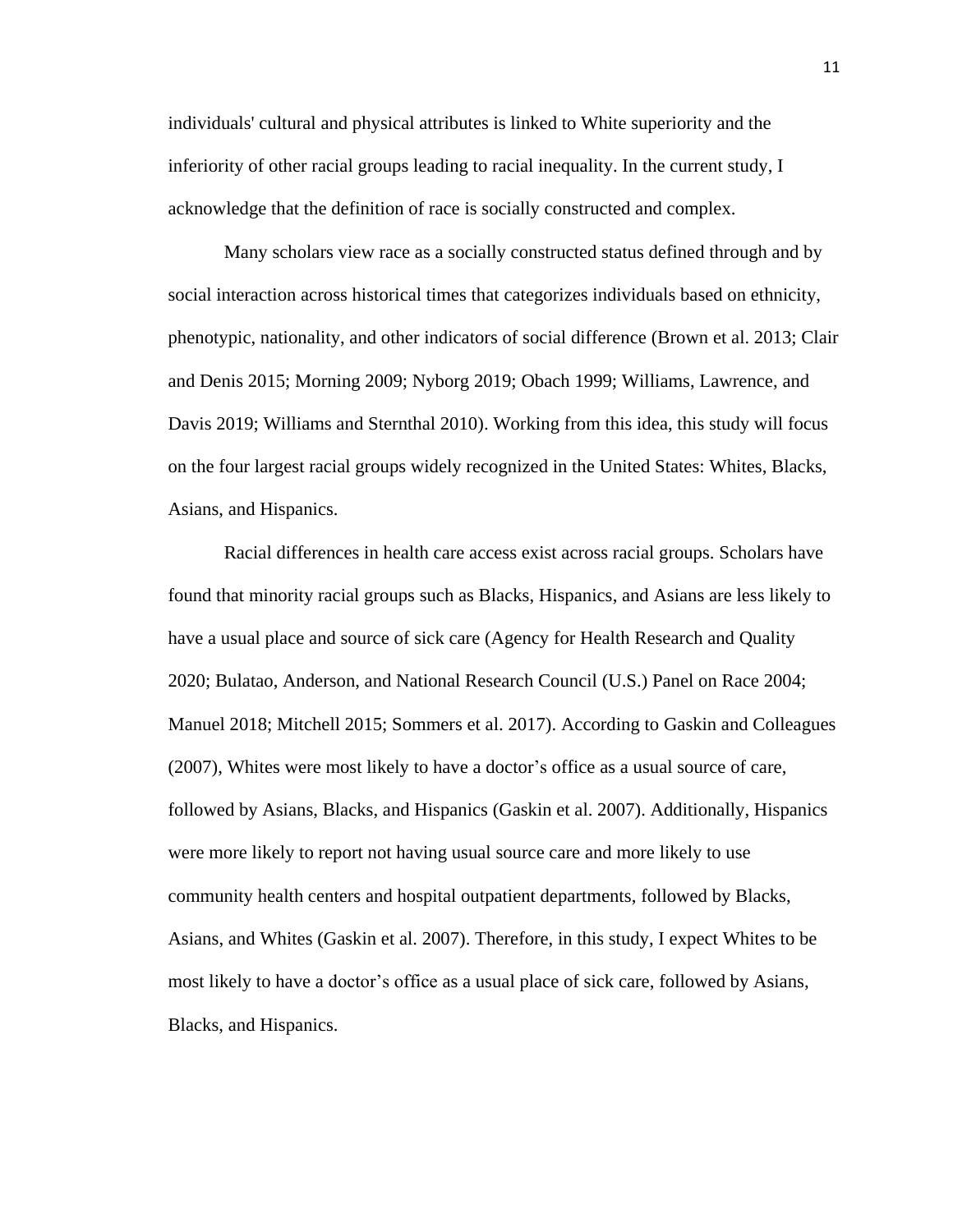I expect to see the same racial differences in access to preventative care as those in access to sick care. Whites will be most likely to have a doctor's office as a usual place of preventative care, followed by Asians, Blacks, and Hispanics. Since minoritized racial groups are less likely to go to a doctor's office as a usual place for sick care than Whites, they will be less likely to go to a doctor's office for preventative care than Whites.

Racial differences in health care access have also been reported based on forgone health care due to cost and delayed care. For example, Burgard and Hawkins (2014) found that Hispanics and Blacks were more likely to forgo health care due to cost, while Asians and Whites were less likely to forgo health care due to cost (Burgard and Hawkins 2014). In addition, Chen and colleagues (2016) found that Blacks had the highest likelihood of delaying or forgoing health care due to cost than other racial groups (Chen et al. 2016). Therefore, in this study, I expect Blacks and Hispanics to be more likely to forgo health care due to cost and delay health care than Whites and Asians.

#### <span id="page-12-0"></span>Mechanisms of Inequality in Health Care Access

This study draws its theoretical framework from the Theory of Fundamental Causes and Andersen's Behavioral Model to understand racial differences in health care access. Generally, the Theory of Fundamental Causes deals with inequality in power, knowledge, prestige, money, social connections, and social support concerning health. The Theory of fundamental causes outlines how socioeconomic status (SES) is a fundamental cause of disease and inequalities in health (Link and Phelan 1995; Phelan and Link 2015; Phelan, Link, and Tehranifar 2010). People with higher SES have the capacity to mobilize resources such as knowledge, money, and social connections needed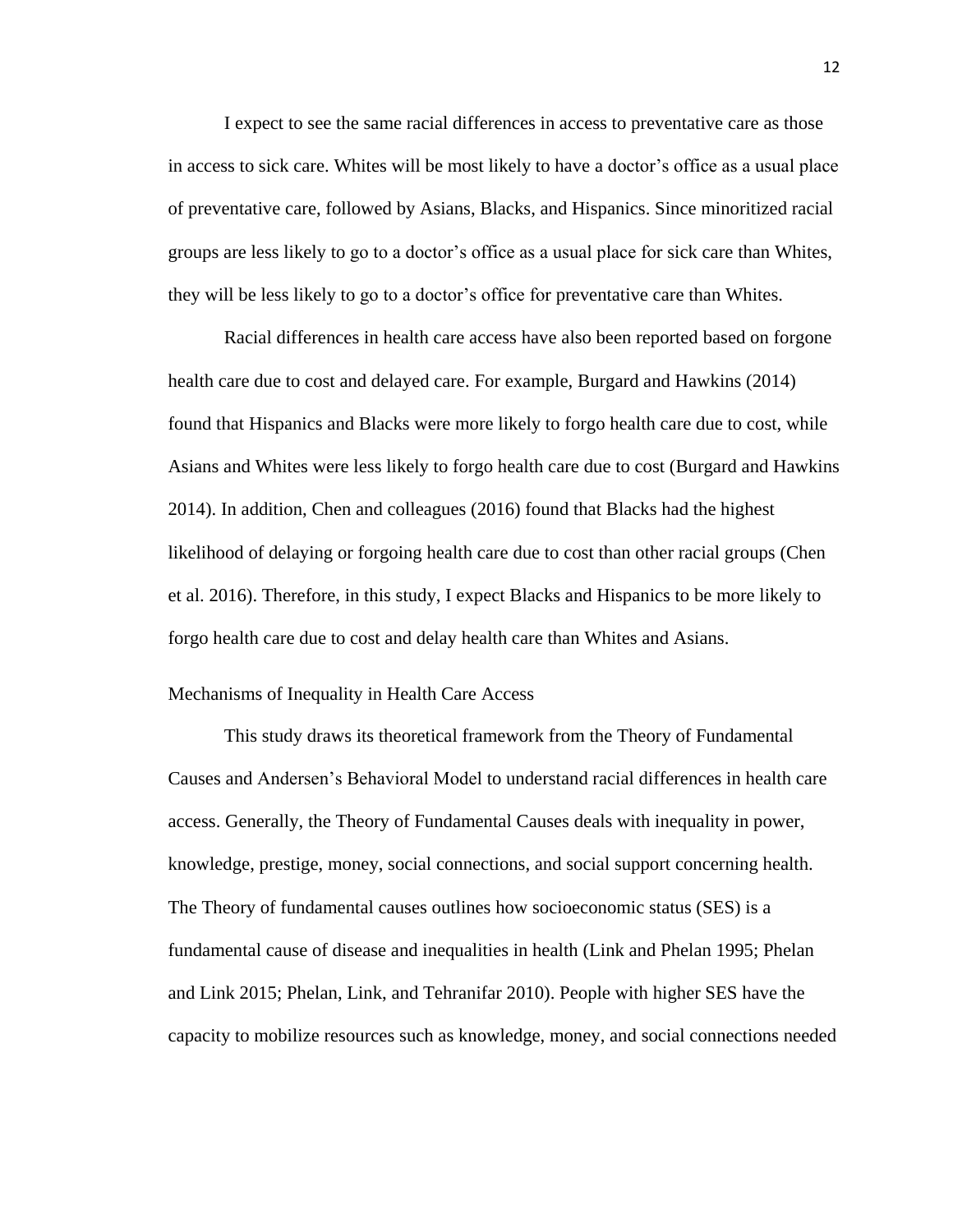to access health care and, thus, experience better health outcomes health (Link and Phelan 1995; Phelan and Link 2015; Phelan et al. 2010).

According to Phelan and Link (2015), in the Theory of fundamental causes, racism is a fundamental cause of differences in health care access and health outcomes. Racial privilege is viewed as a resource that contributes to better SES and, as a result, better health-promoting actions (Phelan and Link 2015). Various scholars highlight that racism toward minoritized racial groups such as Blacks and Hispanics has led to racial disparities in access to resources that support access to health care and, ultimately, racial differences in health care access (Bailey et al. 2021; Feagin and Bennefield 2014; Williams et al. 2019).

Blacks and Hispanics are more likely to experience racism and have lower SES than Whites on average, and, as a result, Blacks and Hispanics are less likely to have the resources (education, marriage, health insurance, employment, income) necessary to access health care compared to Whites (Bailey et al. 2021; Chen et al. 2016; Jones, Trivedi, and Ayanian 2010; Lau 2016; Williams et al. 2019).

Andersen's Behavioral Model indicates the factors that lead to health care access and utilization. Andersen's Behavioral Model states that three factors influence health care access and utilization, predisposing characteristics (demographic), enabling factors (personal or family and community), and need factors (perceived and evaluated) (Andersen 1995). According to Andersen (1995), predisposing characteristics depict people's susceptibility to use health services (Andersen 1995). Predisposing characteristics such as age or gender represent biological necessities that suggest that people will most likely need health care (Andersen 1995). On the other hand, enabling

13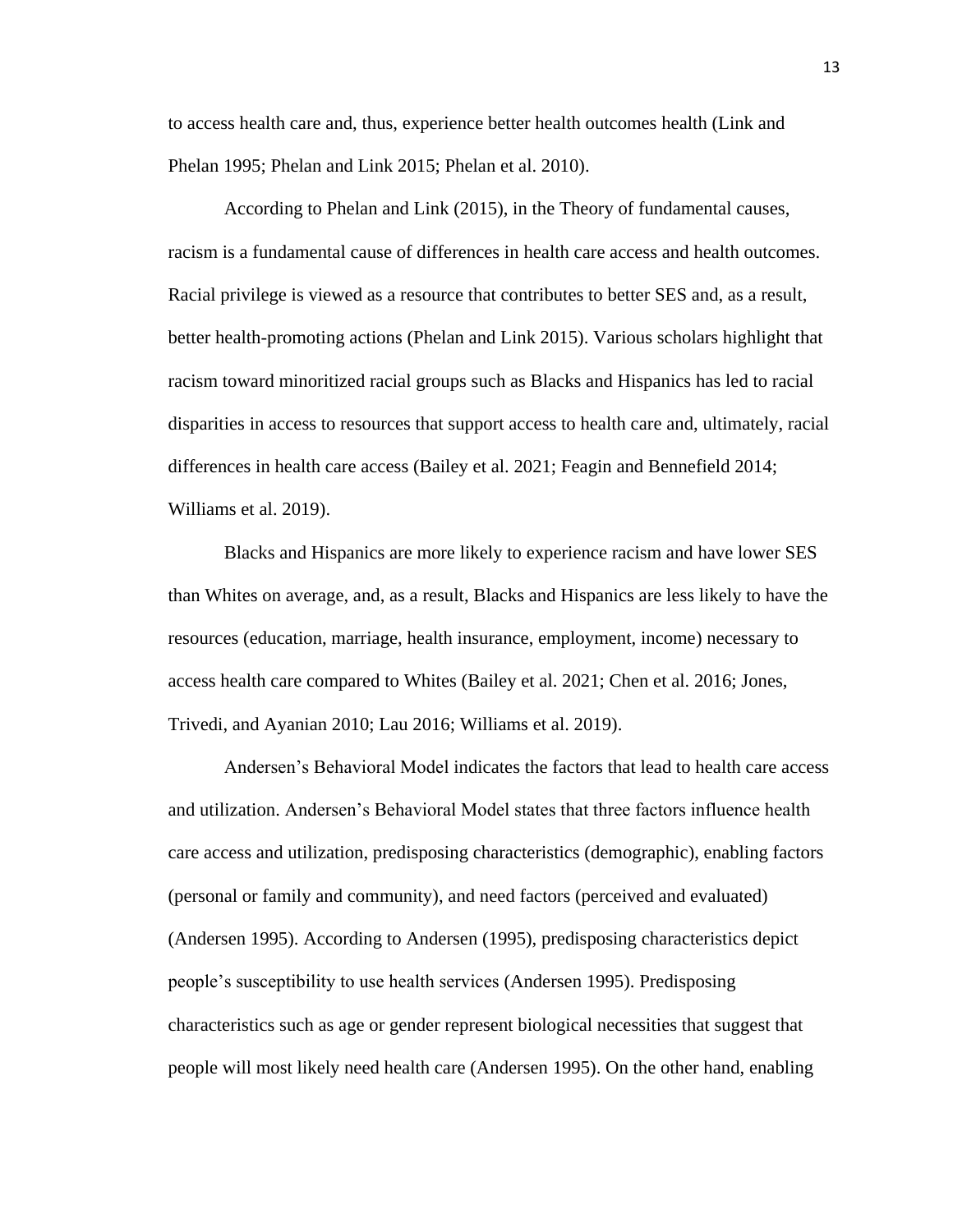factors enable or hinder health care access (Andersen 1995). Finally, need factors necessitate access to health services, such as health status or disability (Andersen 1995).

The Theory of fundamental causes and Andersen's Behavioral Model have overlapping mechanisms that help explain disparities in health care access. For example, some of Andersen's Behavioral Model's predisposing factors, such as education, marital status, and employment status, which are consistent with standard control variables (Andersen 1995), are considered causal mechanisms contributing to explaining racial inequality in health care access by the Theory of fundamental causes (Link and Phelan 1995; Phelan and Link 2015; Phelan et al. 2010). Therefore, integrating the two theories allows the combination of Andersen's Behavioral Model's enabling factors and the mechanisms of disadvantage from the Theory of fundamental causes as enabling causal mechanisms explaining racial differences in health care access.

Additionally, the Theory of fundamental causes points to inequality as a major driver in health care need differences (Link and Phelan 1995; Phelan and Link 2015; Phelan et al. 2010) and that people with low SES are less likely to have resources to improve their health despite the need (Link and Phelan 1995). On the other hand, Andersen's Behavioral Model shows how need factors such as functional limitations and chronic health conditions explain differences in health care access.

#### <span id="page-14-0"></span>Enabling/ Disadvantage Factors

Enabling factors (personal or family, and community) allow or hinder health care access. Drawing from the Theory of Fundamental Causes and Andersen's Behavioral Model, in this study, enabling factors also serve as inequality mechanisms that help explain racial differences in health care access. Enabling /disadvantage factors include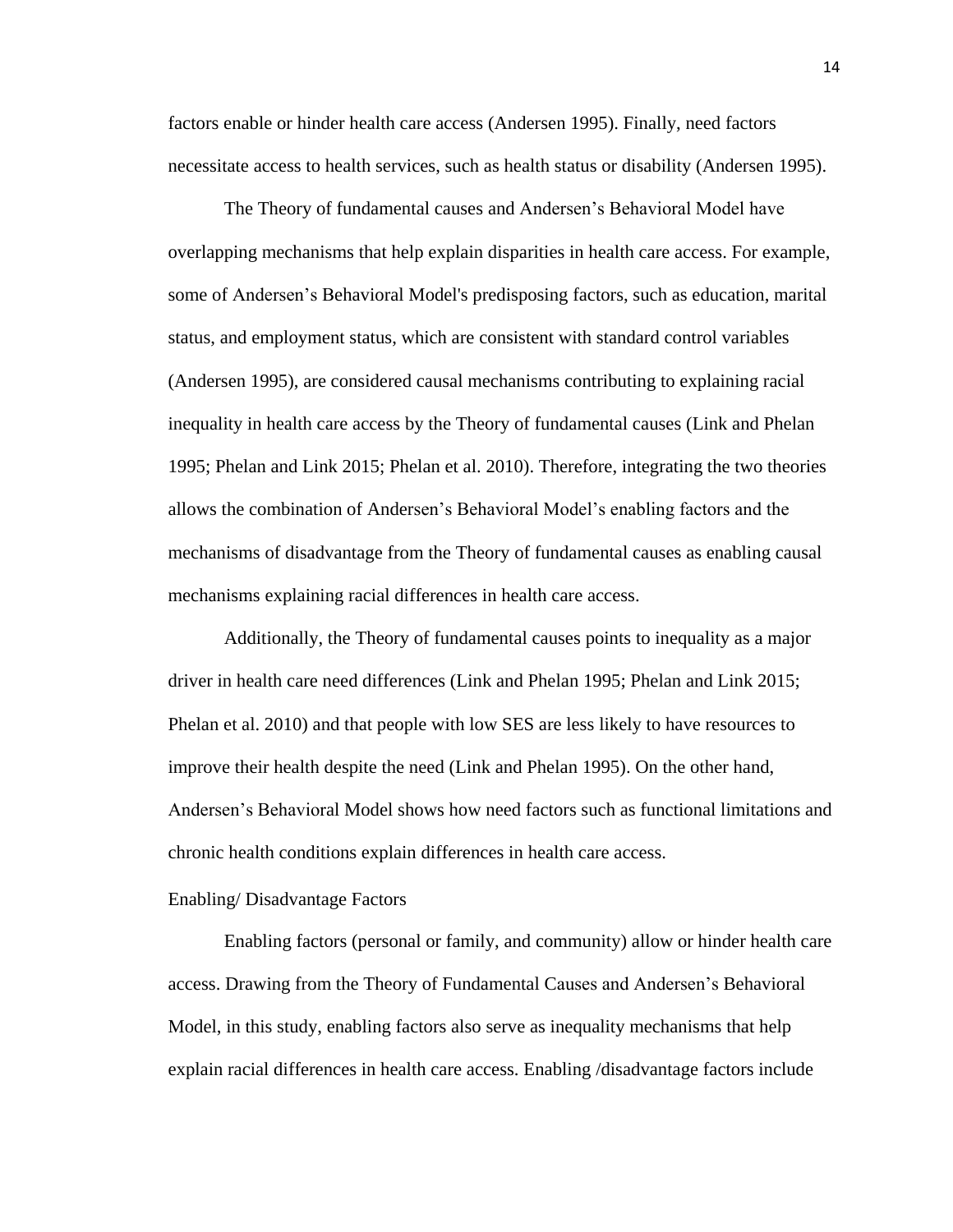employment status, health insurance coverage, family income, educational attainment, and marital status. An individual's employment status and insurance coverage impact access to health care services. For example, Pharr, Moonie, and Bungum (2012) found that unemployed individuals were less likely to access health care services due to cost than employed individuals (Pharr, Moonie, and Bungum 2012).

Additionally, Pew Research Center (2016) and the U.S. Bureau of Labor Statistics 2019 reported that Blacks had a higher likelihood of being unemployed, followed by Hispanics, Whites, and Asians (Pew Research Center 2016; U.S. Bureau of Labor Statistics 2019) and therefore, less likely to have health insurance coverage and health care access (Manuel 2018). According to Sohn (2017), health care access is tied to health insurance coverage, and in turn, health insurance coverage is tied to employment status (Sohn 2017). Kirby and Kaneda (2010) found that Blacks and Hispanics were more likely to be uninsured than Asians and Whites (Kirby and Kaneda 2010) and, therefore, less likely to access health care. Hence, in this study, I expect the unemployed and uninsured individuals to be less likely to access health care. I also expect Blacks and Hispanics to have a higher likelihood of being unemployed and uninsured.

Some scholars have distinguished between private and public health insurance coverage and how these two types of insurance coverage are associated with health care access. According to Berchick, Barnett, and Upton (2021), most people in the United States have private health insurance provided mainly by an employer. Many others have public health insurance acquired through government-sponsored programs like Medicare and Medicaid (Berchick, Barnett, and Upton 2021). According to Spencer, Gaskin, and Roberts (2013), people with private health insurance obtain better quality care than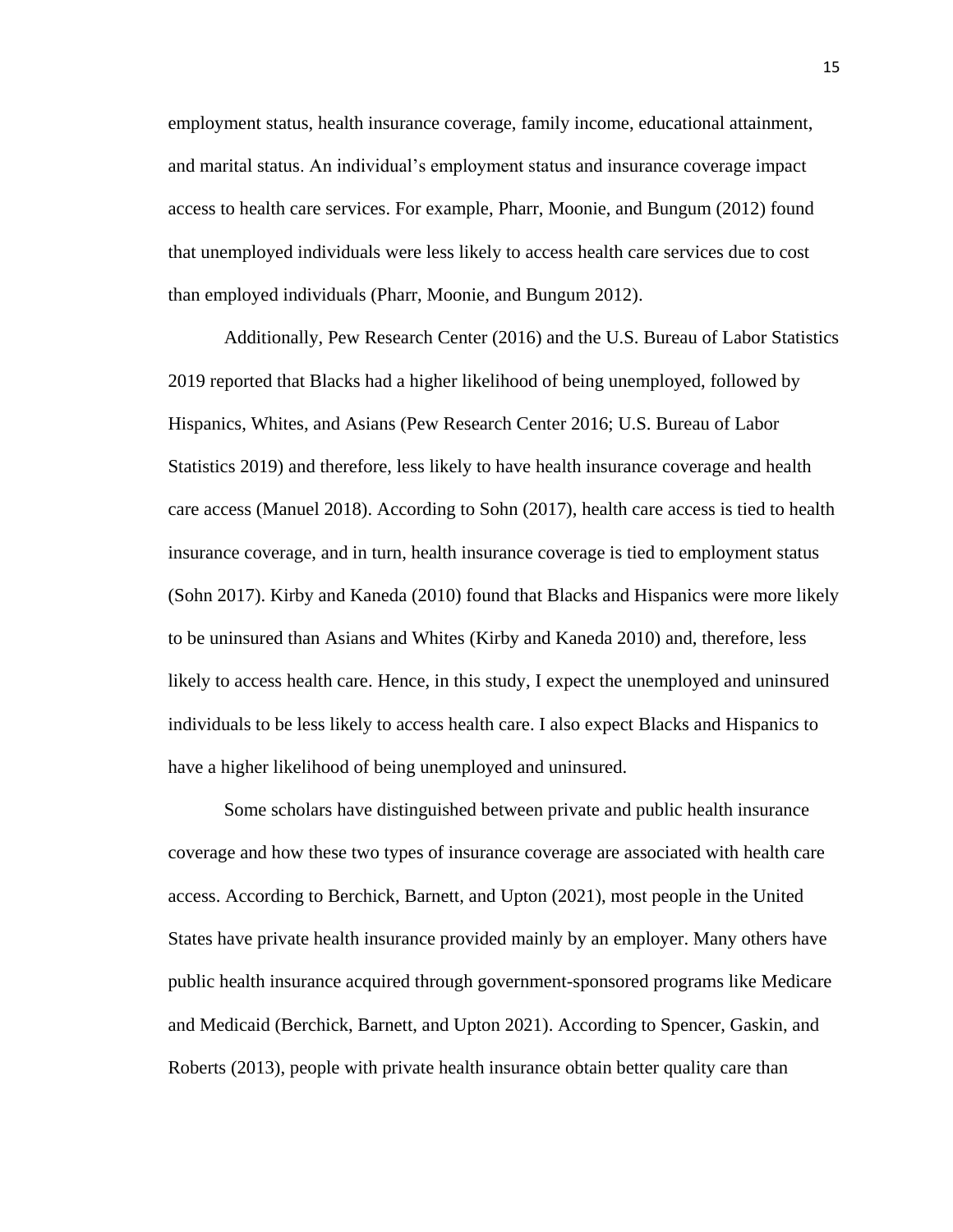people with public health insurance (Spencer, Gaskin, and Roberts 2013). In their study Spencer, Gaskin, and Roberts (2013) found that people with public insurance (medicare) had higher than expected mortality rates for all studied medical conditions than people with private insurance (Berchick et al. 2021).

Additionally, Berchick, Barnett, and Upton (2021) reported that Hispanics were the least likely to have private health insurance coverage followed by Blacks, Asians, and Whites (Berchick et al. 2021). However, public health insurance coverage showed a different pattern. Asians were the least likely to have public health insurance coverage followed by Whites, Hispanics, and Blacks (Berchick et al. 2021). Therefore, I expect people with private insurance to be more likely to access health care. I also expected Whites to be more likely to have private health insurance, followed by Asians, Blacks, and Hispanics.

Marital status increases the likelihood of having health insurance coverage and higher income and, thus, health care access. For example, Pandey and Colleagues (2019) found that married people were more likely to have health insurance coverage and disposable income, enabling them to access health care than unmarried people (Pandey et al. 2019). According to Berchick, Barnett, and Upton (2021), many people acquire health insurance coverage through a family member's health insurance plan, such as a spouse (Berchick et al. 2021).

The United States Census Bureau's reports that in 2016, Asians had the highest marriage rates, followed by Hispanics (US Census Bureau 2021). Blacks had the lowest marriage rates, followed by Whites (US Census Bureau 2021). Therefore, in this study, I expect the married to be more likely to access health care than the unmarried. I also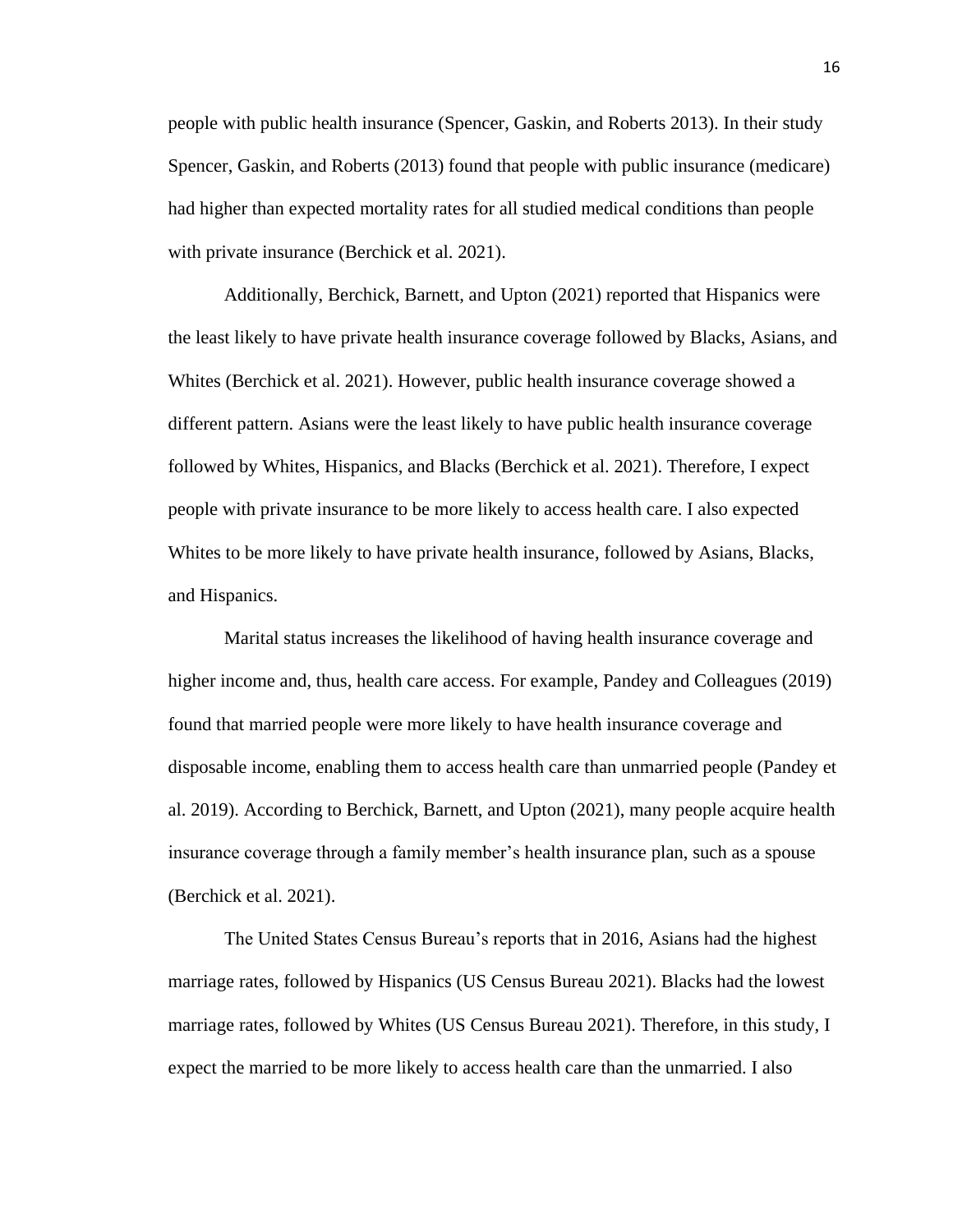expect Asians to be the most likely to be married, followed by Hispanics, Whites, and Blacks.

Two social indicators of SES are educational attainment and family income. Previous studies have shown that individuals with higher SES are more likely to access health care than individuals with low SES (Beckles and Truman 2011; Caballo, Brian et al. 2021; McMaughan, Oloruntoba, and Smith 2020; Ohlson 2020). According to Beckles and Truman (2011), educational attainment and family income are good indicators of SES, and educational attainment is a significant determinant of one's employment and income (Beckles and Truman 2011). Beckles and Truman (2011) also argue that income reflects material resources that enable people to access health care (Beckles and Truman 2011). Hence in this study, I expect people with higher education and higher income to be more likely to access health care.

Williams, Priest, and Anderson (2016) report that college graduation levels are lowest among Blacks and Hispanics than Whites and Asians. College graduation levels of Whites are two times higher for Whites than Blacks and Hispanics (Williams, Priest, and Anderson 2016). Williams, Priest, and Anderson (2016) also report that Asians had the highest median household income, followed by Whites, Hispanics, and Blacks (Williams et al. 2016). Therefore, in this study, I expect Asians and Whites to have higher income and higher education levels than Hispanics and Blacks.

#### <span id="page-17-0"></span>Need Factors

Need factors necessitate using health services, such as health status or disability (Andersen 1995). In this study, the need factors are chronic conditions and functional limitations. According to the Theory of fundamental causes, need factors are driven by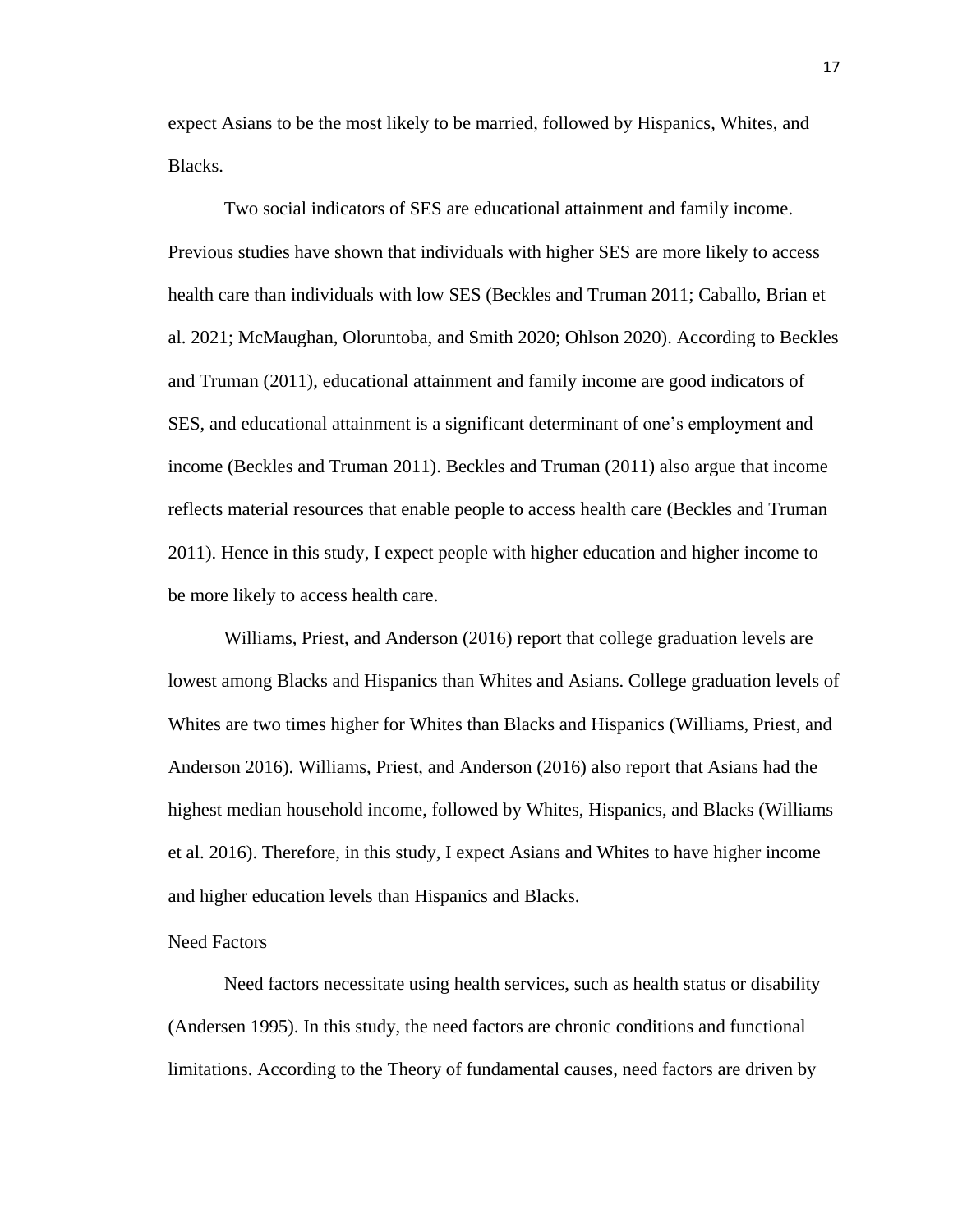class and racial inequality. The Theory of fundamental causes highlights that higher SES and racial privilege are vital resources for better health outcomes (Link and Phelan 1995). Link and Phelan (1995) argued that people with lower SES had lower life expectancy, higher morbidity and mortality rates. Blacks had lower SES and higher rates of chronic conditions such as renal failure, cancers, and stroke than Whites (Link and Phelan 1995).

Studies have shown that chronic conditions and functional limitations are determinants of health care access (Beatty et al. 2003; Chen et al. 2016; National Academies of Sciences, Engineering and Medicine 2018). According to Beatty and Colleagues (2003), people with functional limitations and chronic health conditions such as cancer, diabetes, hypertension, and heart diseases need timely access to health care services than those without chronic conditions or functional limitations. However, not everyone with functional limitations or chronic conditions has access to health care when needed, partly due to health insurance coverage (Beatty et al. 2003). Additionally, people with chronic conditions or functional disabilities are more likely to face challenges accessing health care than people without functional limitations or chronic conditions (Beatty et al. 2003). Thus, I expect people with chronic conditions or functional limitations to be less likely to access health care than people without a functional limitation or a chronic condition.

Scholars have found that Blacks and Hispanics have a higher probability of having chronic and disabling diseases than Whites and Asians (Braveman 2006; Brown 2018; National Academies of Sciences, Engineering and Medicine 2018). The racial disparity in chronic conditions and functional limitations has been due to SES. According to Brown (2018), Blacks, compared to Whites, tend to have more functional limitations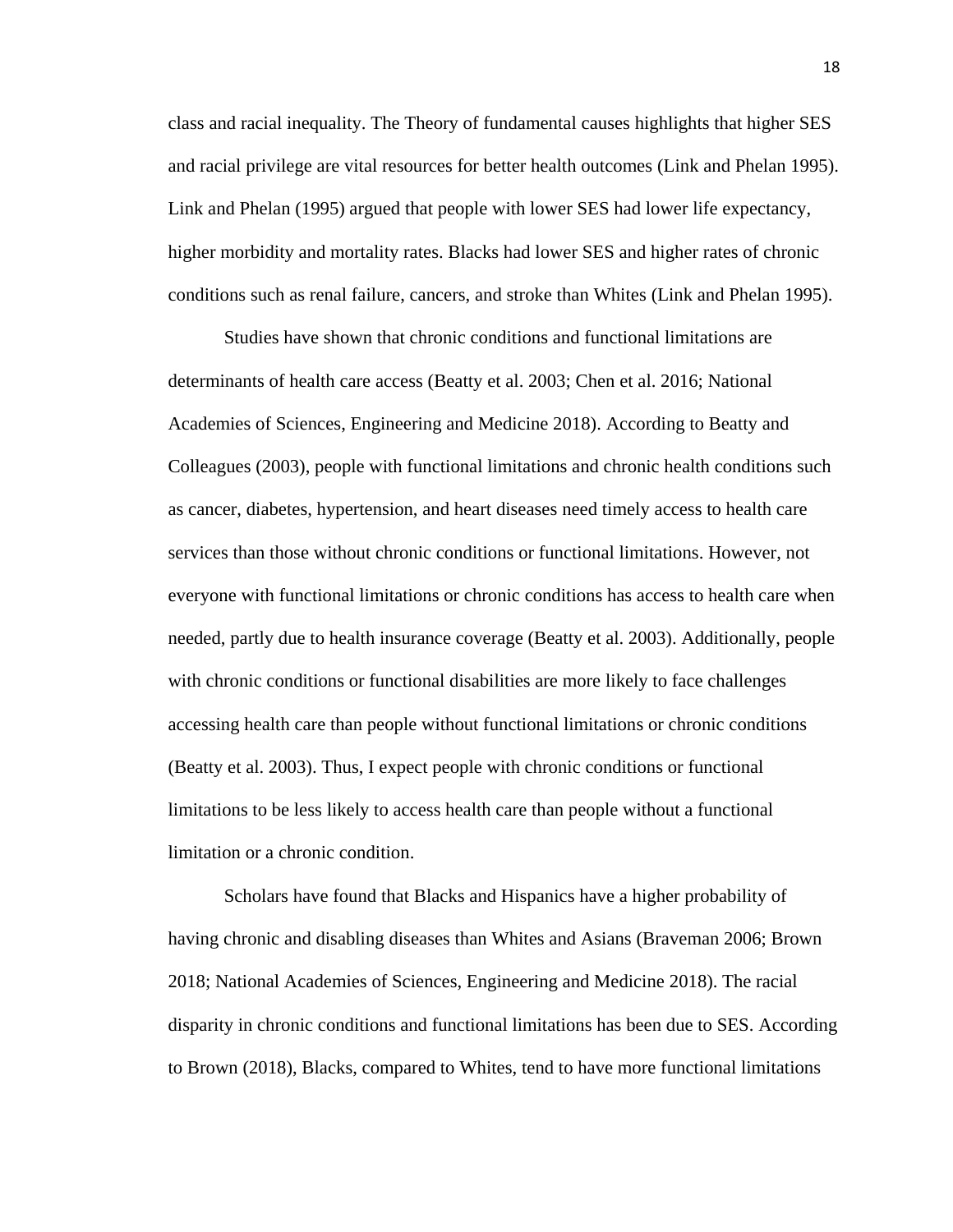and chronic conditions such as heart diseases, arthritis, hypertension, stroke, and diabetes (Brown 2018). Additionally, Hispanics are more likely to have functional limitations and chronic conditions like kidney disease, liver disease, and diabetes than Whites (Brown 2018). Therefore, I expect Blacks and Hispanics to be more likely to have chronic conditions and functional limitations.

#### Control Variables

The control variables used in this study include the predisposing characteristics from the Anderson Model that we have not reclassified as inequality mechanisms (Andersen 1995), such as age and gender (Dunlop et al. 2002; Kim and Lee 2016; Kirby and Kaneda 2005; Manuel 2018). Predisposing characteristics are consistent with standard control variables. Therefore, in this study, the predisposing characteristics of age and gender serve as control variables. This is because the predisposing factors age and gender are not causal mechanisms in explaining racial differences in health care access but control variables, even though these factors are viewed as mechanisms in Andersen's Behavioral model.

#### <span id="page-19-0"></span>The Current Study

This study examines racial differences in health care access across four measures ( usual place of sick care, usual place of preventative care, delayed care, and forgone care) and the mechanisms that explain those differences—mechanisms of inequality (health insurance coverage, marital status, educational attainment, employment status, and family income) functional limitations and chronic conditions. This study draws on two theoretical frames, Fundamental Cause and Andersen's Behavioral Model, to explore the factors associated with racial differences in health care access.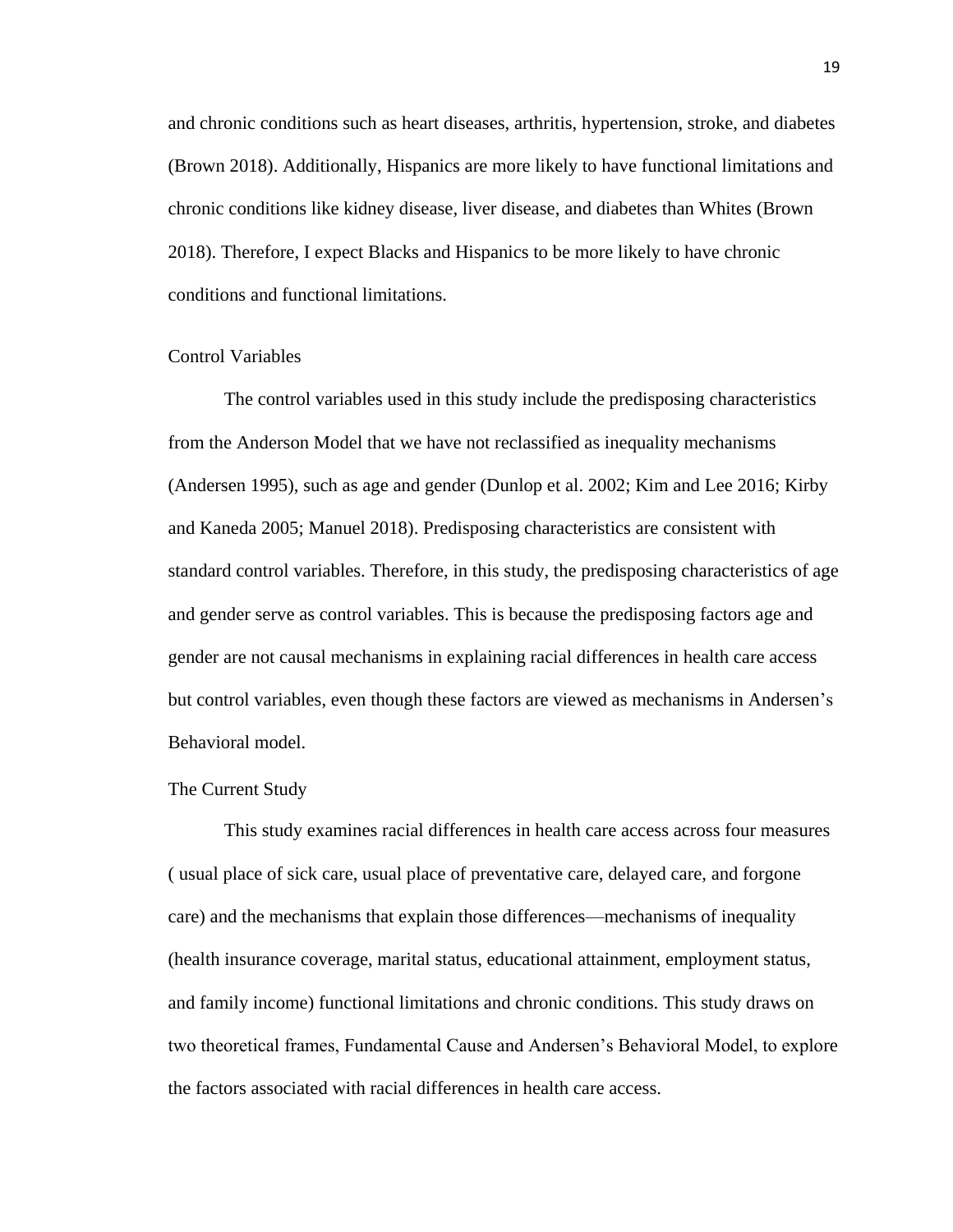In this study, I expect a) Whites to be most likely to have a doctor's office as a usual place of sick care, followed by Asians, Blacks, and Hispanics. b) Whites to be most likely to have a doctor's office as a usual place of preventative care, followed by Asians, Blacks, and Hispanics. c) Blacks and Hispanics to be more likely to delay care than Asians and Whites. d) Blacks and Hispanics to be more likely to forgo health care due to cost than Whites and Asians. I also expect family income, health insurance coverage, marital status, and chronic conditions to explain most differences in health care access in Blacks and Hispanics compared to Whites. I expect Asians and Whites to have similar levels of health care access.

#### <span id="page-20-0"></span>**Methods**

#### <span id="page-20-1"></span>Source of Data and Study Population

This study used data from the 2018 National Health Interview Survey (NHIS) (National Center for Health Statistics 2020). The NHIS is a nationally representative cross-sectional household interview survey conducted annually on the civilian noninstitutionalized population living in the United States at the time of the interview (National Center for Health Statistics 2020). The sample design for the 2018 NHIS is a probability design stratified by state. The 2018 NHIS data is suitable for this study because it provides adequate information about demographic factors, socioeconomic factors, health information, and health care access (National Center for Health Statistics 2020).

The NHIS consists of four main components: the Household Composition section, the Family Core, the Sample Child Core, and the Sample Adult Core. According to the National Center for Health Statistics (2020), "the publicly released data files for the 2018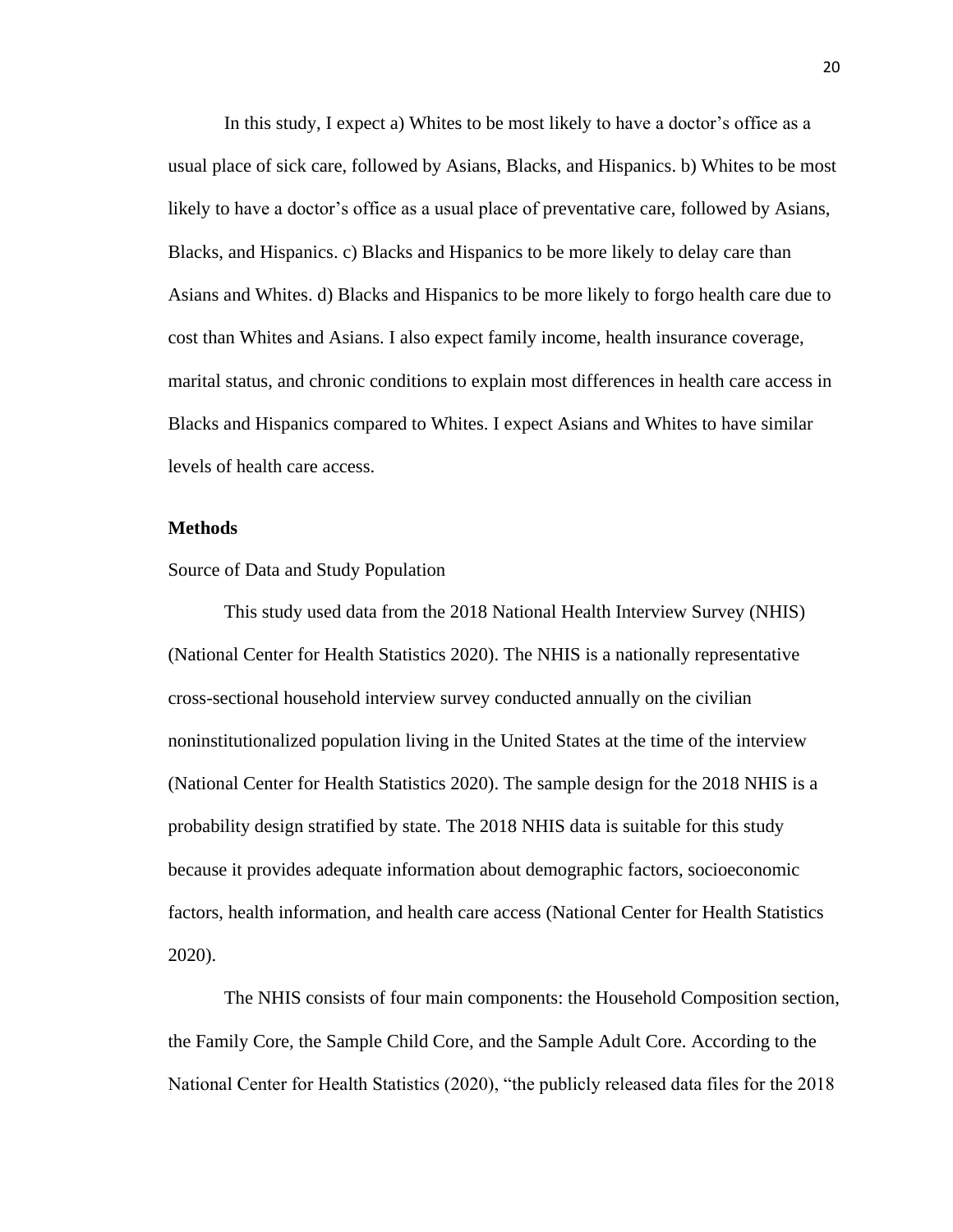NHIS contain data for 29,839 households containing 72,831 persons in 30,309 families. The number of sample children is 8,269, and the number of sample adults is 25,417. In 388 cases, a knowledgeable proxy answered for the sample adult. The total household response rate was 64.2 percent. The non-response rate was 35.8 percent (26 percent was a result of respondent refusal and unacceptable "insufficient" partial interviews, while 9.8 percent was the result of failure to locate an eligible respondent at home after repeated contact attempts)" (National Center for Health Statistics 2020: 15).

This study used the sample adult, family, and household datasets. The sample size for this study is 19,629 after the listwise deletion (5,788 cases) of missing values across all variables of interest (dependent, independent, intervening, and control variables). The focus of this study is the Black (2,214), Hispanic (2,277), Asian (1,061), and White (14,077) racial groups. Therefore, the cases containing other racial groups (American Indian/ Alaska Native, Multiple races, and other races) were excluded from the analysis.

#### <span id="page-21-0"></span>Measures

#### Dependent Variables

The outcome variable in this study is health care access. To measure health care access, I used four health care access measures from the NHIS. (a) Usual place of sick care was measured using two questions, "is there a place that you usually go to when you are sick or need advice about your health?"  $(1 = yes, 2 = there$  is no place,  $3 = there$  is more than one place) and "what kind of place is it - a clinic, Doctor's office, emergency room, or some other place? (1 =Clinic or health center, 2= Doctor's office or HMO, 3=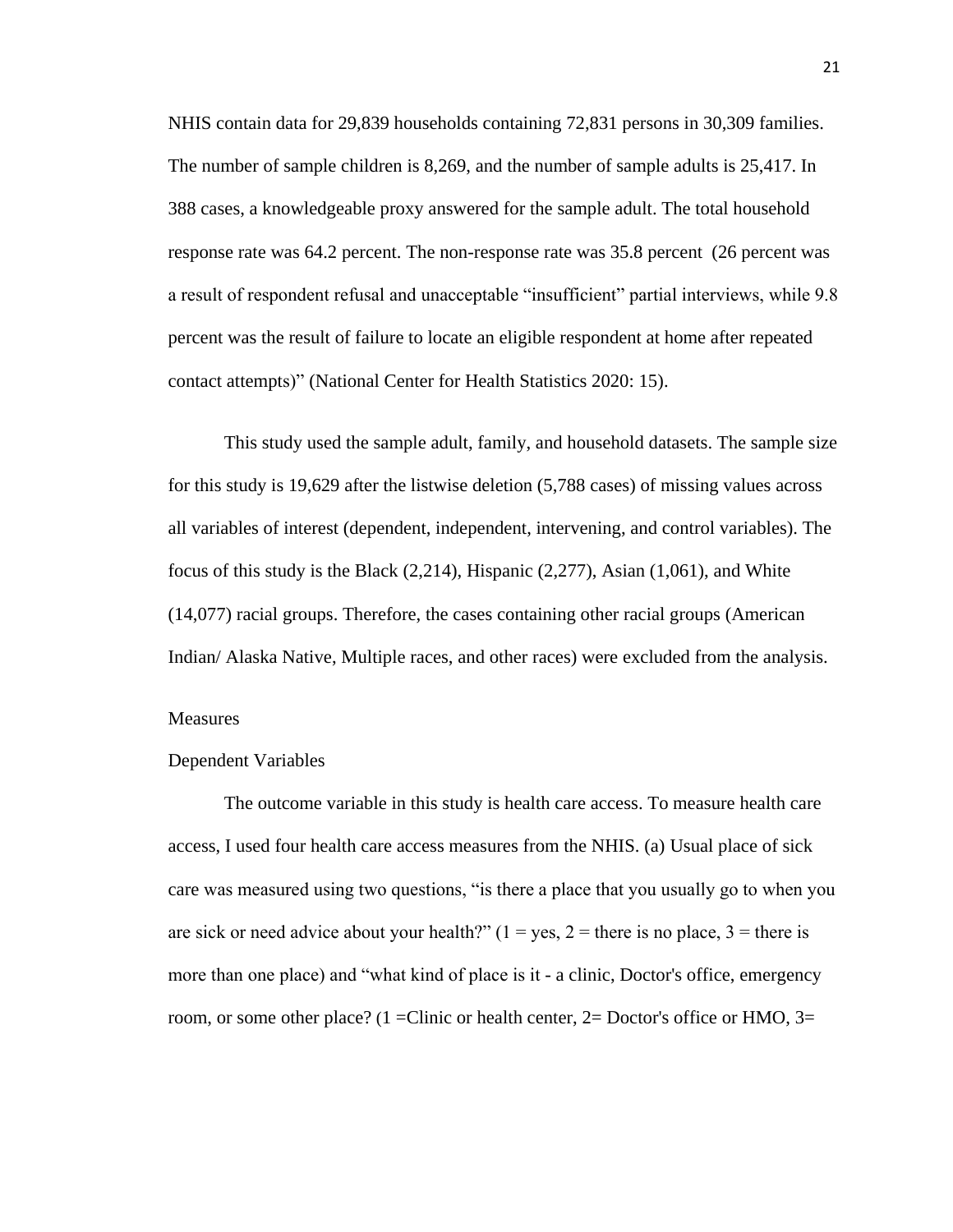Hospital emergency room,  $4=$  Hospital outpatient department,  $5=$  Some other place,  $6=$ Doesn't go to one place most often)."

The responses to these questions were recoded into a new variable called "usual place of sick care." In the new variable, respondents who said no to having a usual place of sick care were categorized as "0=No usual place"; respondents who said yes to having a usual place of sick care or went to more than one place and went to a clinic or health center, Doctor's office or HMO were combined into one category called "1=Doctor's office"; and respondents who said yes to having a usual place of sick care or went to more than one place and went to a hospital emergency room, hospital outpatient department, some other place, or did not go to one place most often were combined into one category called "2=Other place."

(b) Usual place of preventative care was measured using three questions, "Is that the same place you usually go when you need routine or preventive care, such as a physical examination or check-up?"  $(1 = yes, 2 = no)$ , "What kind of place do you usually go to when you need routine or preventive care, such as a physical examination or check $up$ ?" (0 = Doesn't get preventive care anywhere, 1 = Clinic or health center, 2 = Doctor's office or HMO, 3= Hospital emergency room, 4= Hospital outpatient department, 5= Some other place, 6= Doesn't go to one place most often)" and "is there a place that you usually go to when you are sick or need advice about your health?"  $(1 = yes, 2 = there$  is no place,  $3$  = there is more than one place).

The responses to these questions were recoded into a new variable called the "usual place of preventative care." In the new variable, respondents who said they did not get preventive care anywhere were categorized as "No usual place." respondents who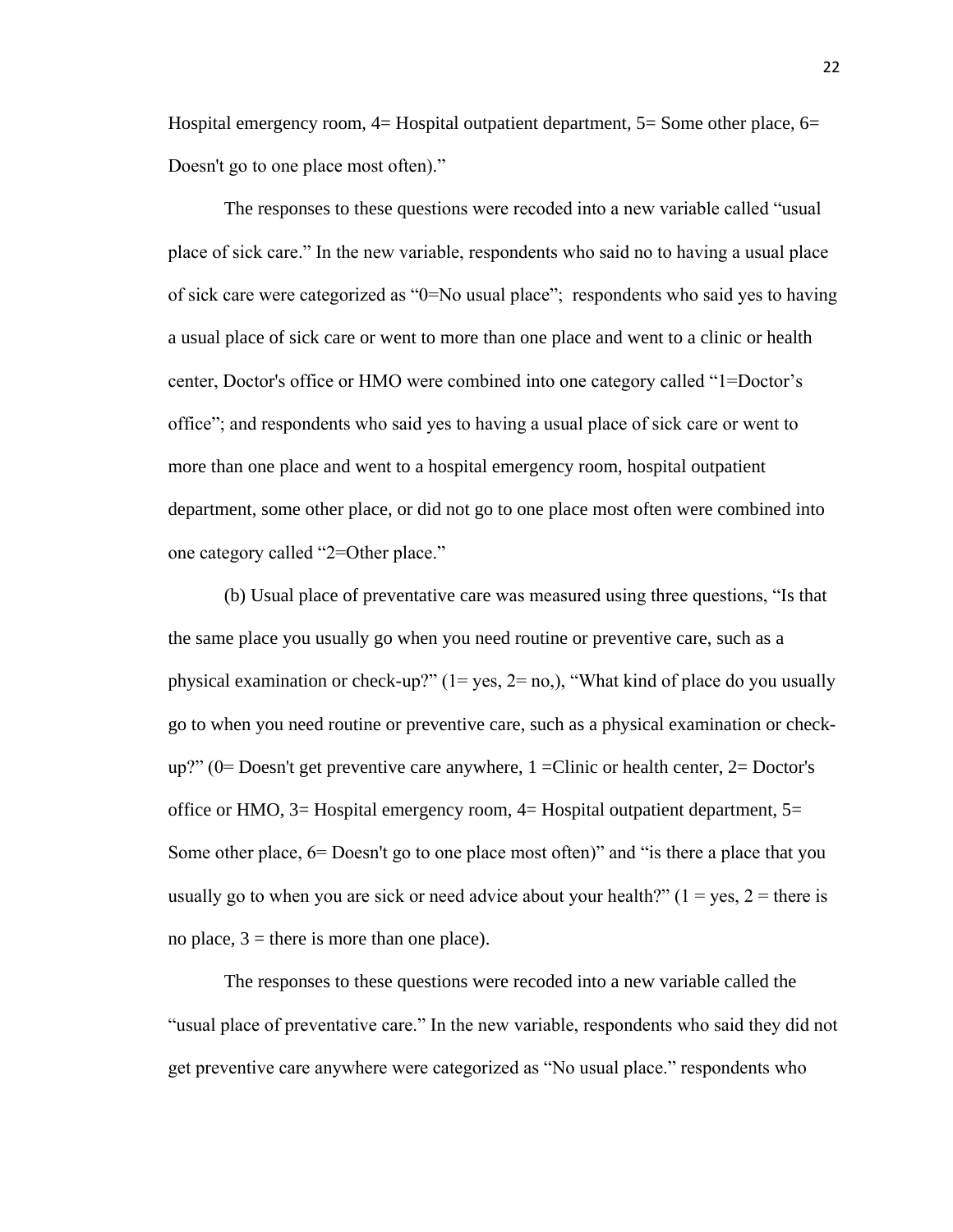said yes to having a usual place of preventative care that was the same as their usual place of sick care and went to a clinic or health center, Doctor's office, or HMO were combined into one category; called "1=Doctor's office." Likewise, respondents who said they went to a different place for preventative care, either Clinic or health center, or Doctor's office or HMO, were also added to the "Doctor's office category."

Additionally, respondents who said yes to having a usual place of preventative care that was the same as their usual place of sick care and went to a hospital emergency room, hospital outpatient department, some other place, or did not go to one place most often were combined into one category called "2=Other place." Finally, respondents who said they went to a different place for preventative care, that was a hospital emergency room, hospital outpatient department, some other place, or did not go to one place most often, were also added to the "Other place category."

(c) Delayed care was measured using the question "Have you delayed getting care for any of the following reasons in the past 12 months?" (You couldn't get through on the telephone, You couldn't get an appointment soon enough, Once you get there, you have to wait too long to see the Doctor, The (clinic/doctor's) office wasn't open when you could get there, and You didn't have transportation). I recoded these questions into a dichotomous variable representing any delayed care and no delayed care (0= No delayed care, 1= Delayed care).

(d) Forgone care was measured using the question, "During the past 12 months, was there any time when you needed any of the following, but didn't get it because you couldn't afford it?" (Prescription medicines, Mental health care or counseling, Dental care (including check-ups), and Eyeglasses). I recoded these questions into a dichotomous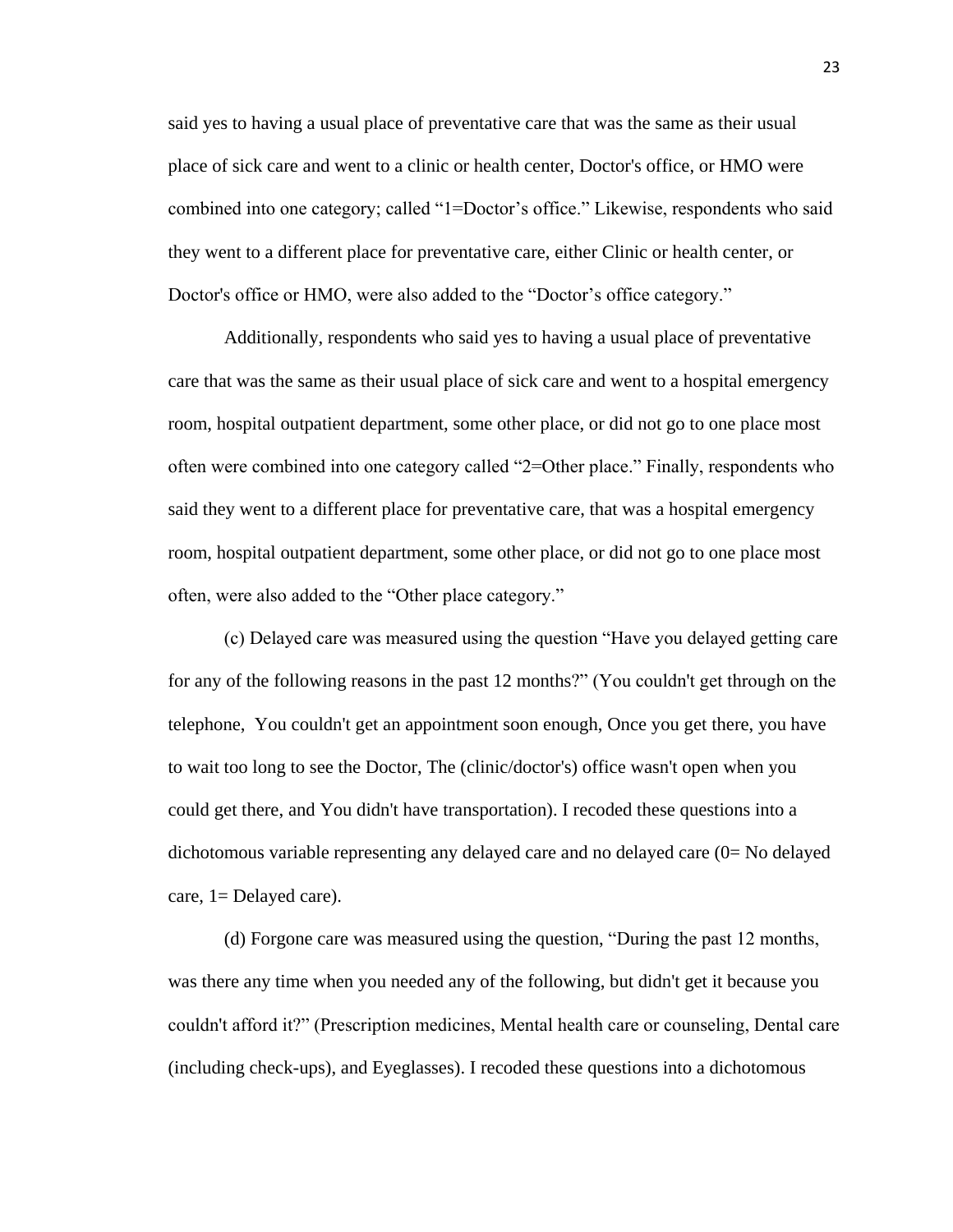variable representing any forgone care and no forgone care  $(0=$  No forgone care,  $1=$ forgone care).

#### Key independent variable

Race was measured using a recoded variable from the 2018 NHIS adult dataset representing race/ ethnicity (1 = Hispanic; 2 = Non-Hispanic White; 3 = Non-Hispanic Black,  $4 = \text{Non-Hispanic Asian}, 5 = \text{Non-Hispanic all other race groups}.$  The Non-Hispanic all other race groups category set to missing. In this study, the race variable has four categories: Hispanic, White, Black, and Asian).

#### **Mediators**

#### Enabling/ Disadvantage Factors

Health insurance coverage was measured using two questions, "Are you/Is anyone in the family covered by any kind of health insurance or some other kind of health care plan?" (1= yes, 2= no) and "What kind of health insurance or health care coverage do you/does ALIAS have?" (1=Private health insurance, 2= Medicare, 3= Medi-Gap, 4= Medicaid, 5= SCHIP (CHIP/Children's Health Insurance Program), 6= Military health care (TRICARE/VA/CHAMP-VA), 7= Indian Health Service, 8= Statesponsored health plan, 9= Other government program, 10= Single service plan (e.g., dental, vision, prescriptions), 11= No coverage of any type).

The two variables were recoded into a new variable called "Health insurance coverage."In the new variable, respondents who reported not having any kind of health insurance and no coverage of any type were categorized as "0= No insurance." Those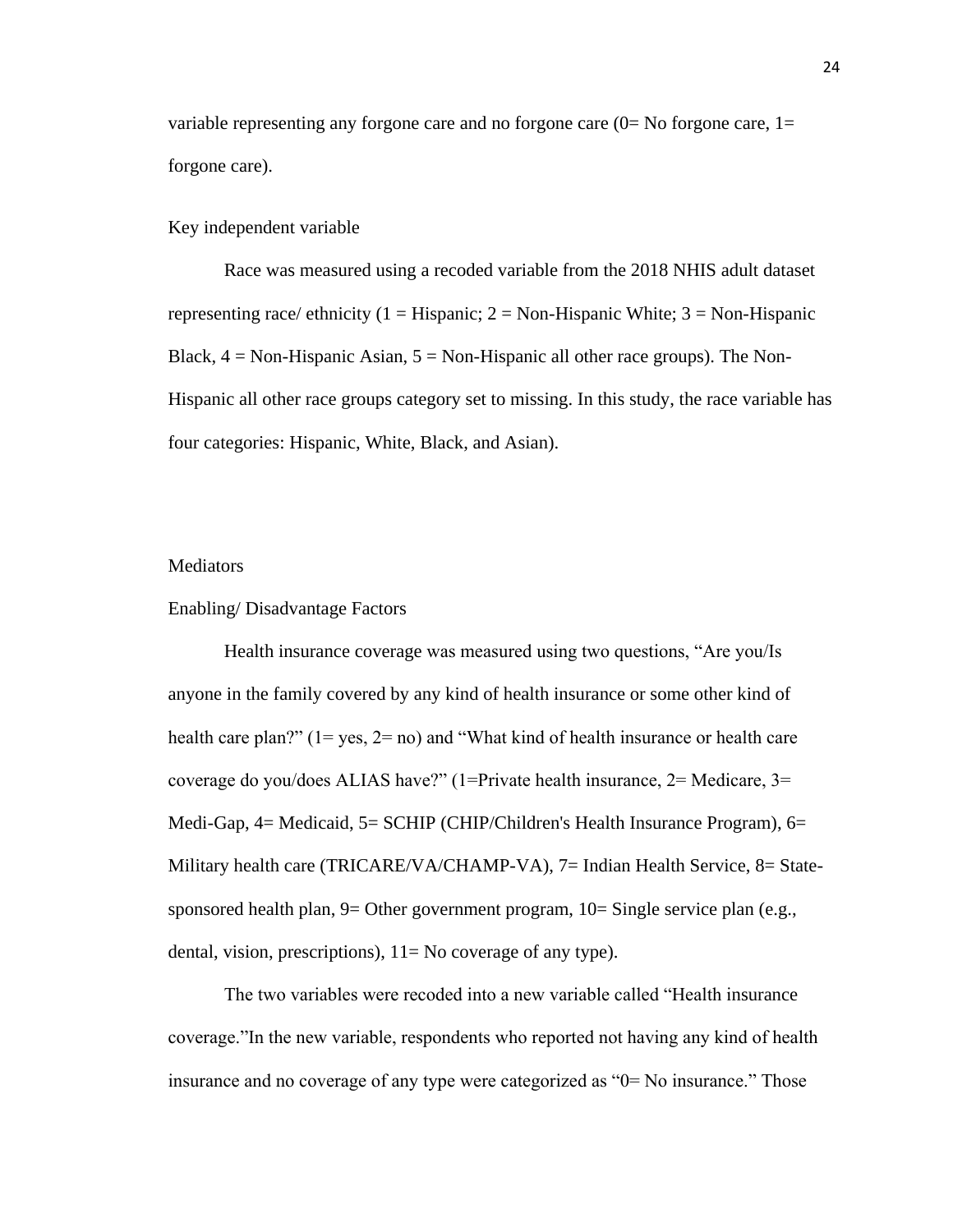respondents who said yes to having health insurance coverage and had private insurance as "1= Private insurance." Lastly, those respondents who said yes to having health insurance coverage and had a kind of public insurance such as Medicare or Medicaid were categorized as "2= Public insurance."

Employment status was measured using the question, "What is your current working status?" ( $1$ = working for pay at a job or business,  $2$ = with a job or business but not at work; 3= looking for work, 4= working, but not for pay, at a family-owned job or business, 5= not working at a job or business and not looking for work). The employment status variable was recoded into a dichotomous variable:  $0=$  employed and  $1=$ unemployed. The employed category is a combination of categories  $(1 = \text{working for pay})$ at a job or business,  $2=$  with a job or business but not at work, and  $4=$  working, but not for pay, at a family-owned job or business ). In contrast, the unemployed category will be a combination of categories (3= looking for work and 5= not working at a job or business and not looking for work).

Marital status was measured with the question, "Are you now married, widowed, divorced, separated, never married, or living with a partner?" (1= Married - spouse in household, 2= Married - spouse not in household, 3= Married - spouse in household unknown,  $4=$  Widowed,  $5=$  Divorced,  $6=$  Separated,  $7=$  Never Married,  $8=$  Living with partner, 9= Unknown marital status). The categories 1=Married, 2= Married - spouse not in household, and 3= Married - spouse in household unknown were combined to create a category "married," and the "unknown marital status" category will be set to missing. The remaining categories are: 1= Married, 2= Divorced/separated/widowed, 3= Never Married,  $4=$  Living with a partner.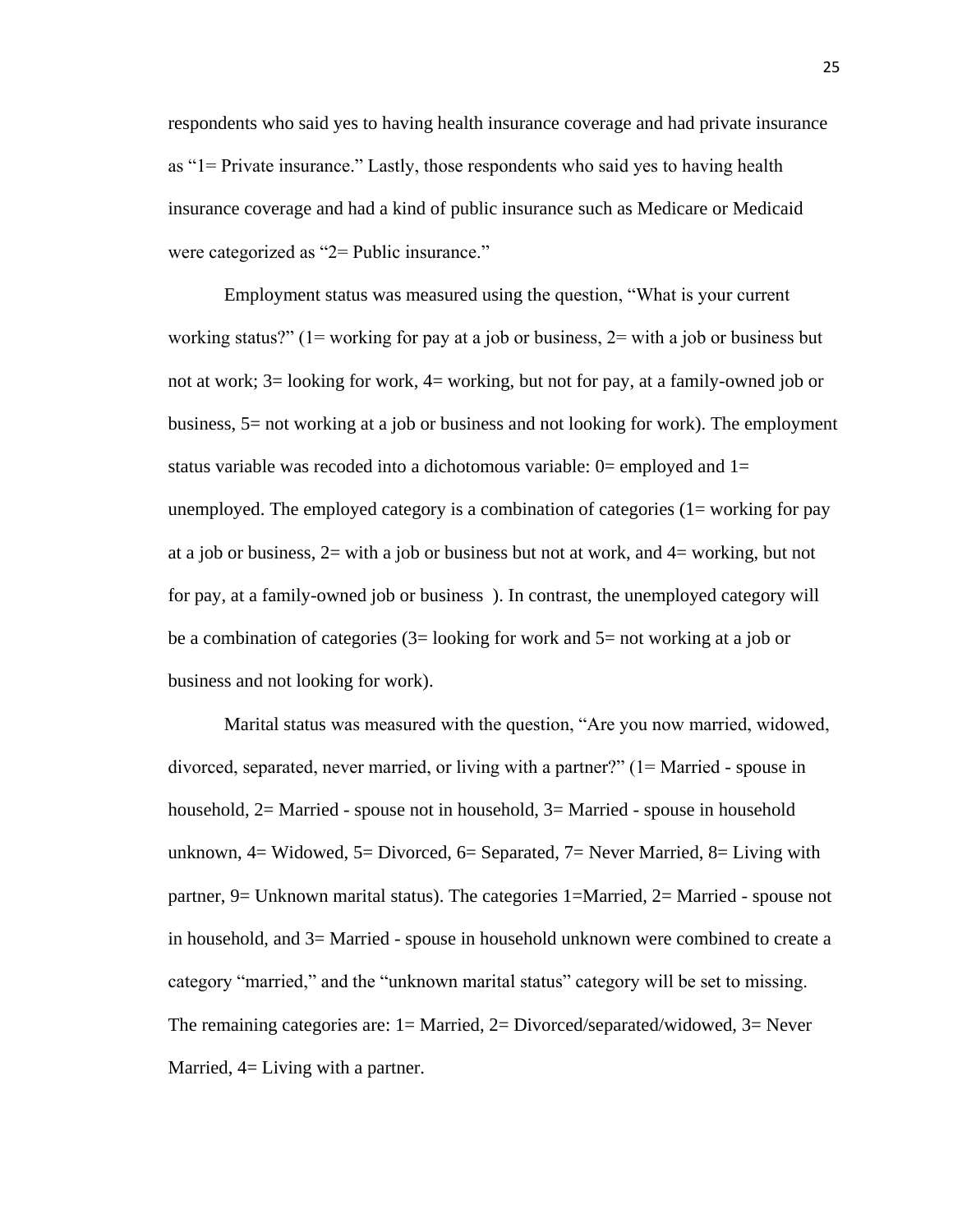Educational attainment was measured using the question, "What is the highest level of school you have/alias has completed, or the highest degree you have/alias has received?" This variable has had 21 categories and therefore was recoded into four categories: 1= High school diploma or less, 2= Some college or associates degree, 3= Bachelor's degree, 4= Master's degree or greater.

Family Income is a continuous variable ranging from \$0 to 246000 measured using the question, "What is your best estimate of earnings before taxes and deductions from ALL jobs and businesses in last calendar year in 4-digit format?"

#### Need Factors

The need-related factors in this study are functional limitations and chronic conditions. The Functional limitations variable is an index variable comprising 12 items with a Cronbach's alpha of .92. Functional limitation was measured using the question, "By yourself, and without using any special equipment, how difficult is it for you to.." (Walk a quarter of a mile - about 3 city blocks?, Walk up 10 steps without resting?, Stand or be on your feet for about 2 hours?, Sit for about 2 hours?, Stoop, bend, or kneel?, Reach up over your head?, Use your fingers to grasp or handle small objects?, Lift or carry something as heavy as 10 pounds such as a full bag of groceries?, Push or pull large objects like a living room chair?, Go out to things like shopping, movies, or sporting events?, Participate in social activities such as visiting friends, attending clubs and meetings, going to parties?, Do things to relax at home or for leisure (reading, watching TV, sewing, listening to music)?). The response items were: 0= Not at all difficult, 1=Only a little difficult, 2= Somewhat difficult, 3= Very difficult 4= Can't do at all.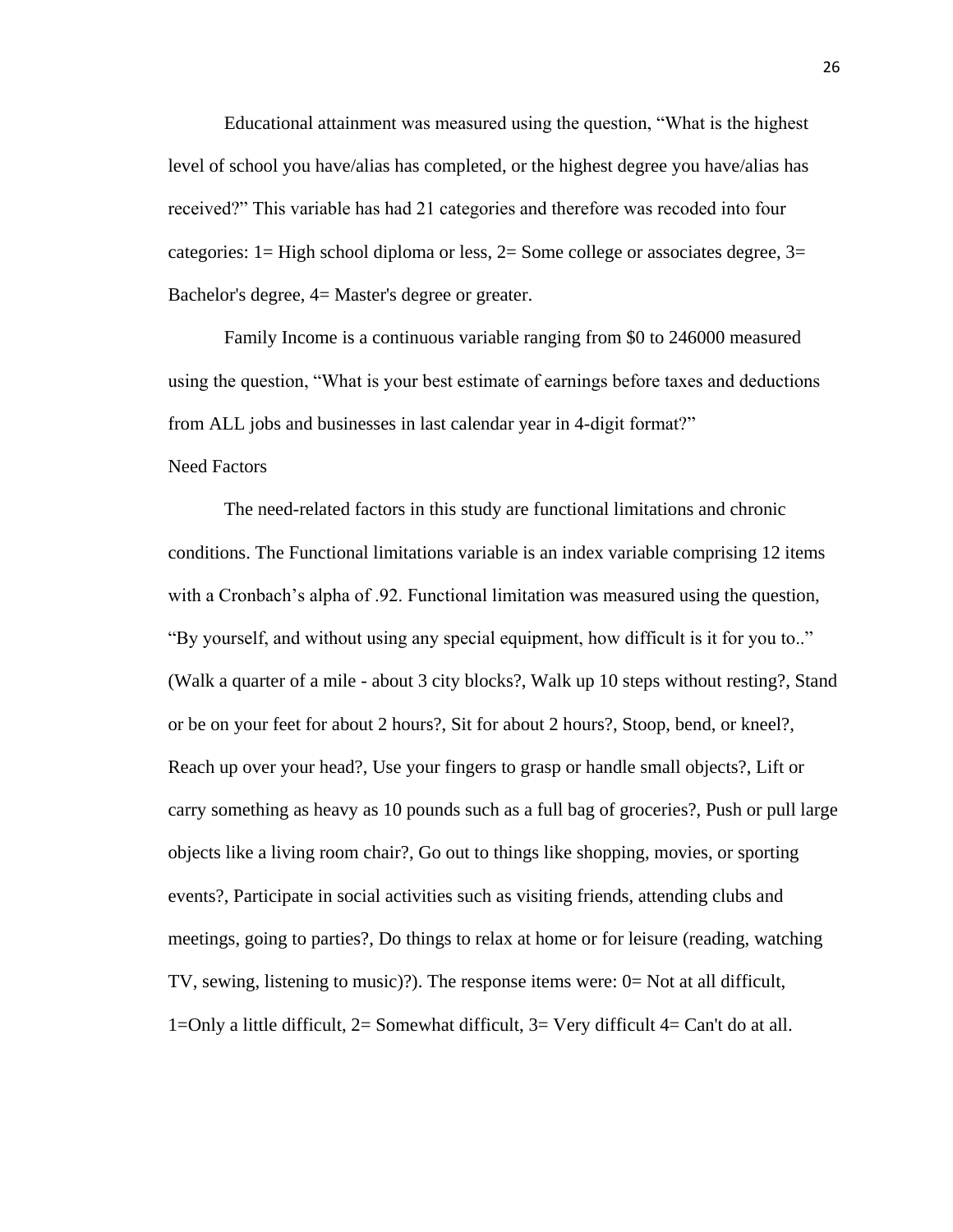Chronic conditions is a dichotomous variable representing 1= any chronic condition and 0= no chronic conditions. This variable was measured using the question, "during the past 12 months, have you been told by a doctor or other health professional that you had hypertension, also called high blood pressure, Coronary heart disease, Angina, also called angina pectoris, heart attack, Any kind of heart condition or heart disease, a stroke, Emphysema, Chronic bronchitis, chronic obstructive pulmonary disease, also called COPD, asthma, cancer, arthritis, and Diabetes).

#### Predisposing Charateristics/ Control Variables

In this study, the predisposing factors serve as control variables. This is because the predisposing factors are not causal mechanisms in explaining racial differences in health care access, even though these factors are viewed as mechanisms in Andersen's model. Therefore, the control variables in this study are age and gender).

Age is a continuous variable measured in years based on the question, "How old are you?" Gender is a dichotomous variable  $(1)$  male and  $2$ =female) based on the question, "Are you male or female?" This variable will be recoded into a 0/1 variable for analysis purposes. The new categories are  $0=$  male,  $1=$  female.

#### <span id="page-27-0"></span>Analytical Strategy

This study aims to understand racial group differences in health care access and the mechanisms that explain those differences in the United States using STATA Version 15.1. I analyzed the data at three levels to evaluate the association between race and health care access. At the first level, I conducted univariate analyses on all variables of interest (dependent variables, the key independent variable, Mediators, and control variables). The descriptive statistics for the usual place of sick care, usual place of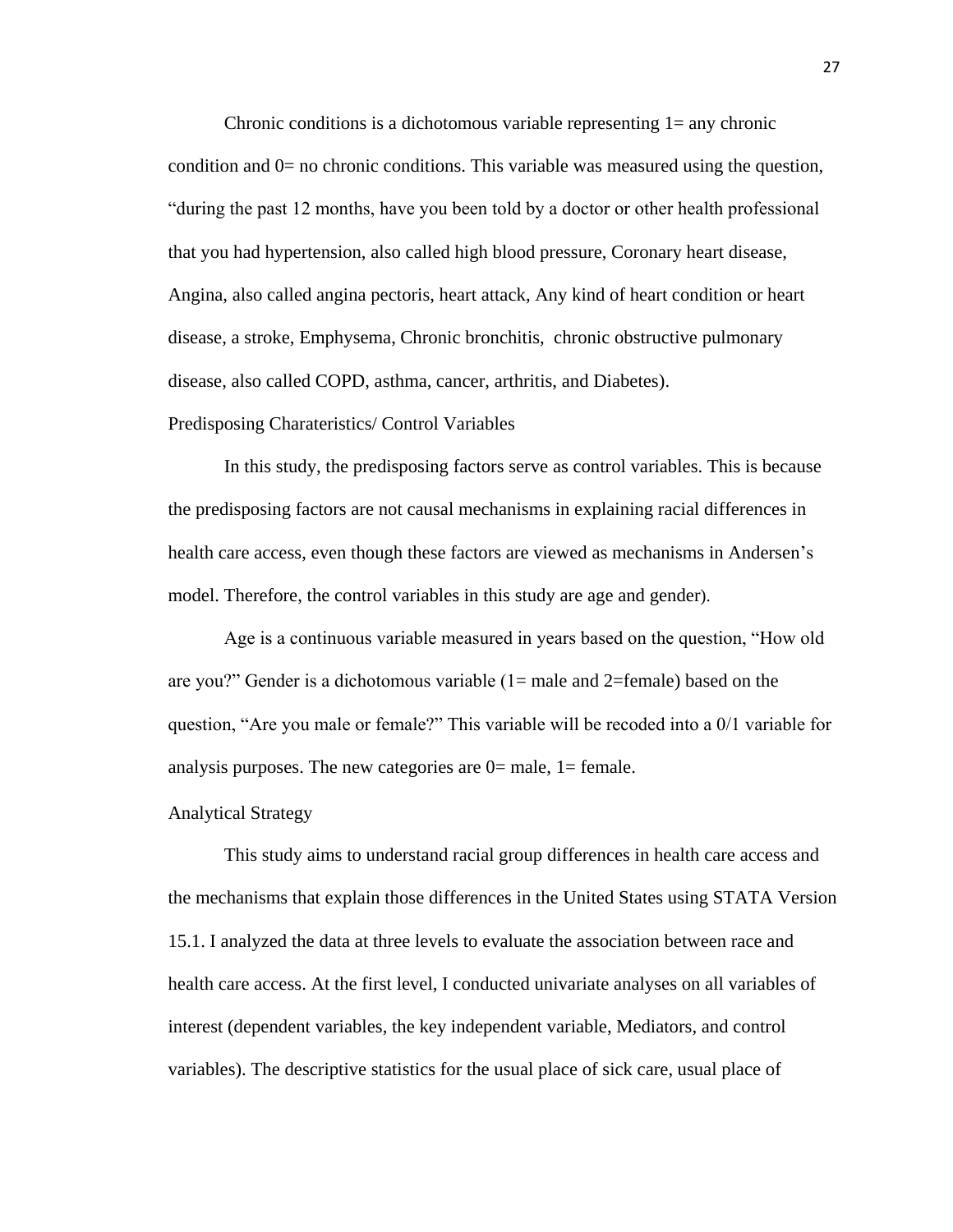preventative care, delayed care, forgone care, race, employment status, health insurance coverage, educational attainment, marital status, family income, functional limitations, chronic conditions, gender, and age are shown in Table 1.

At the second level, I carried out bivariate analyses (analysis of variance and chisquare test) focused on determining the relationship between the focal independent variable (race) and the outcome variables (usual place of sick care, usual place of preventative care, delayed care, forgone care) presented in Table 2; and the relationship between the focal independent variable (race) and the mediators (employment status, health insurance coverage, educational attainment, marital status, family income, functional limitations, chronic conditions)and control variables (gender, and age) presented in Table 3.

At the third level, I conducted a multivariate analysis to assess the association between the explanatory variables and the four outcome variables. I used multinomial logistic regression to determine the factors related to racial differences in health care access variables (usual place of sick care and usual place of preventative care) with three categories presented in Tables 4 and 5. Additionally, I used logistic regression to examine the factors associated with racial differences in binary health care access variables (delayed care and forgone care) presented in Tables 6 and 7.

Additionally, I ran Wald tests using the test command to determine health care access differences across racial groups. Superscripts in tables 4,5,6, and 7 represent the results of the Wald tests. This was done to capture racial group differences in health care access not captured in the regression models. The regression models only compare Hispanics, Blacks, and Asians to Whites.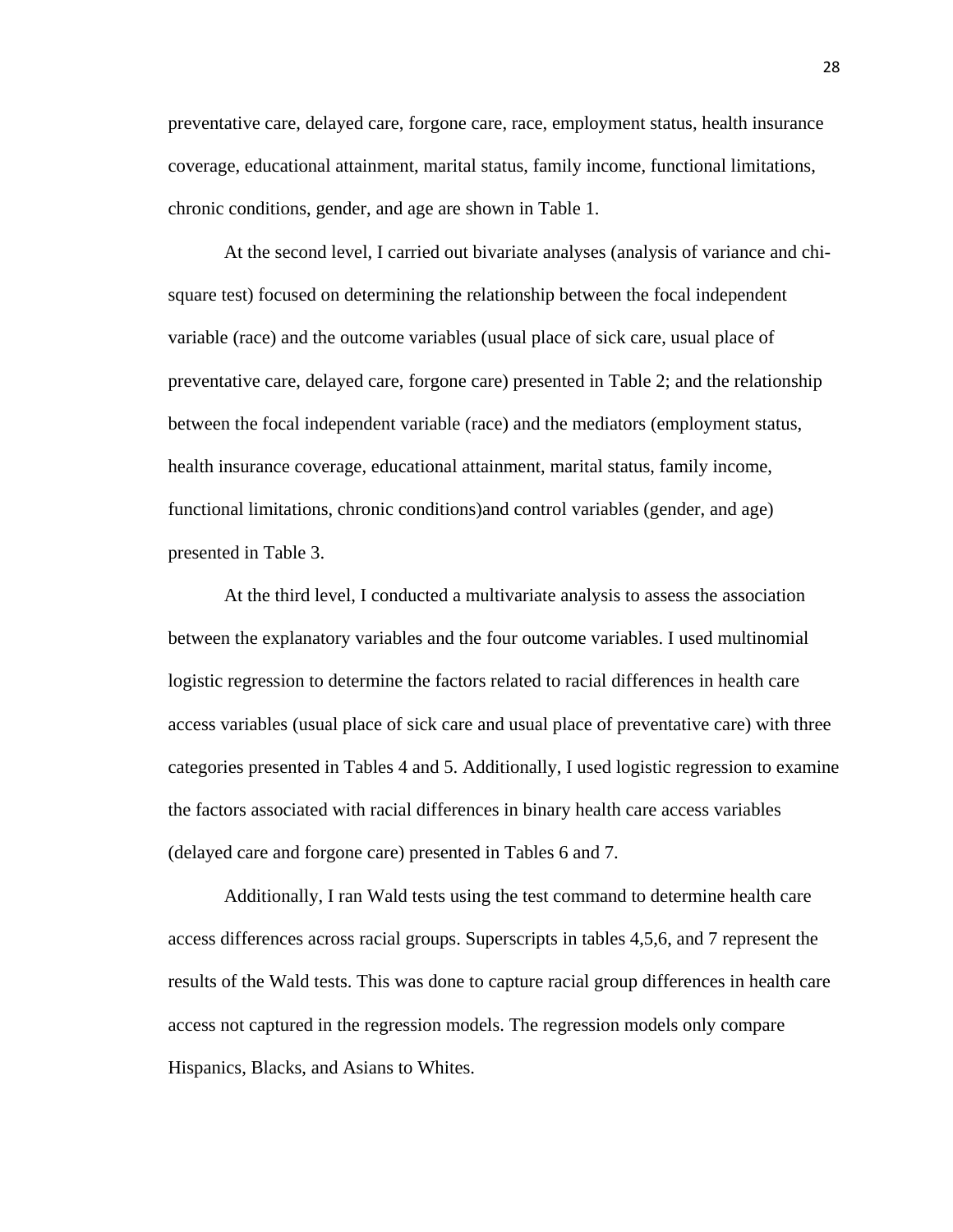The first model of all multivariate analyses examined the association between health care access and race. The second model included the dependent variable (health care access), the focal independent variable (race), need factors (functional limitations and chronic conditions), and control variables (gender and age). The third model included all the variables in model 2 and disadvantage/enabling factors (employment status, health insurance coverage, educational attainment, marital status, family income).

Additionally, predicted probability values were calculated based on model 1 to determine the predicted probability of having a usual place of sick or preventative care for each racial group (Hispanics, White, Black, and Asians), holding all variables in the model at their means. Since there are three possible outcomes (Doctor's office, no usual place, and other places), I used the margins command three times, one for each outcome value. The predicted probabilities are presented in Tables 8 and 9.

<span id="page-29-0"></span>Ethical Considerations

This study used secondary data from the 2018 National Health Interview Survey, and therefore, ethical approval is not required. In addition, the publicly available data does not include any personal identifiers, and therefore, there are no confidentiality issues.

#### <span id="page-29-1"></span>**Results**

#### <span id="page-29-2"></span>Descriptive Characteristics

Table 1 presents the descriptive statistics for study variables. The results show that the mean age for the sample is 51.73 years old, and the mean family income is \$78,655.45. Men accounted for 45 percent of the sample, and women accounted for 55 percent of the sample. Most of the people in the sample are married (48 percent) and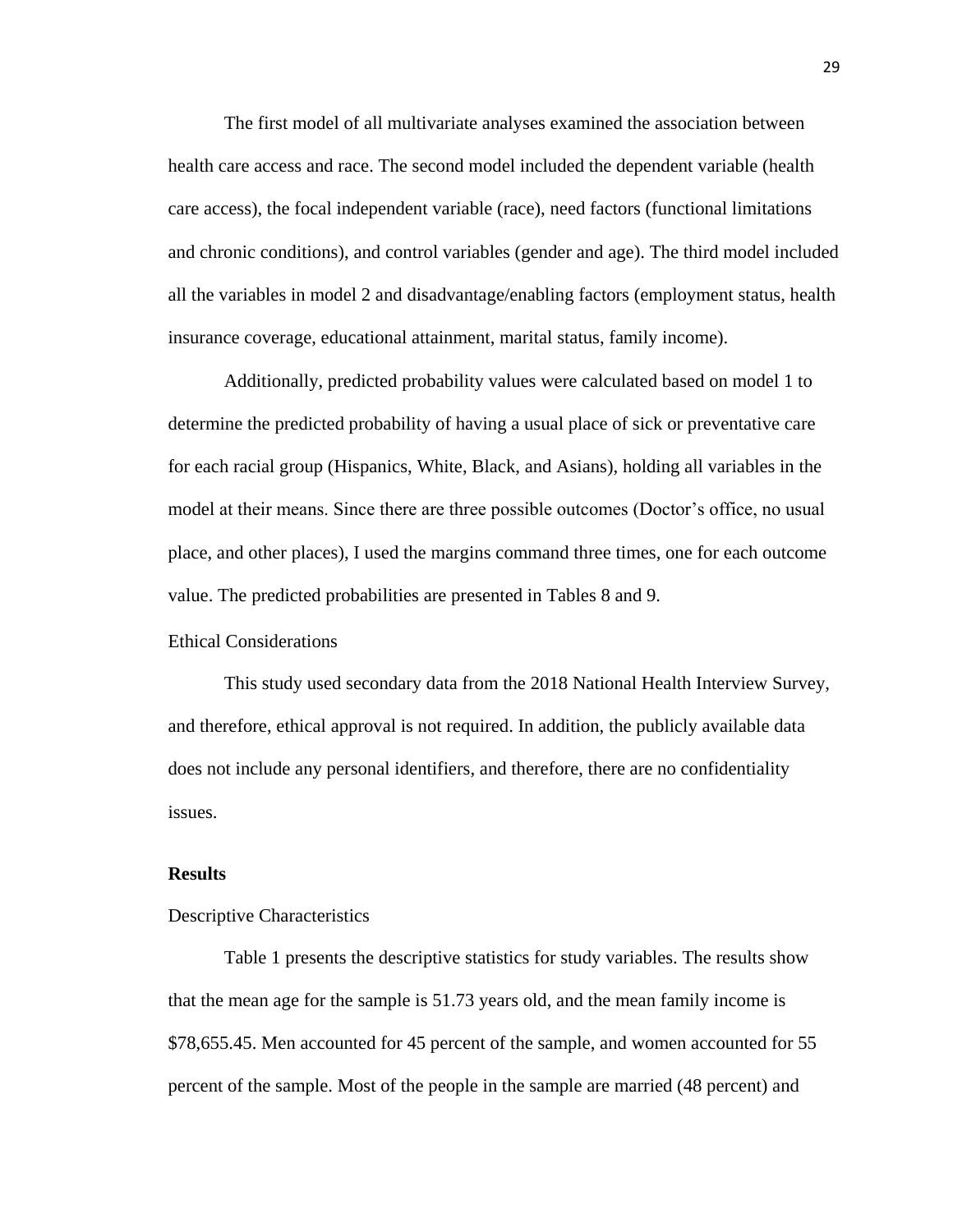employed (61 percent). The results also show that most of the sample is White (72 percent), 12 percent is Hispanic, 11 percent is Black, and 5 percent is Asian.

Table 1 also shows that 32 percent of the sample have a high school diploma or less, 31 percent have some college or associate's degree, 23 percent have a bachelor's degree, and 14 percent have a master's degree. The results also show that 4 percent of the sample do not have health insurance coverage, 49 percent have private health insurance coverage, and 47 percent have public health insurance coverage. The results also show that 61 percent have one or more chronic conditions, and the mean functional limitation score is .31.

The results in table 1 also show that 5 percent of the sample does not have a usual place of sick care, 91 percent have a doctor's office as a usual place of preventative care (91 percent), and 4 percent have another place as a usual place of sick care. On the other hand, 6 percent of the sample does not have a usual place of preventative care, 91 percent has a doctor's office as a usual place of preventative care (91 percent), and 3 percent have another place as a usual place of sick care. Table 1 also shows that 15 percent of the sample have forgone care due to cost, and 13 percent have delayed care for various reasons other than cost.

<span id="page-30-0"></span>Racial Differences across Dependent and Mediating Concepts

Table 2 presents the chi-square test results of race and this study's dependent variables (usual place of sick care, usual place of preventative care, delayed care, and forgone care). The results show that race and the usual place of sick care have a statistically significant association ( $X^2 = 257.9$ , P $\leq$ .001). Whites are the most likely to report having a doctor's office for sick care (93%), followed by Asians (91%), Blacks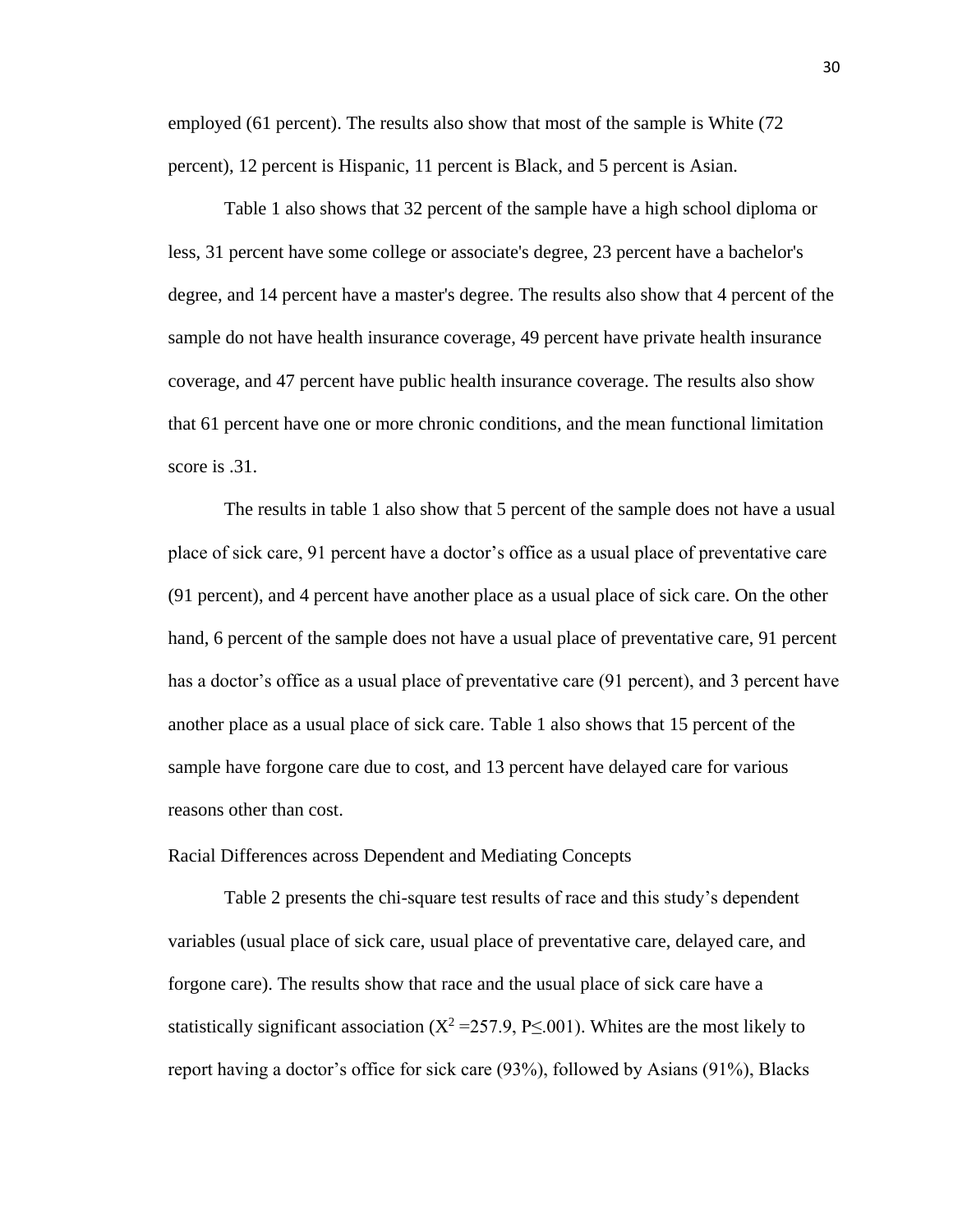(87%), and Hispanics (86%). Hispanics are the most likely to have no usual place for sick care (9%), followed by Asians (7%), Blacks (5%), and Whites (4%). Blacks are the most likely to have a place for sick care other than a doctor's office (8%), followed by Hispanics (5%), whites (3%), and Asians (2%).

Table 2 also reveals that race and the usual place of preventative care have a statistically significant association [ $X^2 = 195.1$ , P $\leq 0.001$ ]. The racial differences in preventative care mirror those reported for usual place of sick care. Whites are the most likely to report having a doctor's office for preventative care (93%), followed by Asians (90%), Blacks (88%), and Hispanics (86%). Hispanics are the most likely to have no usual place of for sick care (11%), followed by Asians (7%), Blacks (6%), and Whites (5%). Blacks are the most likely to have a place for sick care other than a doctor's office (6%), followed by Hispanics (3%), Asians (3%), and Whites (2%).

Table 2 results show a statistically significant association between race and delayed health care [ $X^2 = 28.4$ , P $\leq 0.01$ ]. The findings show that 15.6 percent of Hispanics, 14.9 percent of Blacks, 12.3 percent of Whites, and 11.3 percent of Asians have delayed health care due to health provider availability and lack of transportation. Table 2 also indicates that race and forgone health care have a statistically significant association [ $X^2$  = 118.8, P<.001]. The results show that 20.4 percent of Blacks, 17.9 percent of Hispanics, 13.5 percent of Whites, and 9.1 percent of Asians have forgone health care due to cost.

Table 3 presents the analysis of variance and chi-square test results of race and this study's mediating and control variables. The findings show that Whites (64.4%) and Blacks (64.1%) are more likely to have a chronic condition compared to Hispanics (48%)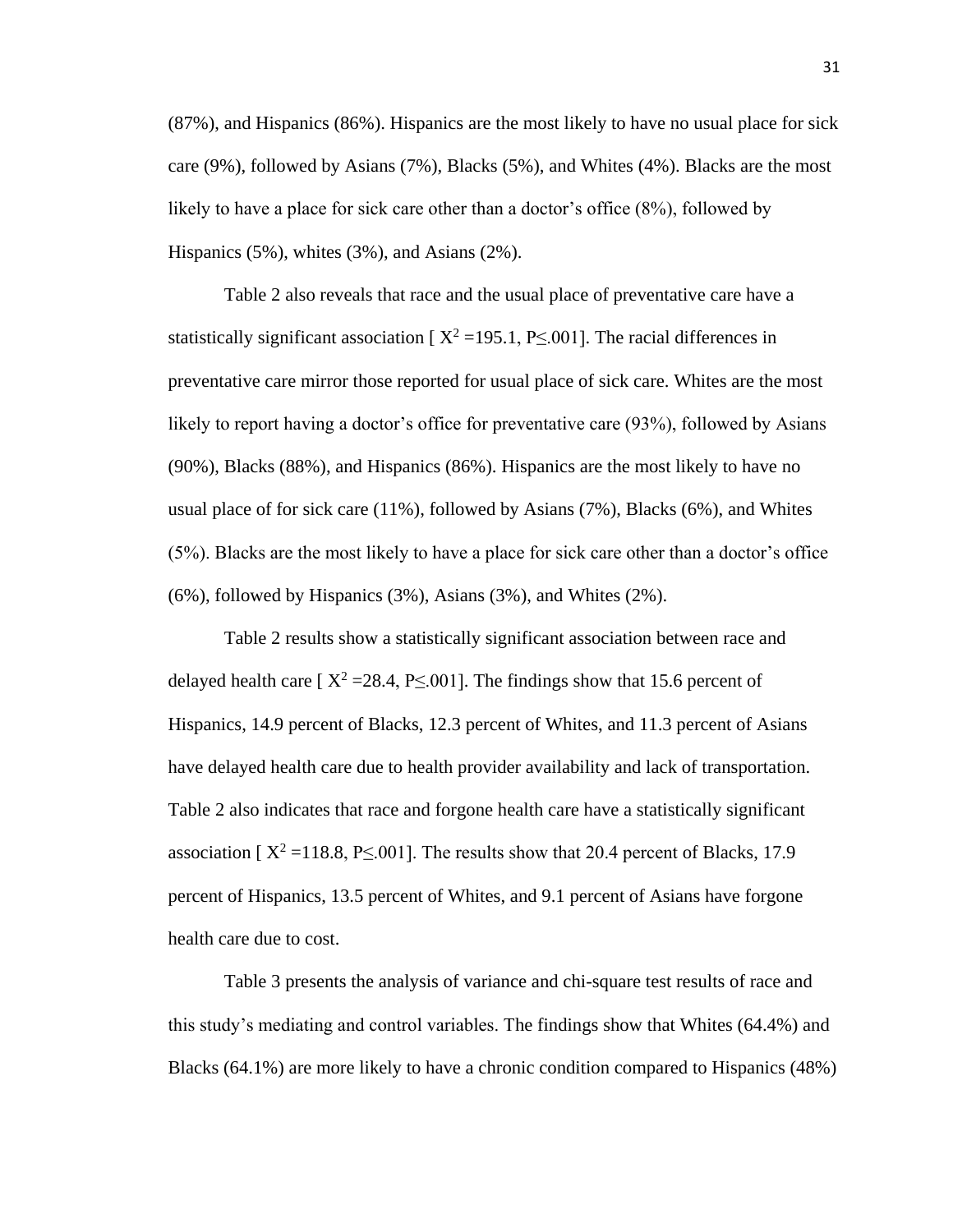and Asians (43%). Blacks also have the highest number of functional limitations on average (.4), followed by Hispanics (.3) and Whites (.3), and then Asians (.2). The results also show that Blacks are the most likely to have public health insurance (52.4%), Asians are the most likely to have private health insurance (59.8), and Hispanics are the most likely to have no health insurance (9%).

Table 3 also shows that 61 percent of Asians, 51.2 percent of Whites, 45.3 percent of Hispanics, and 26.9 percent of Blacks are married. The results also reveal that 67.1 percent of Asians, 64.3 percent of Hispanics, 59.7 percent of Whites, and 59 percent of Blacks are employed. Additionally, Asians (\$95,462.9) have the highest mean family income, followed by Whites (\$84,379.4), Hispanics (\$59,758.4), and Blacks (\$53,642.1). Asians have the highest levels of educational attainment, followed by Whites, Blacks, and Hispanics.

<span id="page-32-0"></span>Understanding Racial Differences in Access to Sick Care

Table 4 presents the multinomial logistic regression results examining racial differences in health insurance, employment status, marital status, education, income, functional limitations, and chronic conditions that might explain racial differences in usual place of sick care. Model 1 only includes race and the control variables for age and gender. The first comparison indicates that the risk ratio for having no usual place of sick care relative to a doctor's office is 1.96 times higher ( $p \leq .001$ ) for Hispanics, 1.37 times higher ( $p \le .05$ ) for Asians, and 1.26 times higher ( $p \le .05$ ) for Blacks than Whites (the omitted reference group). The superscripts in the table further show that Hispanics have a significantly higher risk of having no usual place for sick care relative to a doctor's office than Asians and Blacks. The second comparison shows that the risk ratio for having some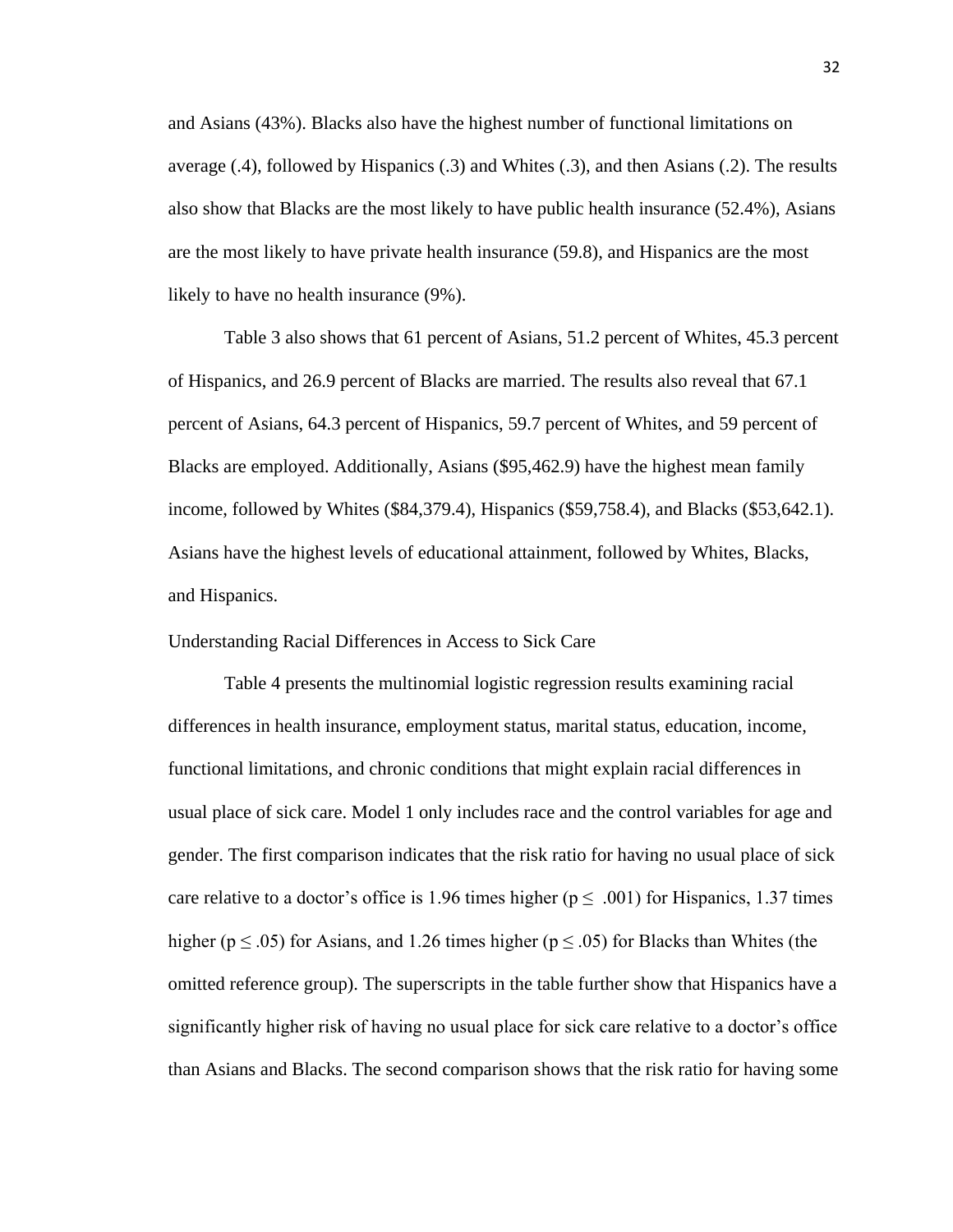other place of sick care relative to a doctor's office is 2.83 times higher ( $p \leq .001$ ) for Blacks and 1.59 times higher ( $p \le 0.001$ ) for Hispanics than Whites. The superscripts for this comparison further show that Blacks have a higher risk of having another place for sick care relative to a doctor's office than Hispanics and Asians.

Overall, the results in Model 1 are consistent with the bivariate analyses. To further illustrate the significant differences by race, Table 8 presents the predicted probabilities for access to sick care by race based on Model 1 results. Converting the predicted probabilities into percentages, the findings show that Hispanics (6%) are most likely to have no usual sick care place compared to Asians (5%), Blacks (4%), and Whites (3%). Additionally, Blacks (7%) are most likely to have a place of sick care other than a doctor's office compared to Hispanics (4%), Whites (3%), and Asians (2%). Finally, Whites (94%) are most likely to have a doctor's office as a place for sick care, followed by Asians (93%), Hispanics (90%), and Blacks (89%).

Model 2 adds the need factor mechanisms into the model for functional limitations and chronic conditions. Individuals who have a chronic condition are relatively less likely to have no usual place ( $RRR = .37$ ,  $p< .001$ ) or some other place  $(RRR = .80, p < .01)$  of sick care relative to a doctor's office. Having more functional limitations makes one less likely to have no usual place for sick care relative to a doctor's office (RRR=  $.80, p<0.01$ ). However, people with more functional limitations are relatively more likely (RRR=1.28,  $p \leq .001$ ) to go to a place for sick care other than a doctor's office. The introduction of need factors in model 2 alters the racial differences in access to sick care in several ways. This write-up will focus on explaining Blacks' higher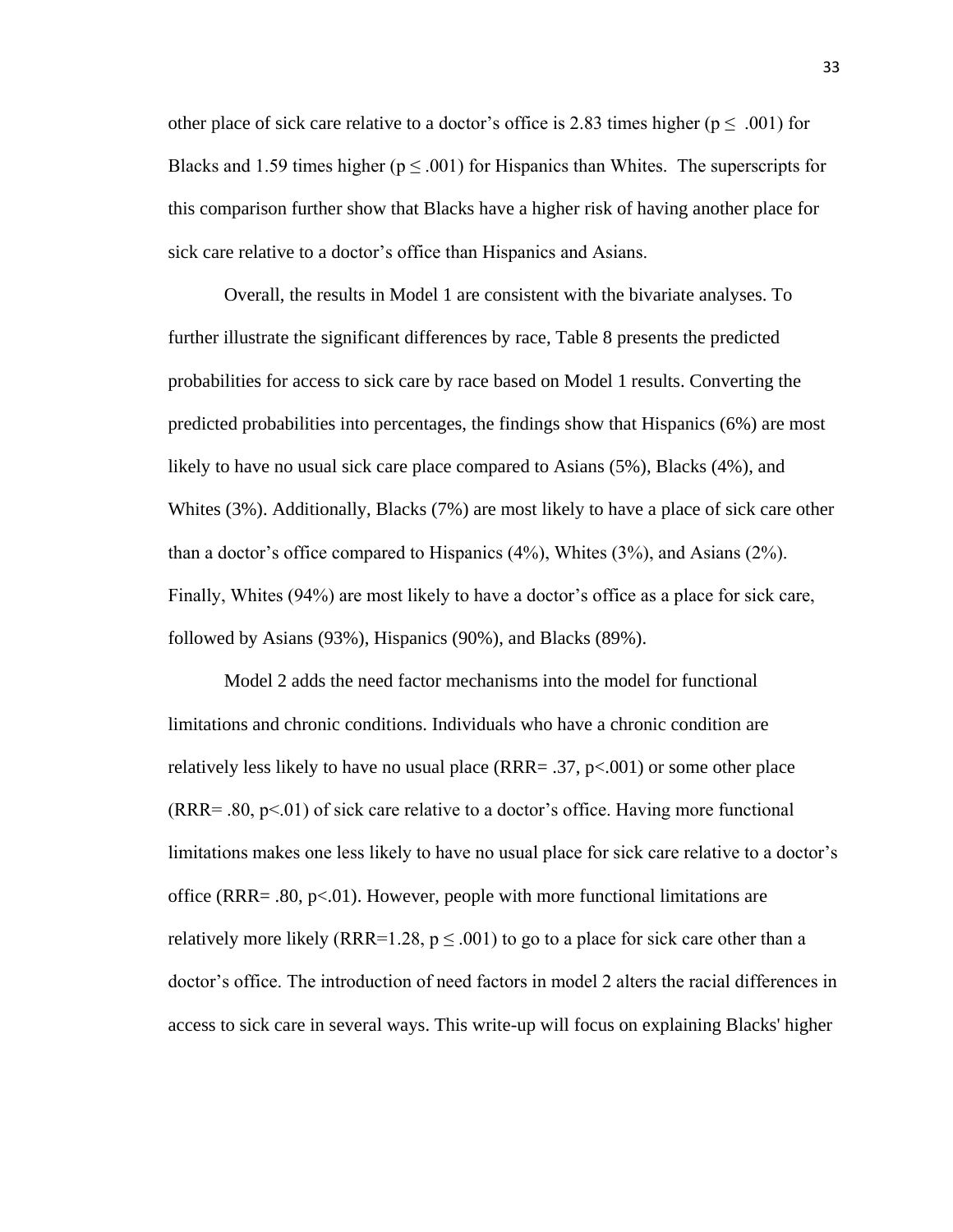use of a place other than a doctor's office for sick care and Hispanics' higher prevalence of having no usual place for sick care.

First, accounting for needs factors leads to a small decrease in the likelihood of Blacks using a place of sick care other than a doctor's office compared to Whites, Asians, and Hispanics but significant differences remain. To some extent, having more functional limitations explains the higher use of other places for sick care among Blacks than other racial groups. Although Blacks also have higher chronic conditions, this would only suppress existing racial differences because having a chronic condition decreases the likelihood of having some other place for sick care. Second, needs factors also produce a small decrease in the likelihood of Hispanics having no usual place of sick care relative to a doctor's office compared to Whites and Blacks. This happens because Hispanics are less likely to have a chronic condition than Whites and Blacks.

Model 3 includes the disadvantage/enabling mechanisms. Marital status shapes access to sick care. Compared to a married individual, the relative risk ratio for having no usual place of sick care instead of a doctor's office is 2.34 times higher ( $p \leq .001$ ) for someone living with a partner, 1.45 times higher ( $p \le 0.001$ ) for someone who has never been married, and 1.43 times higher ( $p \le 0.001$ ) for someone who is divorced or separated or widowed. The relative risk ratio for having other places of sick care instead of a doctor's office is 1.68 times higher ( $p \leq .001$ ) for someone living with a partner than for someone married.

Educational attainment is also significantly associated with access to sick care. Compared to people with a high school diploma, people with an associate's degree (RRR=.80,  $p \le 0.05$ ) or a bachelor's degree (RRR=.70,  $p \le 0.05$ ) are relatively less likely to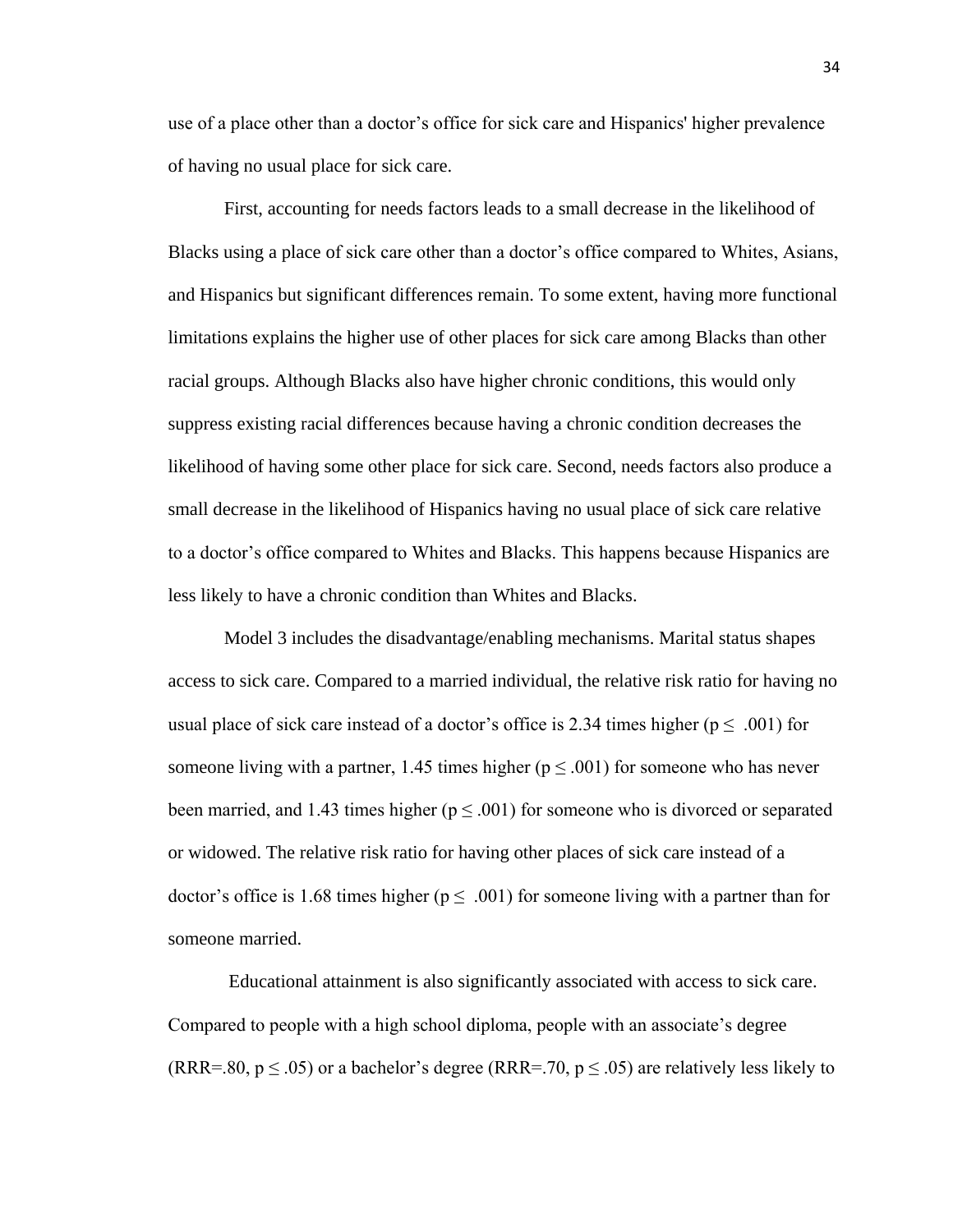have no usual place of sick care compared to a doctor's office. Employed people are relatively more likely (RRR=1.35,  $p \leq .01$ ) to have no usual place of sick care compared to a doctor's office than unemployed people.

Overall, being married or employed and having more education provides the most benefit to limiting one's chances of having no place for usual sick care. In contrast, health insurance coverage affects access to sick care in two ways. First, people with private health insurance (RRR=.08,  $p \leq .001$ ) or public health insurance (RRR=.06,  $p \leq .001$ ) are substantially less likely to have no usual place of sick care than a doctor's office. Second, people with private health insurance ( $RRR = .24$ ,  $p \le .001$ ) and public health insurance (RRR=.38,  $p \le 0.001$ , respectively) are also relatively less likely to have a place of sick care other than a doctor's office.

The inclusion of these mechanisms in Model 3 alters race differences in access to sick care. First, it completely explains the differences for Hispanics and Blacks from Whites in having no place of sick care relative to a doctor's office. Second, it reduces the likelihood of Hispanics and Blacks having places of sick care other than a doctor's office compared to Whites, but significant differences remain. Supplementary analysis reveals that health insurance coverage contributes highly to explaining racial differences in access to sick care followed by family income, marital status, educational attainment, and employment status.

#### <span id="page-35-0"></span>Understanding Racial Differences in Access to Preventative Care

Table 5 presents the multinomial logistic regression results of race, health insurance, employment status, marital status, education, income, functional limitations, and chronic conditions on usual place of preventative care and control variables. Model 1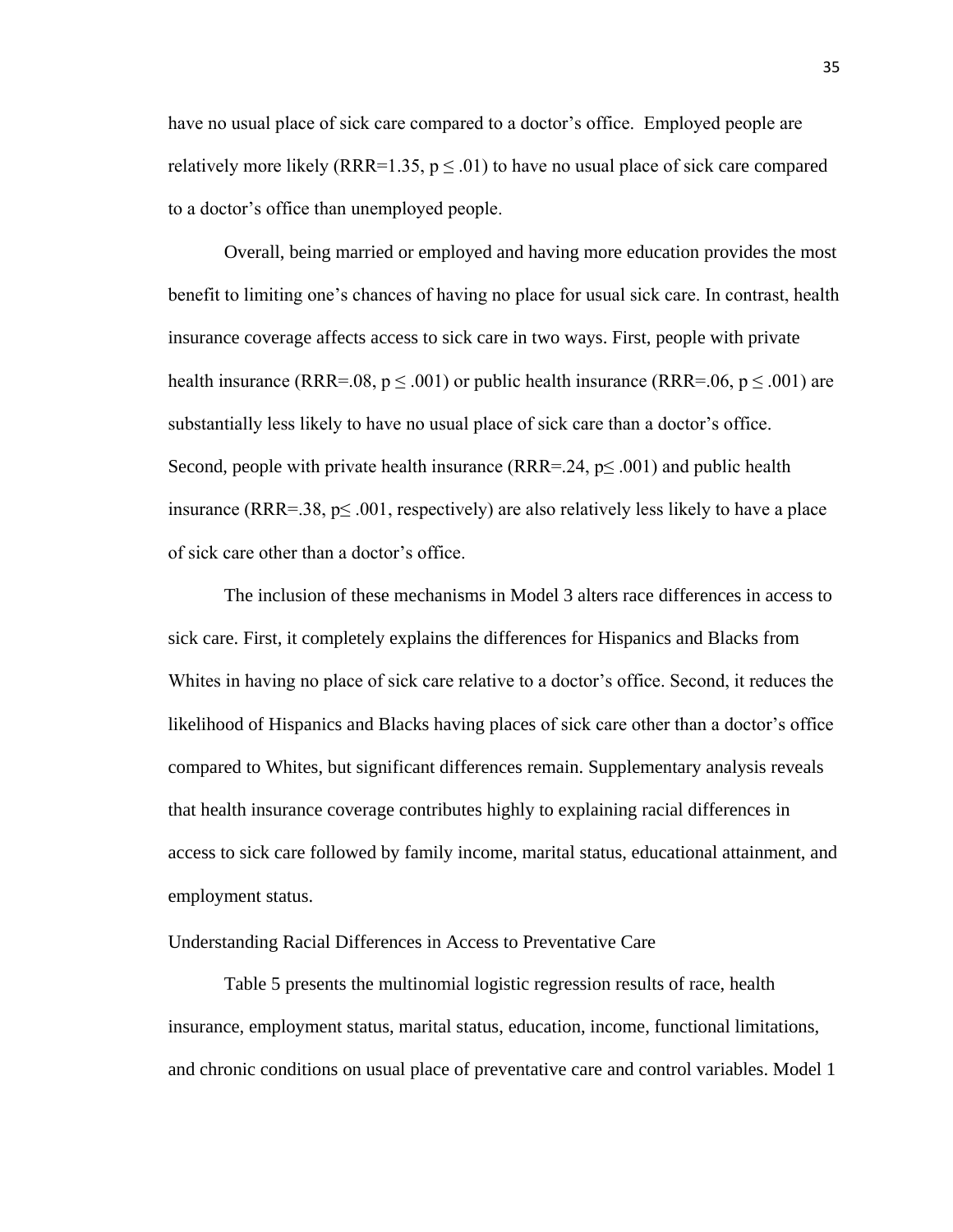indicates that the relative risk ratio for having no usual place of preventative care instead of a doctor's office is 1.75 times higher ( $p \leq .001$ ) for Hispanics and 1.21 times higher (p  $\leq$  0.05) for Blacks than Whites. The superscripts in the table further show that Hispanics have a significantly higher risk of having no usual place for preventative care relative to a doctor's office than Asians and Blacks. The relative risk ratio for having other places of preventative care instead of a doctor's office is 2.84 times higher ( $p \leq .001$ ) for Blacks and 1.65 times higher ( $p \le 0.001$ ) for Hispanics than Whites. The superscripts for this comparison further show that Blacks have a higher risk of having another place for preventative care relative to a doctor's office than Hispanics and Asians.

Consistent with the findings on access to sick care, the findings on access to preventative care show two clear racial differences as illustrated by predicted probabilities from Model 1 results presented in Table 9. First, Hispanics (7%) are relatively more likely to have no usual place of preventative care than a doctor's office than Whites (4%), Asians (5%), and Blacks (5%). Second, Blacks (5%) are relatively more likely to have other places of preventative care than a doctor's office than Whites (2%), Asians (2%), and Hispanics (3%). Finally, Whites (94%) are most likely to have a doctor's office as a place for preventative care, followed by Asians (93%), Hispanics (90%), and Blacks (90%).

The factors that explain these racial differences in access to preventative care are similar to those found for sick care. Model 2 shows that people with functional limitations (RRR=.76,  $p \le 0.01$ ) and chronic conditions (RRR=.41,  $p \le 0.001$ ) are relatively less likely to have no usual place of preventative care compared to a doctor's office. People with chronic conditions are also relatively less likely (RRR=.78,  $p \leq .05$ ) to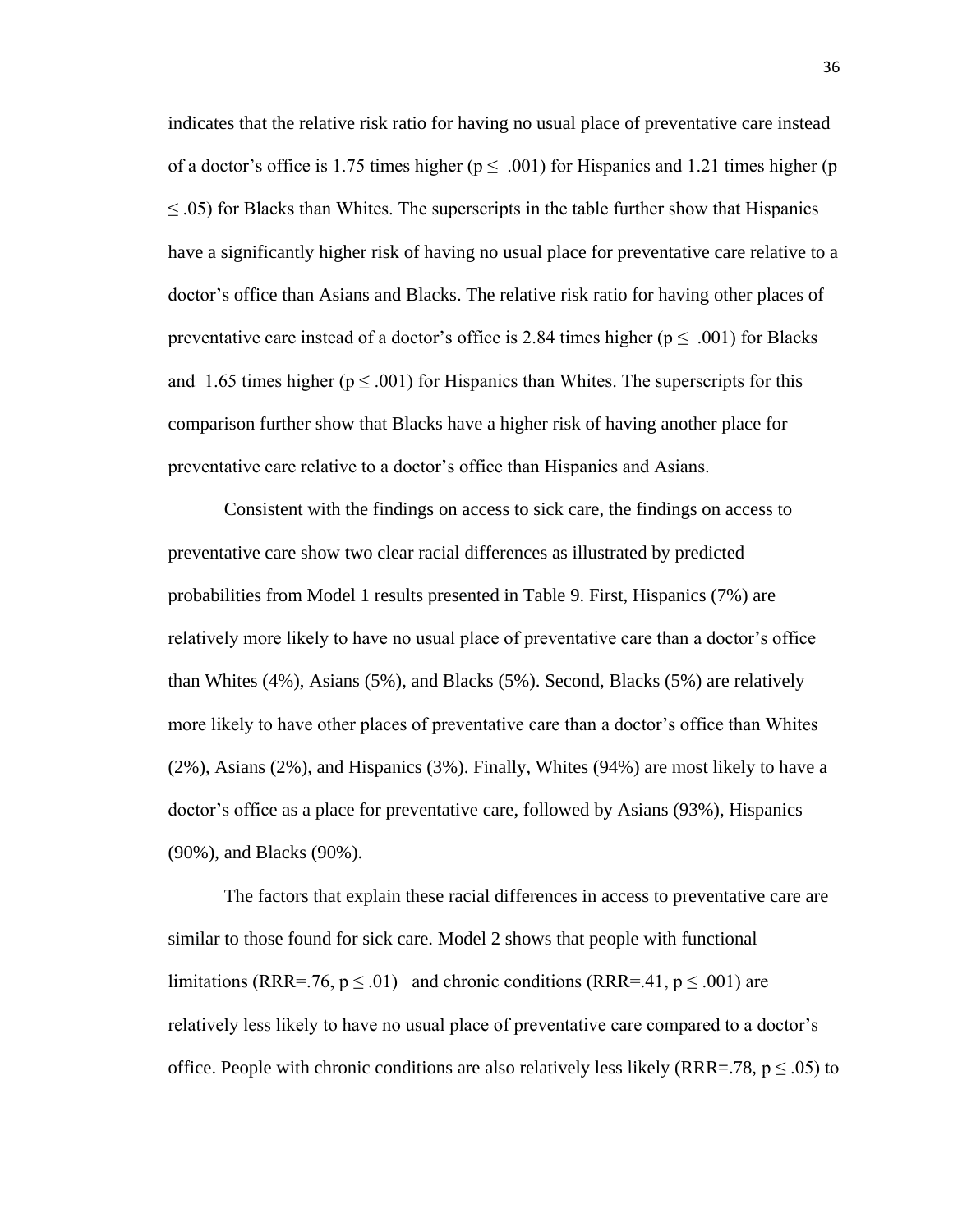go to other places of preventative care than a doctor's office. However, people with functional limitations are relatively more likely (RRR=1.24,  $p \le 0.01$ ) to go to other places of preventative care than a doctor's office.

The introduction of functional limitations and chronic conditions in model 2 leads to a decrease in the likelihood of Hispanics having no usual place of preventative care (RRR=1.65,  $p \le 0.001$ ) and other places of preventative care (RRR=1.60,  $p \le 0.001$ ) compared to Whites. Functional limitations and chronic conditions also contribute to an increase in Blacks having no usual place of preventative care (RRR=1.26,  $p \le 0.05$ ) and a decrease (RRR=2.79,  $p \le 0.001$ ) in the likelihood of Blacks having other places of preventative care compared to Whites.

Model 3 indicates that the relative risk ratio for having no usual place of preventative care instead of a doctor's office is 1.99 times higher ( $p \leq .001$ ) for someone living with a partner, 1.28 times higher ( $p \leq .01$ ) for someone who has never been married, and 1.45 times higher ( $p \leq .001$ ) for someone who is divorced or separated or widowed than someone married. The relative risk ratio for having other places of preventative care instead of a doctor's office is 1.88 times higher ( $p \le 0.001$ ) for someone living with a partner than for someone married.

Model 3 also shows that people with a bachelor's degree (RRR=.81,  $p \leq .05$ ) or a master's degree or greater (RRR=.69,  $p \leq .01$ ) are relatively less likely to have no usual place of preventative care compared to a doctor's office than people with a high school diploma or less. People with private health insurance (RRR=.09,  $p \leq .001$  and RRR=.27,  $p \leq .001$ , respectively) and public health insurance (RRR=.07,  $p \leq .001$  and RRR=.51,  $p \leq$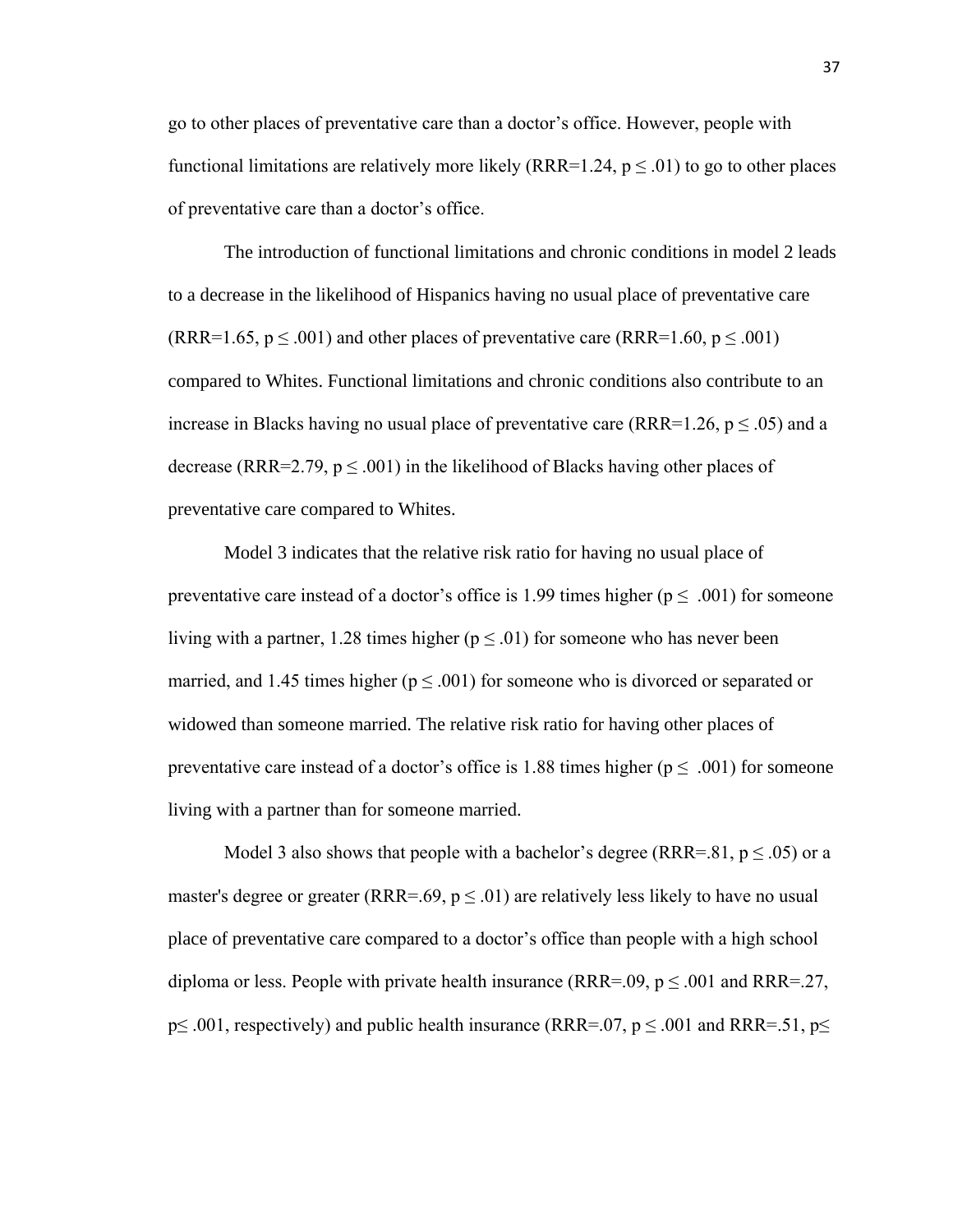.001, respectively) are relatively less likely to have no usual place of preventative care or other places of preventative care than a doctor's office.

The inclusion of these mechanisms in Model 3 alters race differences in access to preventative care. Specifically, racial differences in having no usual place for preventative care relative to a doctor's office are completely explained. Supplemental analysis reveals that health insurance coverage contributes highly to explaining racial differences in access to preventative care followed by family income, marital status, education attainment, and employment status. On the other hand, significant differences remain across races for going to some other place of preventative care relative doctor's office compared to Whites. However, the size of the differences is reduced for Blacks (RRR=2.40,  $p \le 0.001$ ) and Hispanics (RRR=1.39,  $p \le 0.05$ ) compared to Whites.

#### <span id="page-38-0"></span>Understanding Racial Differences in Delayed Care

Table 6 presents the logistic regression results of race, health insurance, employment status, marital status, education, income, functional limitations, and chronic conditions on delayed health care and control variables. Model 1 indicates that the odds of delaying care due to reasons other than cost are 1.26 times higher ( $p \leq .001$ ) for Hispanics and 1.20 times higher ( $p \le 0.01$ ) for Blacks than Whites.

Model 2 adds the need factor mechanisms into the model for functional limitations and chronic conditions. The odds of delaying care are 1.75 times higher ( $p \leq$ .001) for people with functional limitations and 1.72 times higher ( $p \leq .001$ ) for people with chronic conditions than people with no functional limitations or chronic conditions. Accounting for needs factors alters racial differences in delayed care. The initial significant differences between Blacks ( $OR=1.07$ ) and Whites are no longer statistically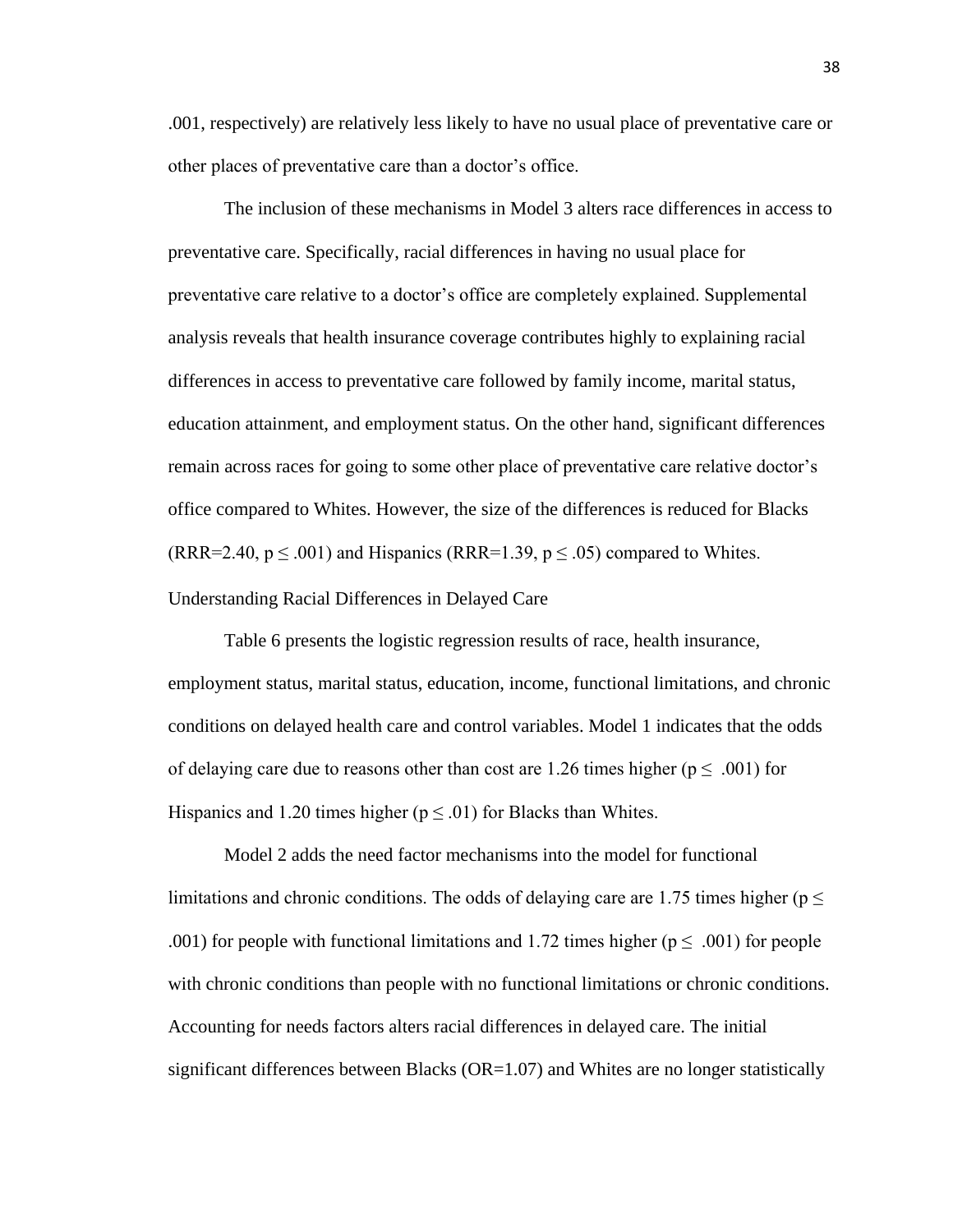significant. Supplementary analyses show that functional limitations contribute to the decrease in the odds of delaying care for Blacks.

Model 3 indicates that the odds of delaying care are 1.31 times higher ( $p \leq .05$ ) for people who have public health insurance and 1.18 times higher for people who have private health insurance than people who have no insurance. The odds of delaying care are 1.14 times higher ( $p \leq 0.05$ ) for people with some college or associate degrees, 1.37 times higher ( $p \le .001$ ) for people with a bachelor's degree, and 1.35 ( $p \le .001$ ) times higher for people with master's degrees or greater than people with high school diplomas or less. Including enabling factors produces a suppression effect for Hispanics compared to all other racial groups in delayed care. Specifically, Hispanics are significantly more likely to experience delayed care than Whites, Blacks, and Asians.

## <span id="page-39-0"></span>Understanding Racial Differences in Forgone Care

Table 7 below presents the logistic regression results of race, health insurance, employment status, marital status, education, income, functional limitations, and chronic conditions on forgone health care and control variables. Model 1 indicates that the odds of forgoing care due to cost are 1.34 times higher ( $p \leq .001$ ) for Hispanics, 1.59 times higher ( $p \leq .001$ ) for Blacks, and .63 times lower ( $p \leq .001$ ) for Asians than Whites.

Model 2 includes need factor mechanisms. The results show that the odds of forgoing care are 1.97 times higher ( $p \leq .001$ ) for people with functional limitations and 1.72 times higher ( $p \leq .001$ ) for people with chronic conditions than people with no functional limitations or chronic conditions. Need factors alter racial differences in forgone care. Specifically, the odds of forgoing care reduce for Hispanics (OR=1.31,  $p \leq$ .001) and Blacks (OR=1.41,  $p \leq .001$ ) compared to Whites and Asians when functional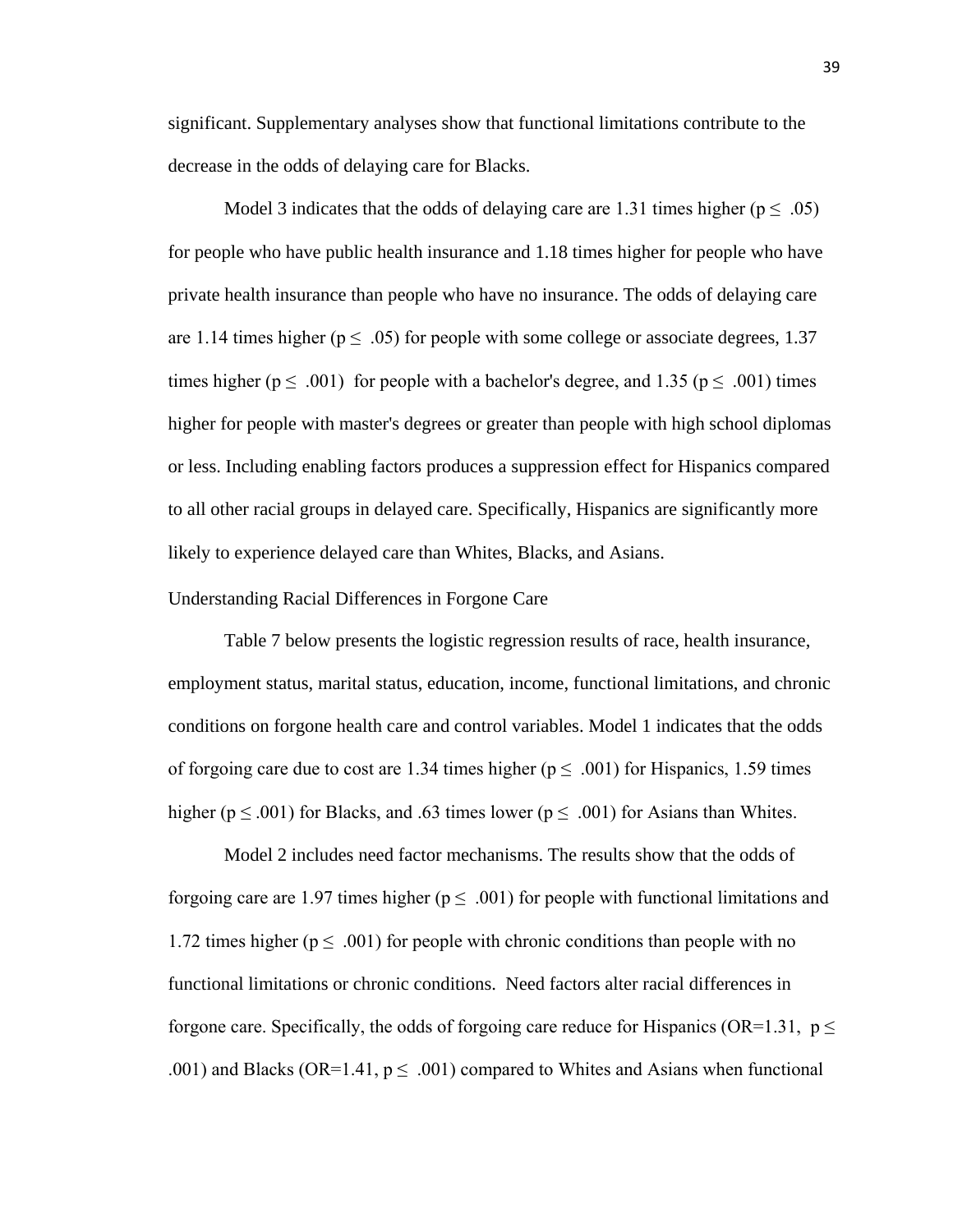limitations and chronic conditions are added to model 2. Supplementary analyses show that functional limitations contribute the most to explaining these decreases. Chronic conditions, in contrast, suppress racial differences.

Model 3 indicates that the odds of forgoing care are .35 times lower ( $p \leq .001$ ) for people who have private health insurance and .37 times lower ( $p \leq .001$ ) for people who have public health insurance than people who have no insurance. The odds of forgoing care are 1.21 times higher ( $p \leq .001$ ) for people with some college or associate degrees than people with high school diplomas or less. The odds of forgoing care are 1.17 times higher ( $p \leq .01$ ) for employed people than for unemployed people. The odds of forgoing care are 1.12 times higher ( $p \leq .01$ ) for people who are divorced/separated/widowed, are .72 times lower ( $p \leq .001$ ) for people who have never married, and 1.30 times higher ( $p \leq .01$ ) for people who are living with a partner than married people.

With the inclusion of enabling factors in Model 3, there is a decrease for Blacks (OR=1.15,  $p \leq .05$ ) and Hispanics relative to White in forgoing care. In fact, the differences from Whites for, Hispanics and Blacks are no longer statistically significant. Interestingly, significant differences remain among Asians, who are also less likely to forgo care relative to Whites. Supplementary analysis reveals that family income followed by education attainment, health insurance, and marital status contribute to explaining racial differences in forgone care. Family income contributes to a greater reduction in the odds of Hispanics and Blacks forgoing care.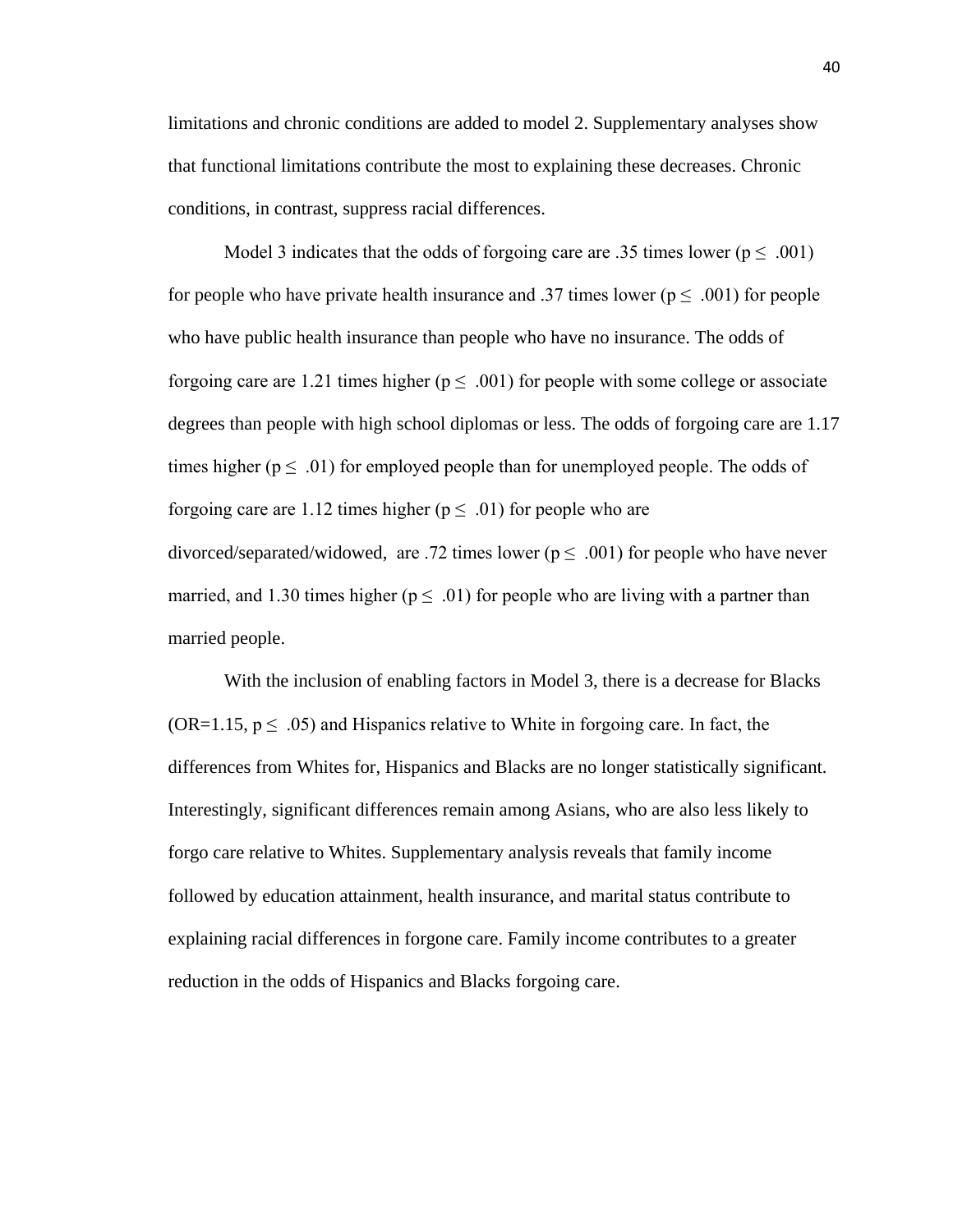#### <span id="page-41-0"></span>**Discussion of Findings**

Health care access occurs when individuals can use health care services on time for the best possible health outcomes (Agency for Health Research and Quality 2020). Scholars have stressed the need for health care access to promote and maintain health, especially among minoritized racial groups such as Blacks, Hispanics, and Asians (Anon 2004; Callahan, Hickson, and Cooper 2006; Chaves et al. 2019; Copeland 2005; Durden and Hummer 2006; Manuel 2018; Miller and Wherry 2017).

This study examined the factors associated with racial differences in health care access. The focus was on White, Asian, Black, and Hispanic racial groups. I used data from the 2018 National Health Interview Survey (NHIS) to examine the racial differences in health care access and the mechanisms that explain those differences. The Fundamental Cause Theory, Andersen's Behavioral Model, and previous literature on the racial disparities in health care access guided this study. This study looked at four measures of health care access: usual place of sick care, usual place of preventative care, delayed care, and forgone care.

#### <span id="page-41-1"></span>Racial Differences in Access to Sick Care

The results suggest that Hispanics were more likely to have no usual place of sick care than a doctor's office than Whites, followed by Asians then Blacks. At the same time, Blacks were more likely to use other places of sick care instead of a doctor's office than Whites, followed by Hispanics. Whites were most likely to have a doctor's office as a place for sick care, followed by Asians, Hispanics, and Blacks. These findings are consistent with Gaskin and Colleagues' (2007) study, which found that Hispanics were more likely to report not having a usual source of care followed by Blacks, Asians, and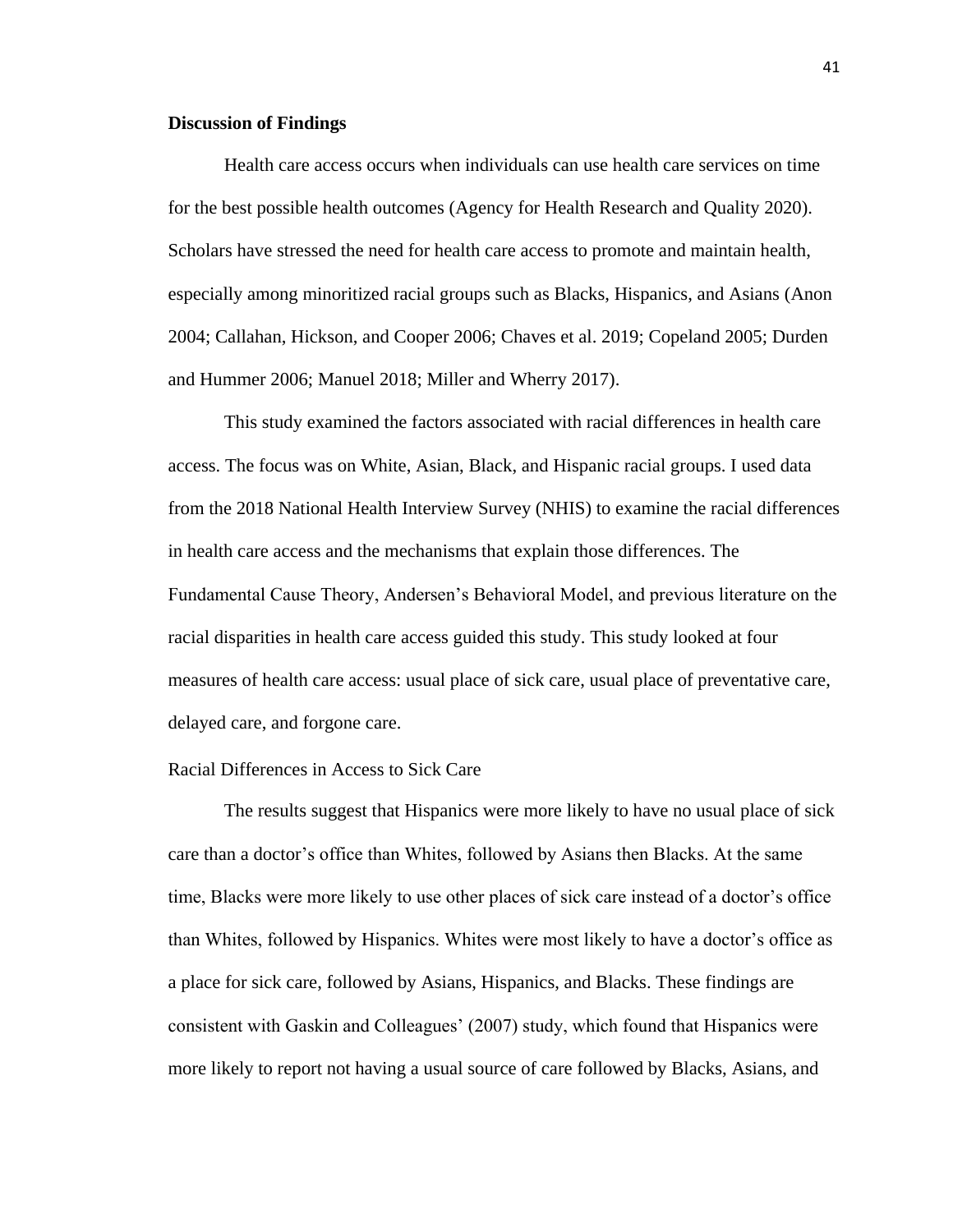Whites and that in comparison to Whites, Blacks were more likely to use other sources of health care such as hospital outpatient departments and community health centers instead of a doctor's office followed by Hispanics and Asians (Gaskin et al. 2007). In this study, I hypothesized that Whites would be most likely to have a doctor's office as a usual place of sick care, followed by Asians, Blacks, and Hispanics, and the findings are consistent with the hypothesis.

Chronic conditions and functional limitations partly explain Hispanics' higher likelihood of having no usual place of sick care relative to a doctor's office and Blacks' higher likelihood of using places of sick care other than a doctor's office compared to Whites and Asians. The results show that Hispanics are less likely to have a chronic condition than Whites and Blacks and, therefore, more likely to have no usual place of sick care. At the same time, the results suggest that having more functional limitations explains the higher use of other places for sick care among Blacks than Hispanics, Whites, and Asians. In Addition, Blacks have higher chronic conditions than Hispanics and Asians. However, having a chronic condition decreases the likelihood of having another place for sick care than a doctor's office.

Previous literature shows that Blacks and Hispanics are more likely to have chronic and disabling diseases than Whites and Asians (Braveman 2006; Brown 2018; National Academies of Sciences, Engineering and Medicine 2018). This study indicates that people with more functional limitations are relatively less likely to have no usual sick care place than a doctor's office. In addition, people with a chronic condition are relatively less likely to have no usual place or some other place of sick care relative to a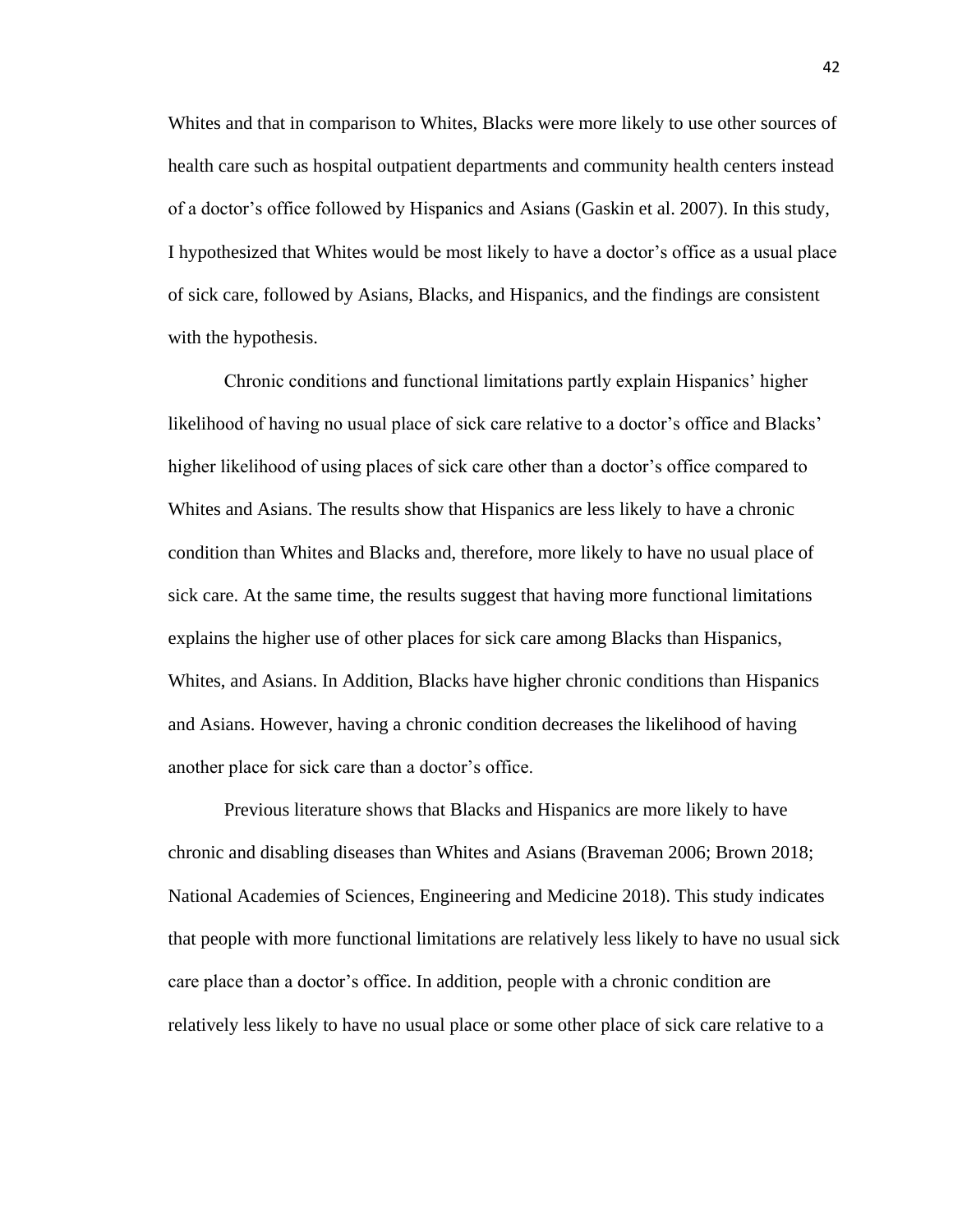doctor's office. However, people with functional limitations are more likely to go to other places of sick care than a doctor's office.

The results suggest that among the mechanisms of inequality, health insurance coverage contributes highly to explaining racial differences in access to sick care followed by family income, marital status, education attainment, and employment status. These results are not surprising because previous literature has shown that many people acquire health insurance coverage through a family member's health insurance plan, such as a spouse (Berchick et al. 2021). Married people are more likely to have health insurance coverage and disposable income, enabling them to access health care than unmarried people (Pandey et al. 2019).

Health insurance coverage, family income, and marital status partly explain racial differences in access to sick care (having no usual place of sick care and another place of sick care compared to a doctor's office) for Blacks and Hispanics compared to Whites. Previous literature shows that Blacks are the least likely to get married, followed by Whites, Hispanics, and Asians (US Census Bureau 2021). Hispanics and Blacks have the lowest household income, lowest college graduation levels (Williams et al. 2016), and are least likely to have private health insurance coverage (Berchick et al. 2021). This study also suggests that married people, people with higher education and health insurance coverage (private or public) are more likely to have a doctor's office as a usual place for sick care.

#### <span id="page-43-0"></span>Racial Differences in Access to Preventative Care

This study shows that the findings for access to preventative care mirror those for access to sick care. I expected the results for access to sick and preventative care to be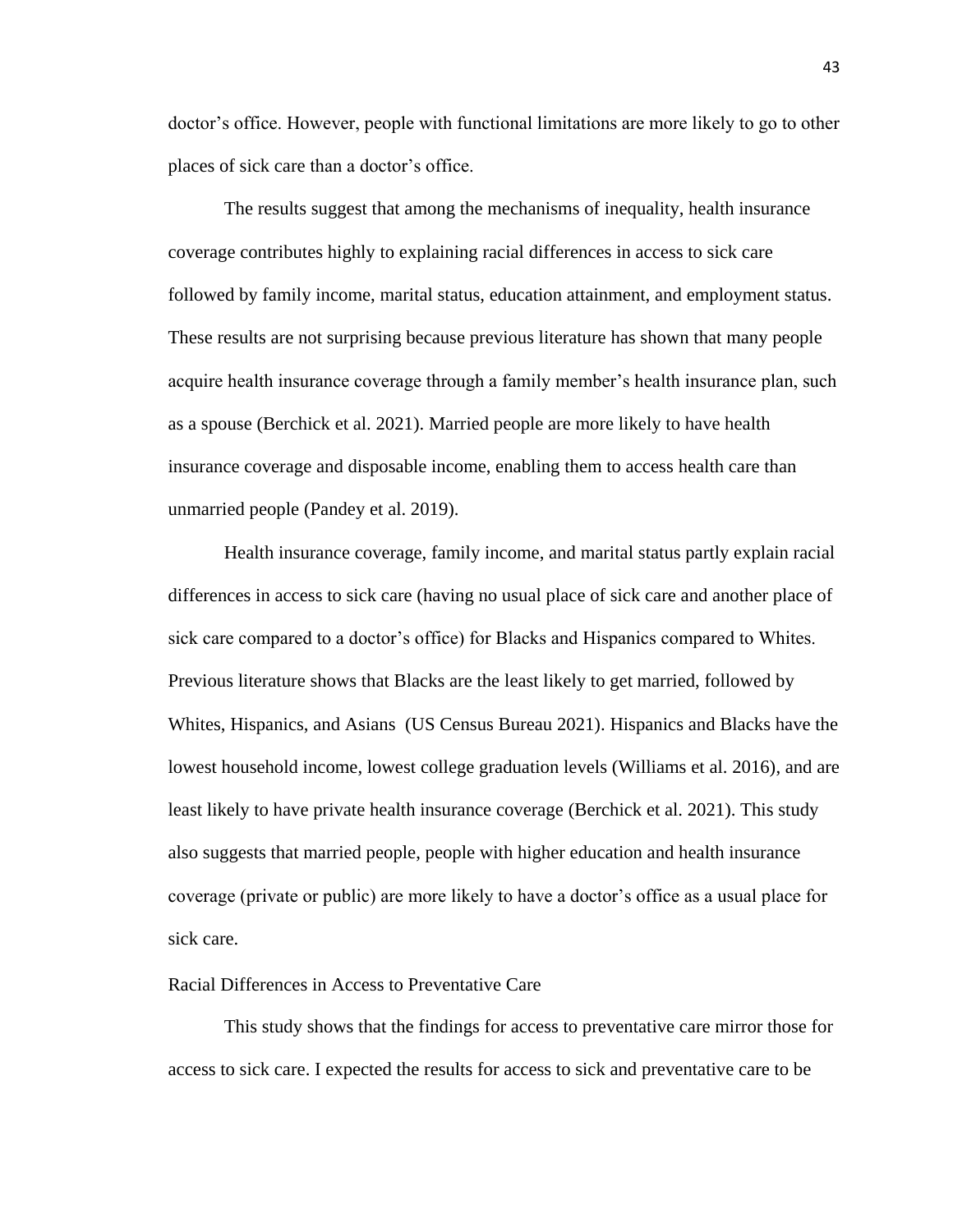similar. I hypothesized that Whites would be most likely to have a doctor's office as a usual place of preventative care, followed by Asians, Blacks, and Hispanics. The results show that Hispanics were more likely to have no usual place of preventative care than a doctor's office than Whites, followed by Asians then Blacks. On the other hand, Blacks were more likely to use other places of preventative care instead of a doctor's office than Whites, followed by Hispanics. Whites were most likely to have a doctor's office as a place for sick care, followed by Asians, Hispanics, and Blacks.

This study also indicates that people with chronic conditions are relatively less likely to have no usual preventative care place or other places of preventative care than a doctor's office. However, people with functional limitations are more likely to go to other places of preventative care and less likely to have no usual place of preventative care than a doctor's office. Chronic conditions and functional limitations partly explain Hispanics' higher likelihood of having no usual place of preventative care relative to a doctor's office and Blacks' higher likelihood of using places of preventative care other than a doctor's office compared to Whites and Asians.

Like access to sick care, the results suggest that health insurance coverage highly explains racial differences in access to preventative care, followed by family income and marital status. For Blacks and Hispanics, health insurance coverage, family income, and marital status partly explain racial differences in access to preventative care (having no usual place of preventative care and another place of preventative care compared to a doctor's office). This study also suggests that married people, people with higher education and health insurance coverage (private or public) are more likely to have a doctor's office as a usual place for preventative care.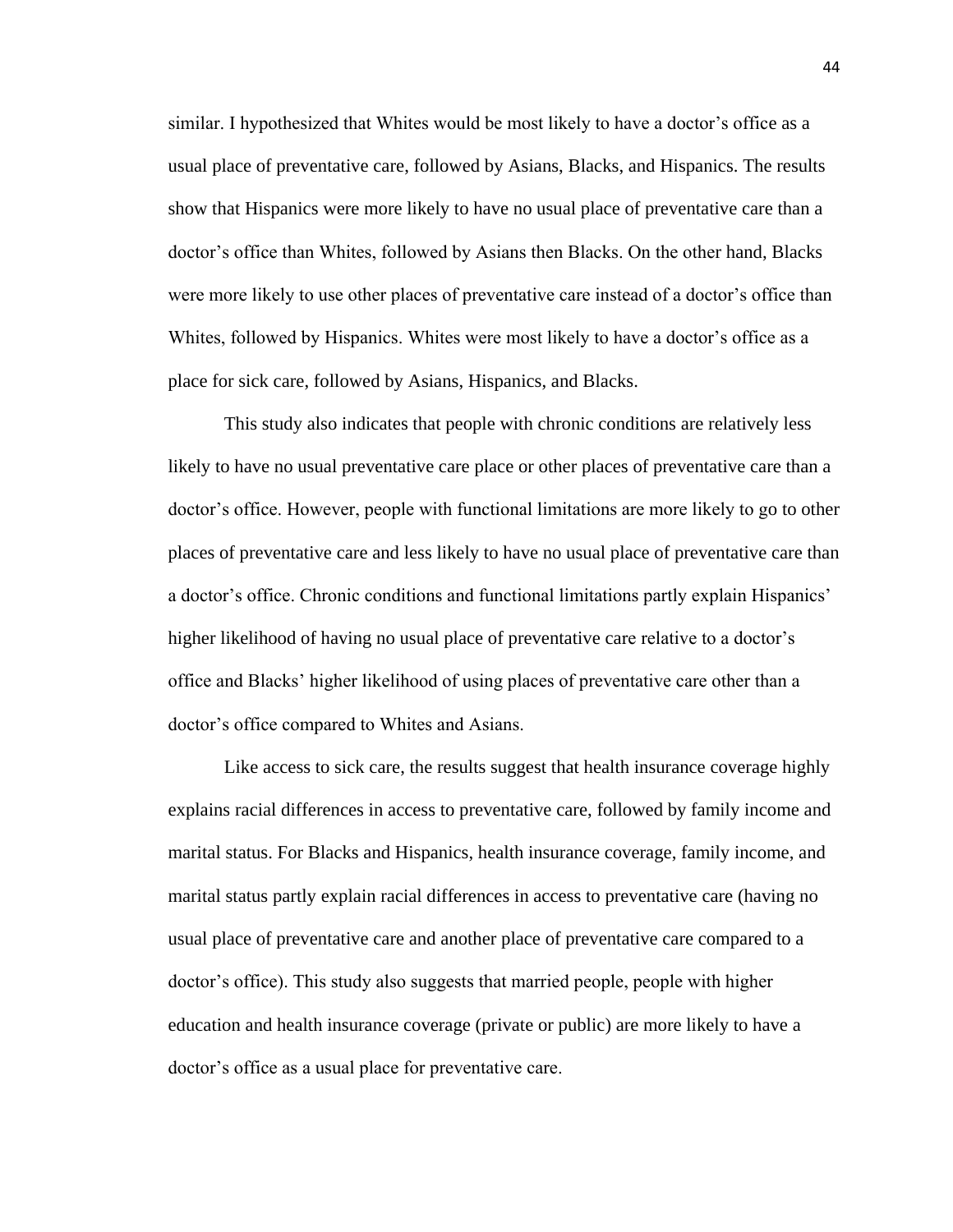<span id="page-45-0"></span>Racial Differences in Delayed Care

The results show that the odds of delaying care are higher for Hispanics followed by Blacks compared to Whites. I expected Blacks and Hispanics to be more likely to delay care than Asians and Whites. A study by Chen and colleagues (2016) on racial and ethnic disparities in health care access and utilization under the affordable care act found that Blacks had the highest likelihood of delaying health care, followed by Hispanics than Whites (Chen et al. 2016). This study also shows that functional limitations explain differences in delayed care for Blacks compared to Whites.

The results suggest that people with public health insurance are more likely to delay care, followed by people with private health insurance and people with no health insurance. Spencer, Gaskin, and Roberts (2013) found that people with private health insurance obtain better quality care than people with public health insurance (Spencer et al. 2013). Therefore, it is expected that people with public health insurance are more likely to delay care than people with private health insurance. However, surprising to find that people with no health insurance are the least likely to delay care.

This study also shows that delaying care is higher for people with higher education than those with lower education. Family income and marital status partially explain racial differences in delayed care for Hispanics and Blacks. The results in Table 3 show that Blacks and Hispanics have lower family incomes than Asians and Whites, and Blacks are the least likely to be married, followed by Hispanics.

#### <span id="page-45-1"></span>Racial Differences in Forgone Care

The results suggest that the odds of forgoing care due to cost are higher for Blacks, followed by Hispanics, Whites, and Asians. I expected Blacks and Hispanics to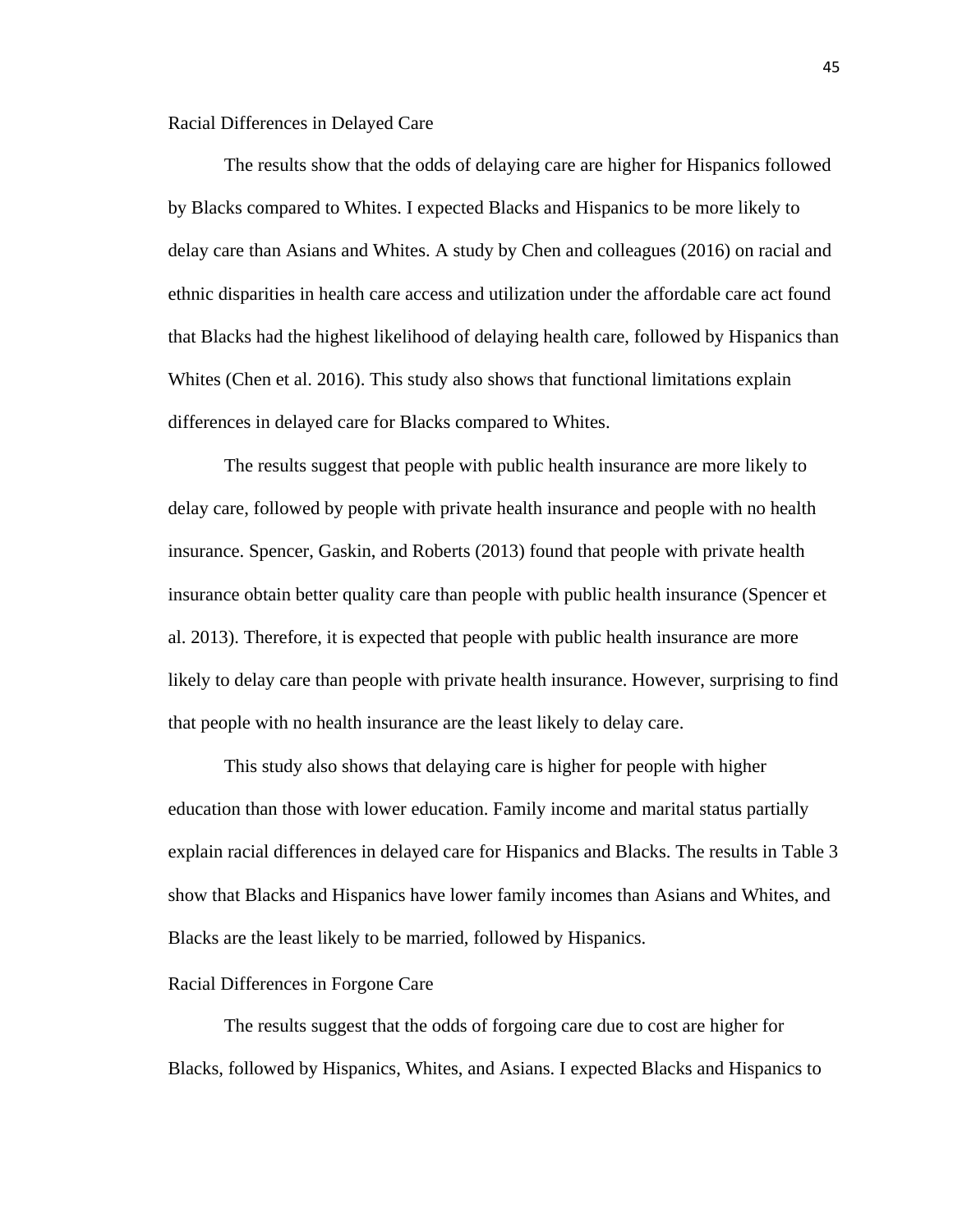be more likely to forgo care than Asians and Whites, and this hypothesis is consistent with the findings. Burgard and Hawkins (2014), in their study on race/ethnicity, educational attainment, and foregone health care in the united states in the 2007–2009 recession, found that Hispanics and Blacks were more likely to forgo health care due to cost than Asians and Whites (Burgard and Hawkins 2014).

This study shows that the odds of forgoing care are highest for people with functional limitations, followed by people with chronic conditions than people with no functional limitations or chronic conditions. In addition, functional limitations contribute the most to explaining the differences in the odds of forgoing care for Blacks and Hispanics compared to Whites and Asians. In contrast, chronic conditions suppress racial differences.

Family income, education attainment, health insurance coverage, and marital status partly explain differences in forgone care for Hispanics and Blacks compared to Whites. The results also suggest that people with private health insurance are the least likely to forgo care, followed by people with public health insurance and people with no health insurance. Forgoing care is higher for people with higher education than those with lower education. Forgoing care is higher for employed people than for unemployed people. The likelihood of forgoing care is lowest among people who have never married, followed by married people, divorced/separated/widowed people, and living with a partner.

#### <span id="page-46-0"></span>**Limitations**

<span id="page-46-1"></span>In this study, race was categorized into four groups—Hispanics, Blacks, Whites, and Asians. However, there are challenges associated with race classification because it is a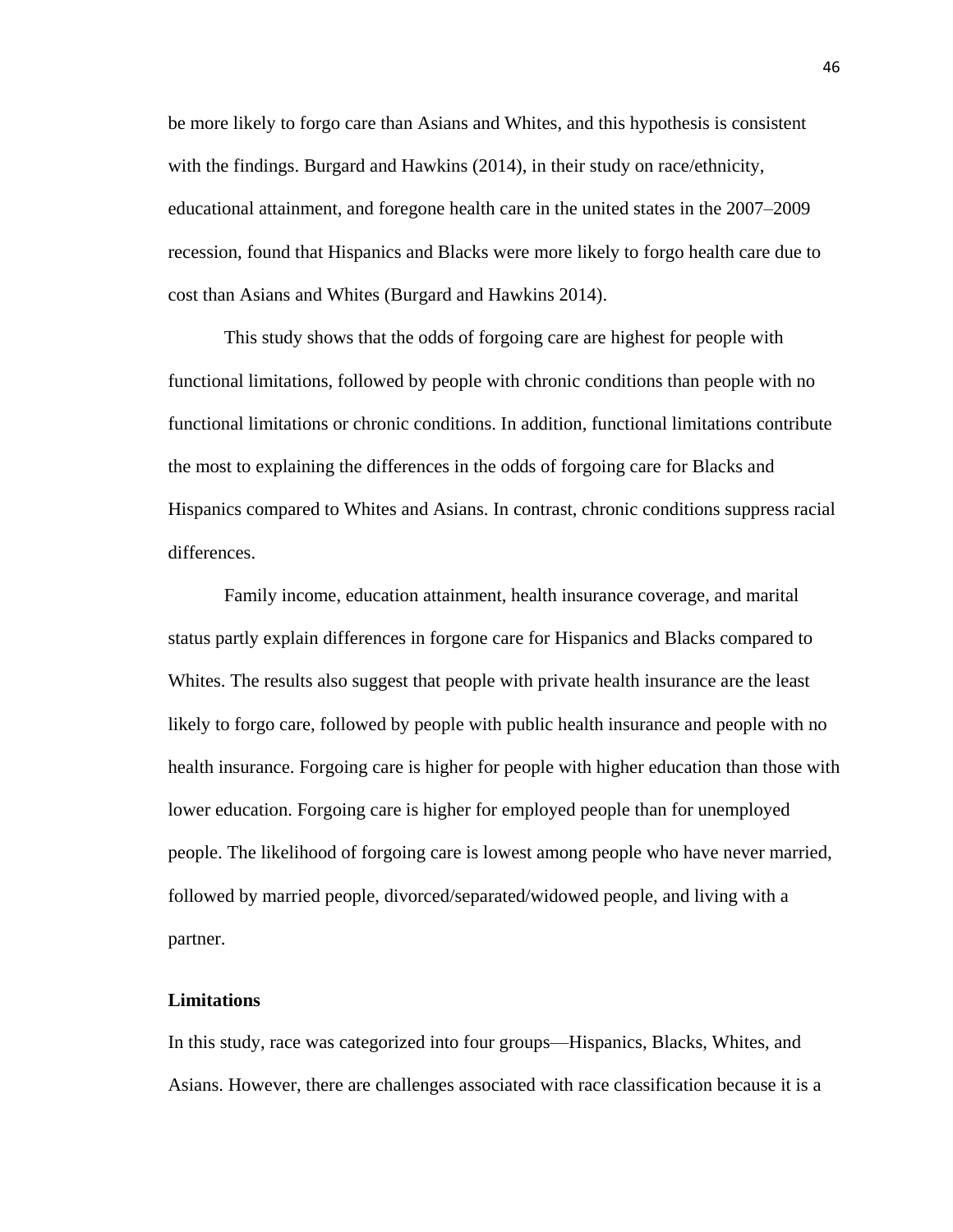socially constructed phenomenon. Some scholars argue that race classification into exclusive categories treats race as a social constant and not a social construct that is changing and diverse (Golash-Boza 2016; Zuberi and Bonilla-Silva 2008). Additionally, Golash-Boza (2016) argues that racial classification is motivated by White supremacy and leads to inequality. Howell and Emerson (2017) argue that true racial categorization does not exist because race is a socially constructed phenomenon that continually changes (Howell and Emerson 2017).

#### **Conclusions**

Health care access, especially for minoritized racial groups such as Blacks and Hispanics, is a concern in the United States. Previous literature shows that Blacks and Hispanics have experienced lower health care access than Whites (Anon 2004; Callahan, Hickson, and Cooper 2006; Chaves et al. 2019; Durden and Hummer 2006; Manuel 2018; Miller and Wherry 2017). The racial disparities in health care access for Blacks and Hispanics have been attributed to the limited access to resources needed to access health care, driven by racism (Bailey et al. 2021; Feagin and Bennefield 2014; Williams et al. 2019).

In the current study, Hispanics were most likely to have no usual place for sick or preventative care. Blacks were most likely to use other sick or preventative care places instead of a doctor's office than other racial groups. Hispanics were more likely to delay care, and Blacks were more likely to forgo care due to cost than other racial groups. Chronic conditions and functional limitations partly explain Hispanics' higher likelihood of having no usual place of sick or preventative care and Blacks' higher likelihood of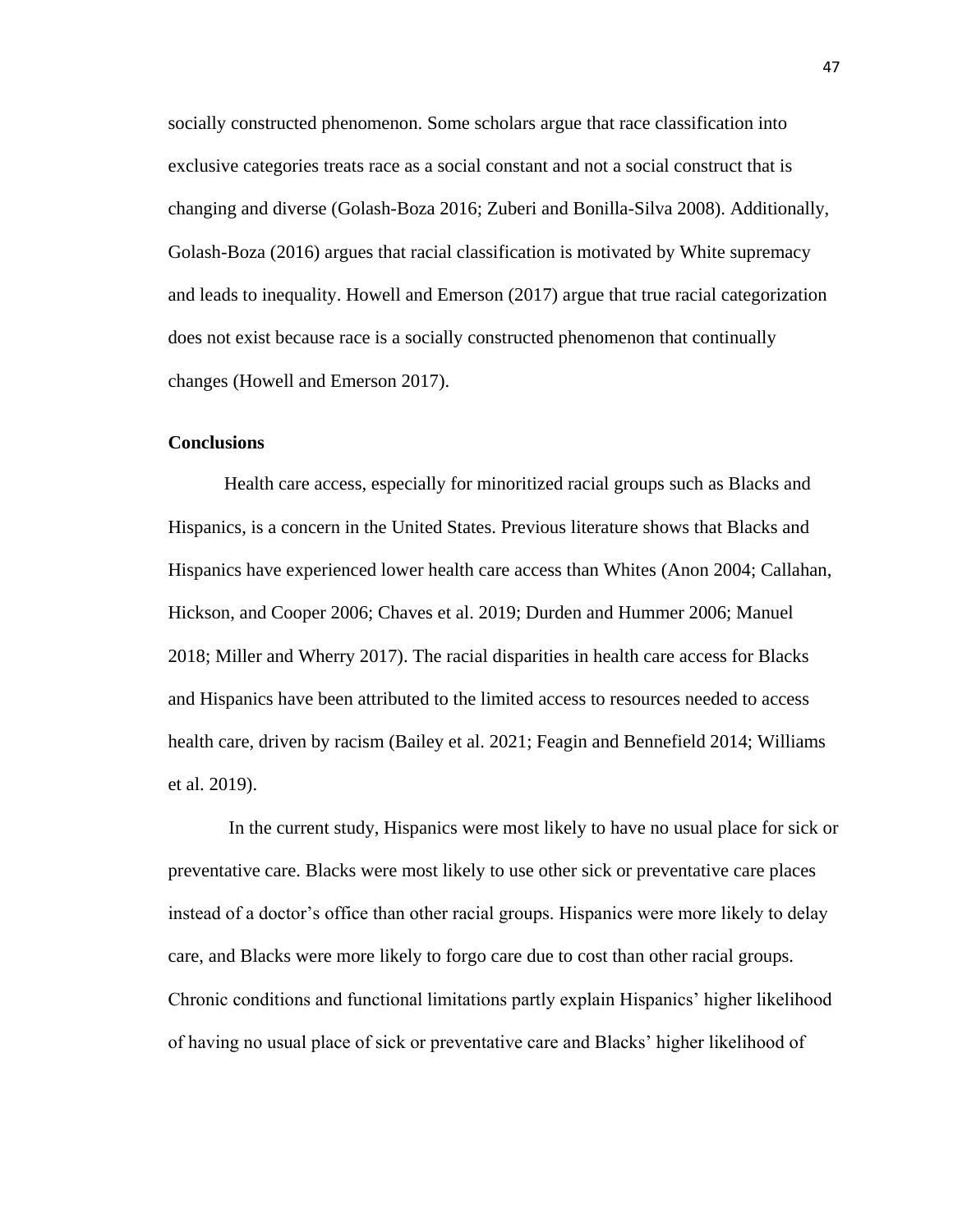using places of sick care or preventative other than a doctor's office than Whites and Asians.

Functional limitations explain differences in delayed care for Blacks and contribute the most to explaining the differences in forgone care for Blacks and Hispanics compared to Whites and Asians. Health insurance coverage contributes highly to explaining racial differences in health care access to sick or preventative care, delayed care, and forgone care, followed by family income, marital status, education attainment, and employment status.

The lessons learned from this study will help to build on existing literature and inform future studies on factors associated with racial differences in health care access. Further research and interventions need to focus on ways to reduce disparities in health care access for Blacks and Hispanics. This study revealed that Blacks and Hispanics are at a higher disadvantage in accessing health care.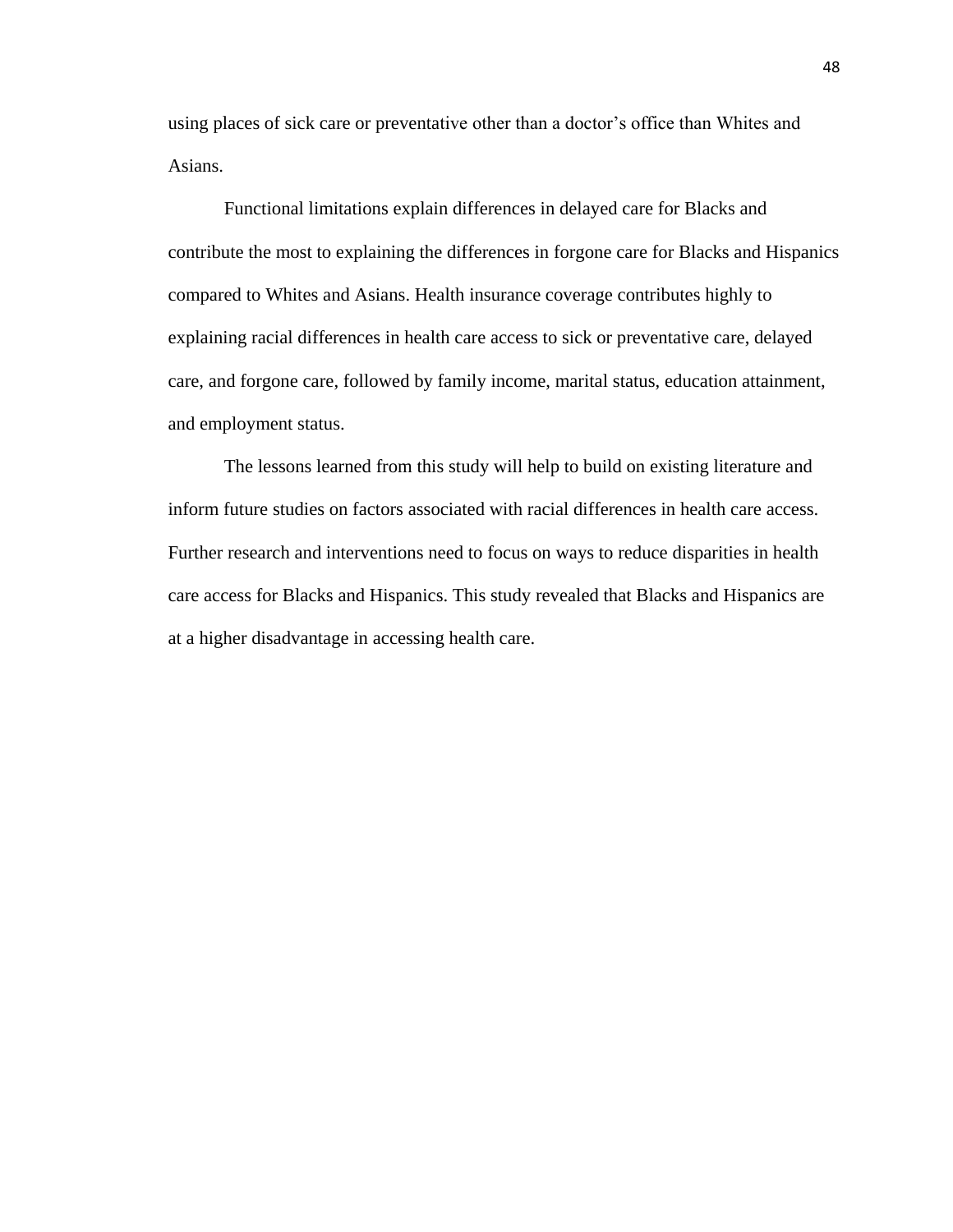#### <span id="page-49-0"></span>**References**

- Agency for Health Research and Quality. 2020. "Elements of Access to Health Care | Agency for Health Research and Quality." Retrieved March 14, 2020 (https://www.ahrq.gov/research/findings/nhqrdr/chartbooks/access/elements.html)
- Andersen, Ronald M. 1995. "Revisiting the Behavioral Model and Access to Medical Care: Does It Matter?" *Journal of Health and Social Behavior* 36(1):1–10. doi: 10.2307/2137284.
- Anon. 2004. "Racial and Ethnic Disparities in Health Care." *Annals of Internal Medicine* 141(3):226–32. doi: 10.7326/0003-4819-141-3-200408030-00015.
- Auchincloss, Amy H., Joan F. Van Nostrand, and Donna Ronsaville. 2001. "Access to Health Care for Older Persons in the United States: Personal, Structural, and Neighborhood Characteristics." *Journal of Aging and Health* 13(3):329–54. doi: 10.1177/089826430101300302.
- Bailey, Zinzi D., Justin M. Feldman, and Mary T. Bassett. 2021. "How Structural Racism Works - Racist Policies as a Root Cause of U.S. Racial Health Inequities." *The New England Journal of Medicine* 384(8):768–73. doi: 10.1056/NEJMms2025396.
- Beatty, Phillip W., Kristofer J. Hagglund, Melinda T. Neri, Kelley R. Dhont, Mary J. Clark, and Shelley A. Hilton. 2003. "Access to Health Care Services Among People With Chronic or Disabling Conditions: Patterns and Predictors." *Managed Care* 84:9.
- Beckles, Gloria L., and Benedict I. Truman. 2011. "Education and Income --- United States, 2005 and 2009." Retrieved December 20, 2021 (https://www.cdc.gov/mmwR/preview/mmwrhtml/su6001a3.htm).
- Berchick, Edward R., Jessica C. Barnett, and Rachel D. Upton. 2021. "Health Insurance Coverage in the United States: 2018." 44.
- Blewett, Lynn A., Pamela Jo Johnson, Brian Lee, and Peter B. Scal. 2008. "When a Usual Source of Care and Usual Provider Matter: Adult Prevention and Screening Services." *Journal of General Internal Medicine* 23(9):1354–60. doi: 10.1007/s11606-008-0659-0.
- Borsky, Amanda, Chunliu Zhan, Therese Miller, Quyen Ngo-Metzger, Arlene S. Bierman, and David Meyers. 2018. "Few Americans Receive All High-Priority, Appropriate Clinical Preventive Services." *Health Affairs* 37(6):925–28. doi: 10.1377/hlthaff.2017.1248.
- Braveman, Paula. 2006. "Health Disparities and Health Equity: Concepts and Measurement." *Annu. Rev. Public Health* 27:167–94.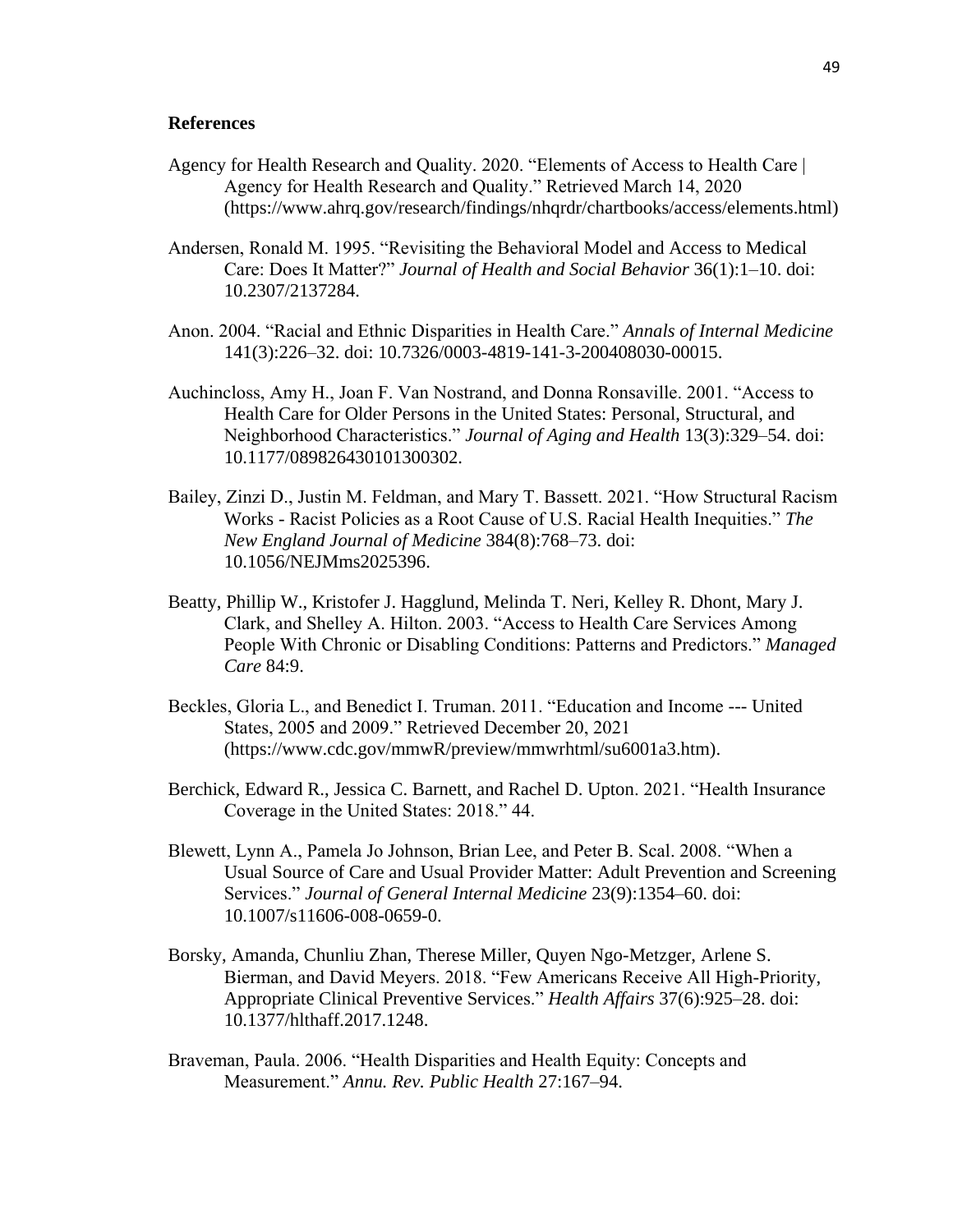- Brown, Tony, Katharine Donato, Mary Laske, and Ebony Duncan. 2013. "Race, Nativity, Ethnicity, and Cultural Influences in the Sociology of Mental Health." Pp. 255–76 in.
- Brown, Tyson H. 2018. "Racial Stratification, Immigration, and Health Inequality: A Life Course-Intersectional Approach." *Social Forces* 96(4):1507–40. doi: 10.1093/sf/soy013.
- Bulatao, Rodolfo A., Norman B. Anderson, and Ethnicity National Research Council (US) Panel on Race. 2004. *Health Care*. National Academies Press (US).
- Burgard, Sarah A., and Jaclynn M. Hawkins. 2014. "Race/Ethnicity, Educational Attainment, and Foregone Health Care in the United States in the 2007-2009 Recession." *American Journal of Public Health* 104(2):e134–40. doi: 10.2105/AJPH.2013.301512.
- Bustamante, Arturo Vargas, Jie Chen, Ryan M. McKenna, and Alexander N. Ortega. 2019. "Health Care Access and Utilization among US Immigrants before and after the Affordable Care Act." *Journal of Immigrant and Minority Health* 21(2):211– 18. doi: 10.1007/s10903-018-0741-6.
- Bustamante, Arturo Vargas, Hai Fang, John A. Rizzo, and Alexander N. Ortega. 2009. "Understanding Observed and Unobserved Health Care Access and Utilization Disparities among US Latino Adults." *Medical Care Research and Review* 66(5):561–77. doi: 10.1177/1077558709338487.
- Caballo, Brian, Dey, Suchona, Prabhu, Pranav, Seal, Bhata, Chu, Peter, and Kim, Loan. 2021. "The Effects of Socioeconomic Status on the Quality and Accessibility of Healthcare Services." doi: 10.5281/ZENODO.4740684.
- Callahan, S. Todd, Gerald B. Hickson, and William O. Cooper. 2006. "Health Care Access of Hispanic Young Adults in the United States." *Journal of Adolescent Health* 39(5):627–33. doi: 10.1016/j.jadohealth.2006.04.012.
- Charron-Chénier, Raphaël, and Collin W. Mueller. 2018. "Racial Disparities in Medical Spending: Healthcare Expenditures for Black and White Households (2013– 2015)." *Race and Social Problems; New York* 10(2):113–33. doi: http://dx.doi.org.libproxy.unl.edu/10.1007/s12552-018-9226-4.
- Chaves, Karen, Nancy Wilson, Darryl Gray, Barbara Barton, Doreen Bonnett, and Irim Azam. 2019. "2018 National Healthcare Quality and Disparities Report." 222.
- Chen, Jie, Arturo Vargas-Bustamante, Karoline Mortensen, and Alexander N. Ortega. 2016. "Racial and Ethnic Disparities in Health Care Access and Utilization Under the Affordable Care Act." *Medical Care* 54(2):140–46. doi: 10.1097/MLR.0000000000000467.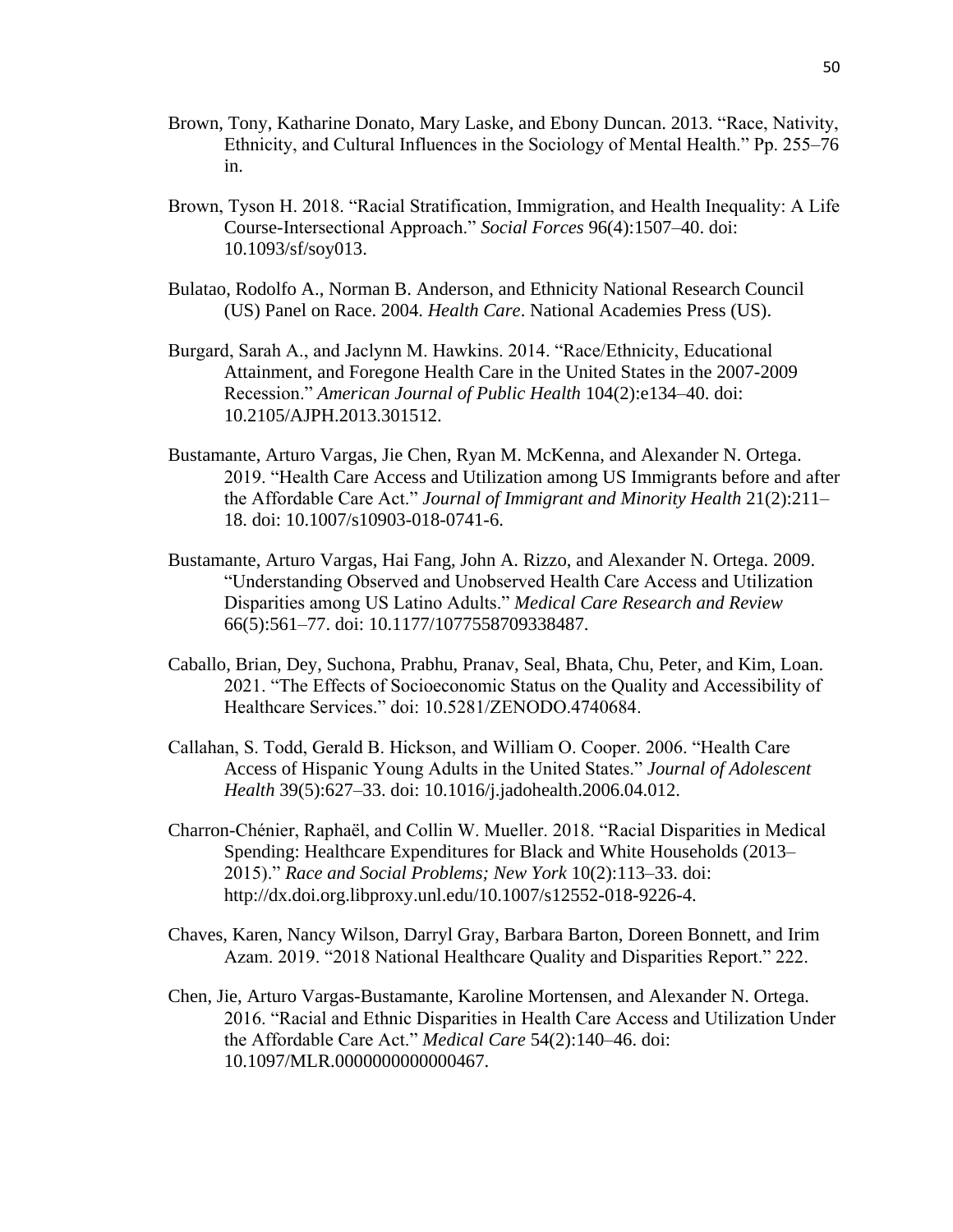- Clair, Matthew, and Jeffrey S. Denis. 2015. "Sociology of Racism." *The International Encyclopedia of the Social and Behavioral Sciences* 19:857–63.
- Copeland, Valire Carr. 2005. "African Americans: Disparities in Health Care Access and Utilization." *Health & Social Work* 30(3):265–70. doi: 10.1093/hsw/30.3.265.
- Copeland, Valire Carr. 2005. "African Americans: Disparities in Health Care Access and Utilization." *Health & Social Work* 30(3):265–70. doi: 10.1093/hsw/30.3.265.
- Council on Ethical and Judicial Affairs. 1990. "Black-White Disparities in Health Care." *JAMA: Journal of the American Medical Association* 263(17):2344–46. doi: 10.1001/jama.1990.03440170066038.
- Dedania, Reema, and Gilbert Gonzales. 2019. "Disparities in Access to Health Care Among US-Born and Foreign-Born US Adults by Mental Health Status, 2013– 2016." *American Journal of Public Health* 109(S3):S221–27. doi: 10.2105/AJPH.2019.305149.
- Dunlop, Dorothy D., Larry M. Manheim, Jing Song, and Rowland W. Chang. 2002. "Gender and Ethnic/Racial Disparities in Health Care Utilization Among Older Adults." *The Journals of Gerontology: Series B* 57(4):S221–33. doi: 10.1093/geronb/57.4.S221.
- Durden, T. Elizabeth, and Robert A. Hummer. 2006. "Access to Healthcare Among Working-Aged Hispanic Adults in the United States." *Social Science Quarterly* 87(5):1319–43. doi: 10.1111/j.1540-6237.2006.00430.x.
- Feagin, Joe, and Zinobia Bennefield. 2014. "Systemic Racism and U.S. Health Care." *Social Science & Medicine (1982)* 103:7–14. doi: 10.1016/j.socscimed.2013.09.006.
- Gaskin, Darrell J., Jose J. Arbelaez, Jorielle R. Brown, Hanno Petras, Fernando A. Wagner, and Lisa A. Cooper. 2007. "Examining Racial and Ethnic Disparities in Site of Usual Source of Care." *Journal of the National Medical Association* 99(1):22–30.
- Golash-Boza, Tanya. 2016. "A Critical and Comprehensive Sociological Theory of Race and Racism." *Sociology of Race and Ethnicity* 2(2):129–41. doi: 10.1177/2332649216632242.
- Howell, Junia, and Michael O. Emerson. 2017. "So What 'Should' We Use? Evaluating the Impact of Five Racial Measures on Markers of Social Inequality." *Sociology of Race and Ethnicity* 3(1):14–30. doi: 10.1177/2332649216648465.
- Hummer, Robert A., and Erin R. Hamilton. 2019. *Population Health in America*.
- Hummer, Robert A., and Erin R. Hamilton. 2019. *Population Health in America*. Univ of California Press.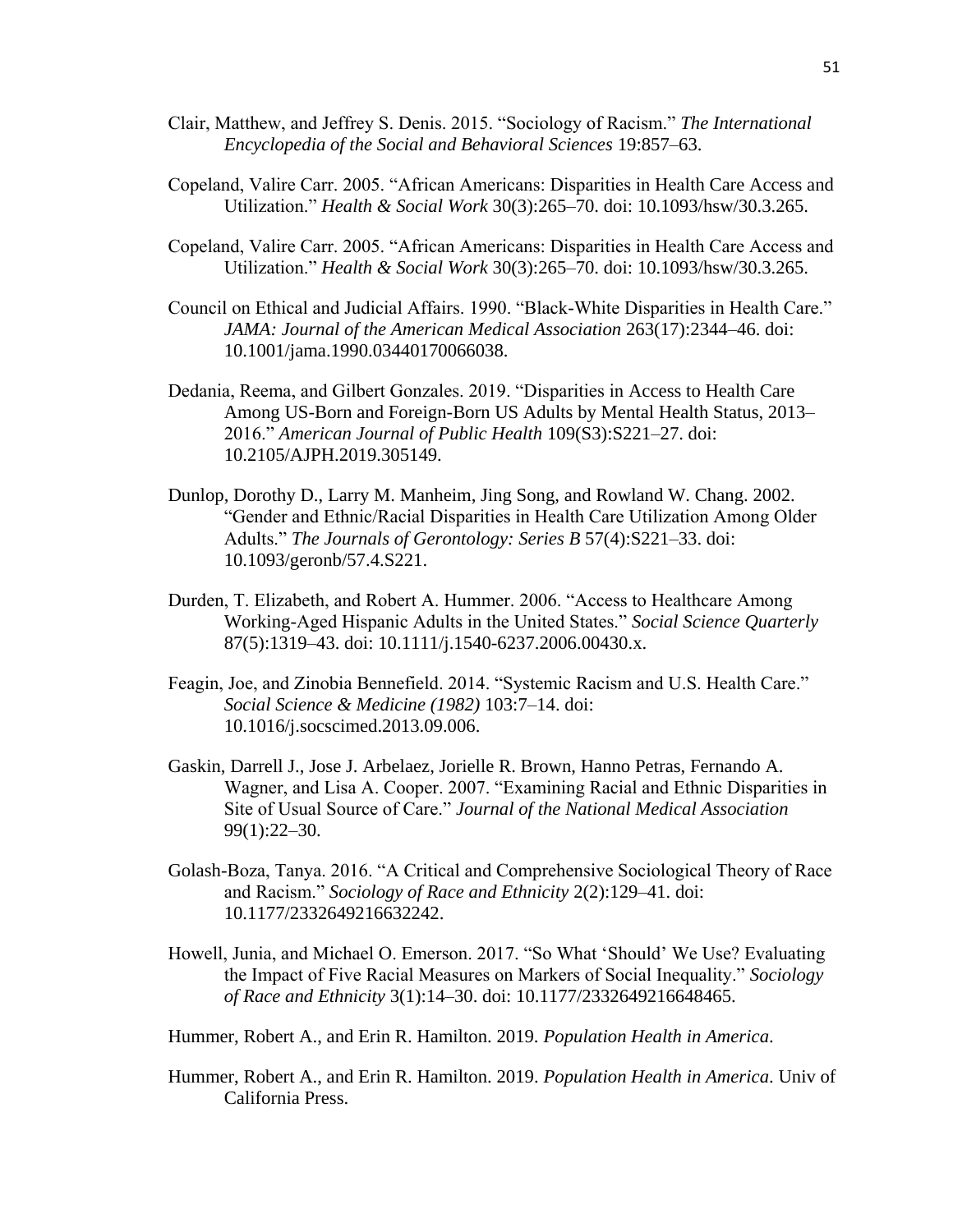- Jetty, Anuradha, Larry A. Green, Andrew Bazemore, and Stephen Petterson. 2015. "Fewer Americans Report a Personal Physician as Their Usual Source of Health Care." *American Family Physician* 92(12):1053–1053.
- Jones, Rhys G., Amal N. Trivedi, and John Z. Ayanian. 2010. "Factors Influencing the Effectiveness of Interventions to Reduce Racial and Ethnic Disparities in Health Care." *Social Science & Medicine* 70(3):337–41. doi: http://dx.doi.org.libproxy.unl.edu/10.1016/j.socscimed.2009.10.030.
- Kim, Han-Kyoul, and Munjae Lee. 2016. "Factors Associated with Health Services Utilization between the Years 2010 and 2012 in Korea: Using Andersen's Behavioral Model." *Osong Public Health and Research Perspectives* 7(1):18–25. doi: 10.1016/j.phrp.2015.11.007.
- Kirby, James B., and Toshiko Kaneda. 2005. "Neighborhood Socioeconomic Disadvantage and Access to Health Care\*." *Journal of Health and Social Behavior; Washington* 46(1):15–31.
- Kirby, James B., and Toshiko Kaneda. 2006. "Access to Health Care: Does Neighborhood Residential Instability Matter?" *Journal of Health and Social Behavior* 47(2):142–55. doi: 10.1177/002214650604700204.
- Kirby, James B., and Toshiko Kaneda. 2010. "Unhealthy and Uninsured: Exploring Racial Differences in Health and Health Insurance Coverage Using a Life Table Approach." *Demography* 47(4):1035–51.
- Lau, Jasen Chi-Sing. 2016. "Racial Disparity in Healthcare: Universal Healthcare Is Not Enough." *Asia Pacific Journal of Health Law & Ethics* 10(1):173–92.
- Levine, David M., Bruce E. Landon, and Jeffrey A. Linder. 2019. "Quality and Experience of Outpatient Care in the United States for Adults With or Without Primary Care." *JAMA Internal Medicine* 179(3):363–72. doi: 10.1001/jamainternmed.2018.6716.
- Link, B. G., and J. Phelan. 1995. "Social Conditions as Fundamental Causes of Disease." *Journal of Health and Social Behavior* Spec No:80–94.
- Manuel, Jennifer I. 2018. "Racial/Ethnic and Gender Disparities in Health Care Use and Access." *Health Services Research* 53(3):1407–29. doi: 10.1111/1475- 6773.12705.
- McMaughan, Darcy Jones, Oluyomi Oloruntoba, and Matthew Lee Smith. 2020. "Socioeconomic Status and Access to Healthcare: Interrelated Drivers for Healthy Aging." *Frontiers in Public Health* 8:231. doi: 10.3389/fpubh.2020.00231.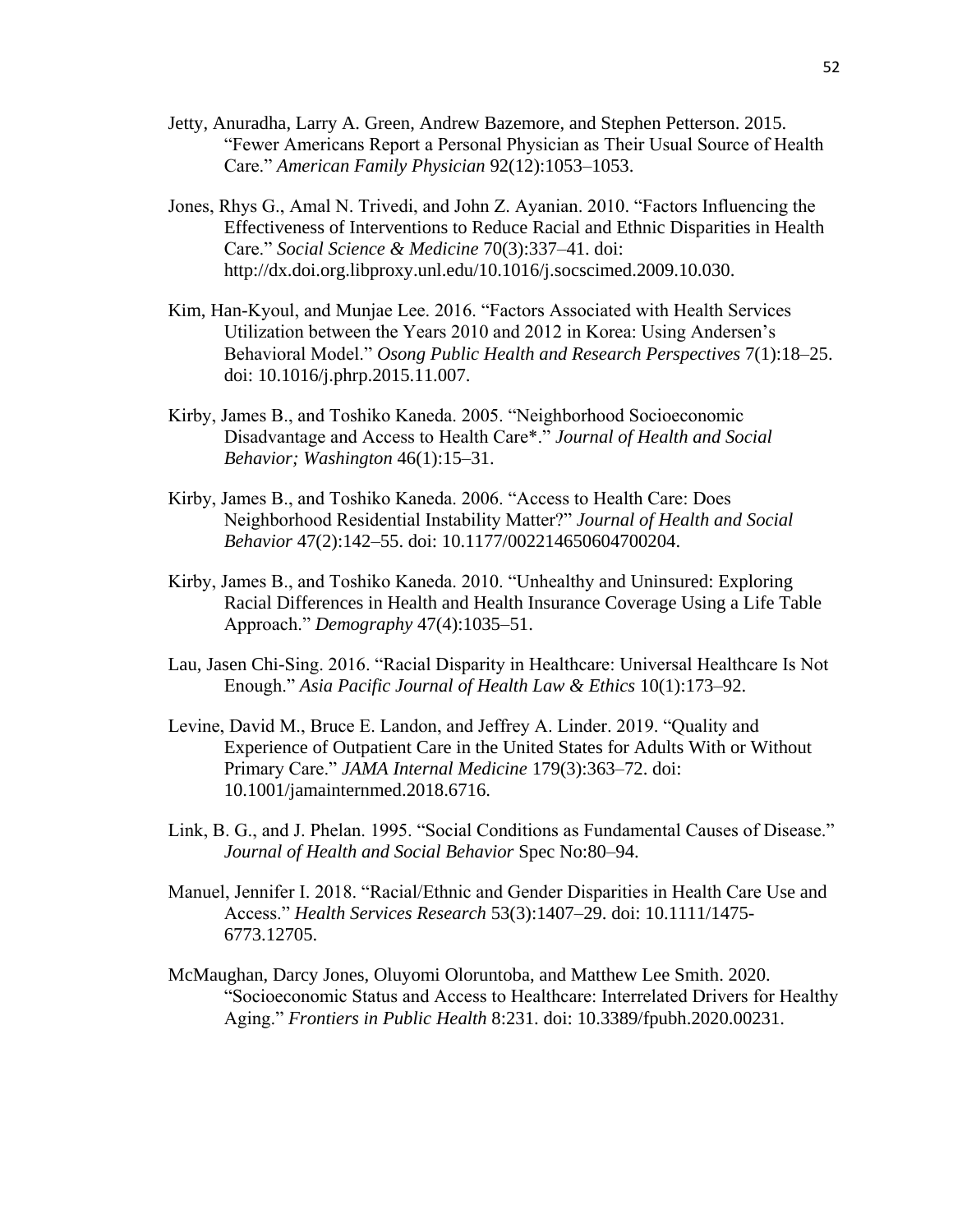- Miller, Sarah, and Laura R. Wherry. 2017. "Health and Access to Care during the First 2 Years of the ACA Medicaid Expansions." *New England Journal of Medicine* 376(10):947–56.
- Mitchell, Felicia M. 2015. "Racial and Ethnic Health Disparities in an Era of Health Care Reform." *Health & Social Work* 40(3):e66–74. doi: 10.1093/hsw/hlv038.
- Morning, Ann. 2009. "Toward a Sociology of Racial Conceptualization for the 21st Century." *Social Forces* 87(3):1167–92. doi: 10.1353/sof.0.0169.
- National Academies of Sciences, Engineering and Medicine. 2018. *Factors That Affect Health-Care Utilization*. National Academies Press (US).
- National Center for Chronic Disease Prevention and Health Promotion. 2009. "The Power of Prevention: Chronic Disease...The Public Health Challenge of the 21st Century: (581002012-001)."
- National Center for Health Statistics. 2020. "NHIS National Health Interview Survey Homepage." Retrieved March 15, 2020 (https://www.cdc.gov/nchs/nhis/index.htm).
- Nyborg, Helmuth. 2019. "Race as Social Construct." *Psych* 1(1):139–65. doi: 10.3390/psych1010011.
- Obach, Brian K. 1999. "Demonstrating the Social Construction of Race." *Teaching Sociology* 27(3):252–57. doi: 10.2307/1319325.
- Office of Disease Prevention and Health Promotion. 2021. "Access to Health Services | Healthy People 2020." Retrieved October 19, 2021 (https://www.healthypeople.gov/2020/topics-objectives/topic/Access-to-Health-Services).
- Ohlson, Madeline. 2020. "Effects of Socioeconomic Status and Race on Access to Healthcare in the United States." 15.
- Pandey, Kiran Raj, Fan Yang, Kathleen A. Cagney, Fabrice Smieliauskas, David O. Meltzer, and Gregory W. Ruhnke. 2019. "The Impact of Marital Status on Health Care Utilization among Medicare Beneficiaries." *Medicine* 98(12):e14871. doi: 10.1097/MD.0000000000014871.
- Perez, Victor H., Hai Fang, Moira Inkelas, Alice A. Kuo, and Alexander N. Ortega. 2009. "Access to and Utilization of Health Care by Subgroups of Latino Children." *Medical Care* 47(6):695–99. doi: 10.1097/MLR.0b013e318190d9e4.
- Pew Research Center. 2016. "Demographic Trends and Economic Well-Being." *Pew Research Center's Social & Demographic Trends Project*. Retrieved December 1, 2021 (https://www.pewresearch.org/social-trends/2016/06/27/1-demographictrends-and-economic-well-being/).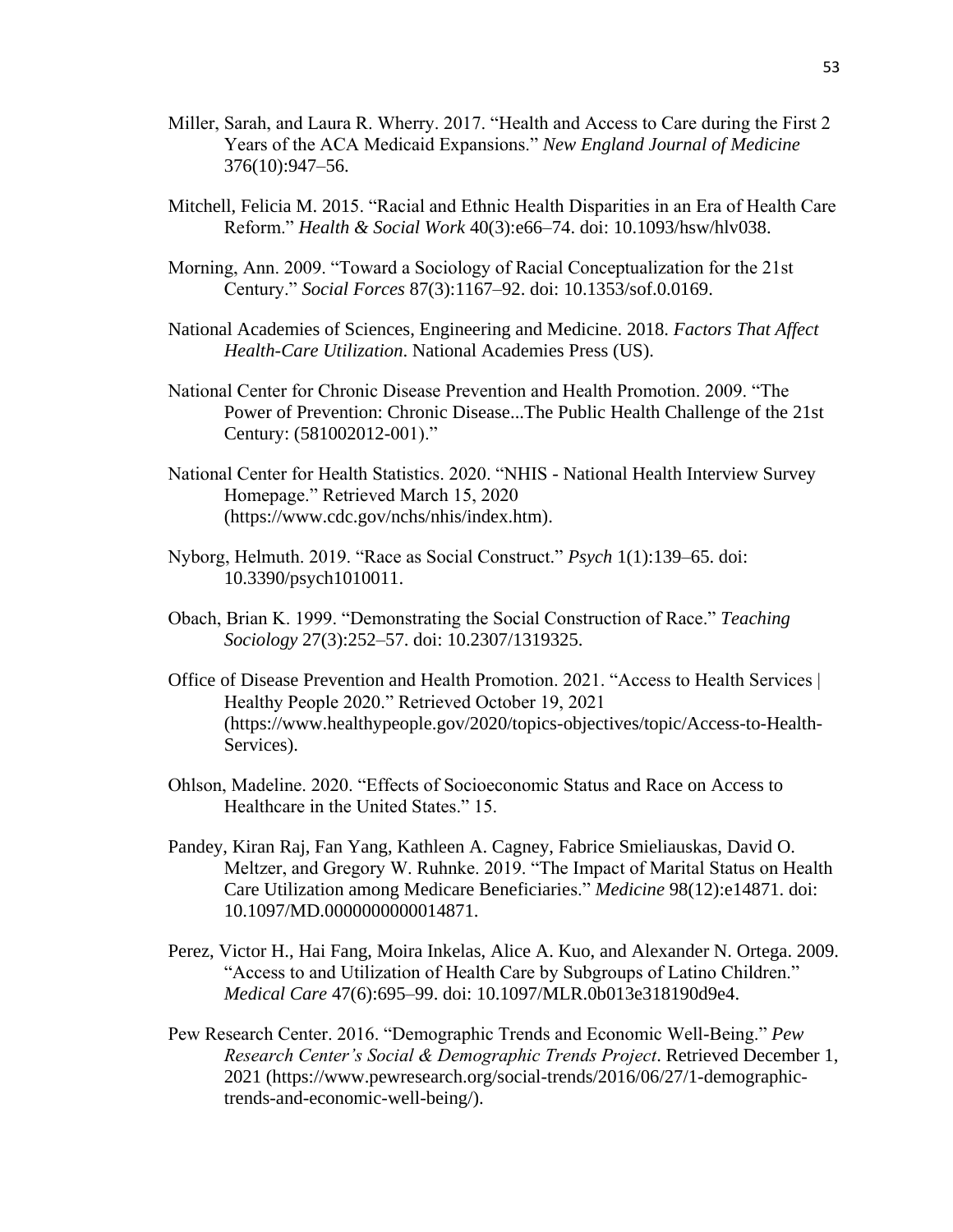- Pharr, Jennifer R., Sheniz Moonie, and Timothy J. Bungum. 2012. "The Impact of Unemployment on Mental and Physical Health, Access to Health Care and Health Risk Behaviors." *ISRN Public Health* 2012:e483432. Retrieved April 10, 2020 (https://www.hindawi.com/journals/isrn/2012/483432/?utm\_source=google&utm \_medium=cpc&utm\_campaign=HDW\_MRKT\_GBL\_SUB\_ADWO\_PAI\_DYNA \_JOUR\_X&gclid=CjwKCAjwssD0BRBIEiwA-JP5rOxXHdUj2e5YU2ZpnpvbB-2hr\_YweuqX5Zh0We8YLu-2wTMCcoQGyxoCTe8QAvD\_BwE).
- Phelan, Jo C., and Bruce G. Link. 2015. "Is Racism a Fundamental Cause of Inequalities in Health?" *Annual Review of Sociology* 41(1):311–30. doi: 10.1146/annurev-soc-073014-112305.
- Phelan, Jo C., Bruce G. Link, and Parisa Tehranifar. 2010. "Social Conditions as Fundamental Causes of Health Inequalities: Theory, Evidence, and Policy Implications." *Journal of Health and Social Behavior* 51 Suppl:S28-40. doi: 10.1177/0022146510383498.
- Richardson, Lynne D., and Marlaina Norris. 2010. "Access to Health and Health Care: How Race and Ethnicity Matter." *Mount Sinai Journal of Medicine: A Journal of Translational and Personalized Medicine* 77(2):166–77. doi: 10.1002/msj.20174.
- Smith, Destini A., Alan Akira, Kenneth Hudson, Andrea Hudson, Marcellus Hudson, Marcus Mitchell, and Errol Crook. 2017. "The Effect of Health Insurance Coverage and the Doctor-Patient Relationship on Health Care Utilization in High Poverty Neighborhoods." *Preventive Medicine Reports* 7:158–61. doi: 10.1016/j.pmedr.2017.06.002.
- Sohn, Heeju. 2017. "Racial and Ethnic Disparities in Health Insurance Coverage: Dynamics of Gaining and Losing Coverage over the Life-Course." *Population Research and Policy Review* 36(2):181–201. doi: 10.1007/s11113-016-9416-y.
- Sommers, Benjamin D., Caitlin L. McMURTRY, Robert J. Blendon, John M. Benson, and Justin M. Sayde. 2017. "Beyond Health Insurance: Remaining Disparities in US Health Care in the Post-ACA Era." *Milbank Quarterly* 95(1):43–69. doi: 10.1111/1468-0009.12245.
- Spencer, Christine S., Darrell J. Gaskin, and Eric T. Roberts. 2013. "The Quality Of Care Delivered To Patients Within The Same Hospital Varies By Insurance Type." *Health Affairs* 32(10):1731–39. doi: 10.1377/hlthaff.2012.1400.
- U.S. Bureau of Labor Statistics. 2019. "Labor Force Characteristics by Race and Ethnicity, 2019 : BLS Reports: U.S. Bureau of Labor Statistics." Retrieved December 1, 2021 (https://www.bls.gov/opub/reports/race-andethnicity/2019/home.htm).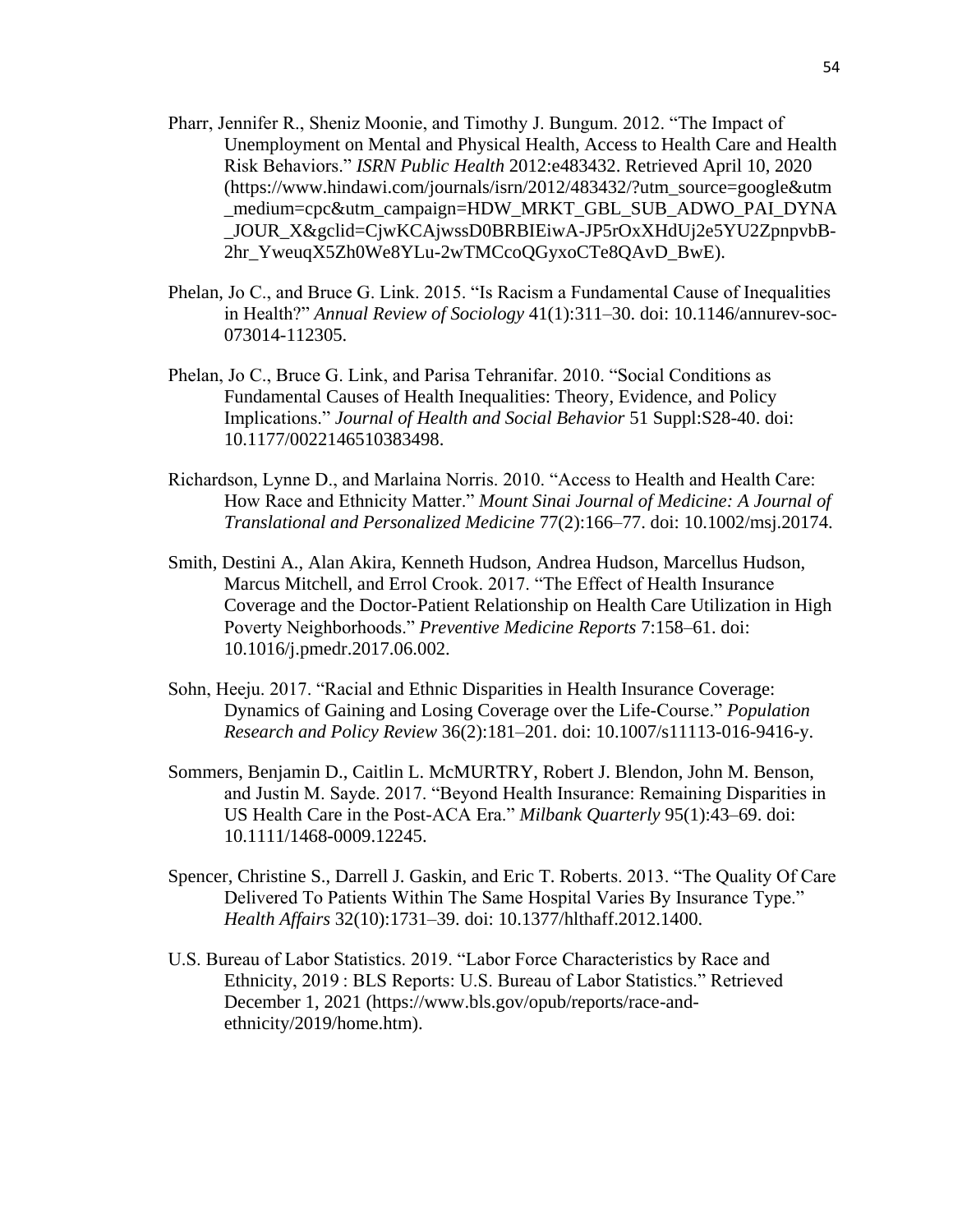- US Census Bureau. 2021. "Number, Timing, and Duration of Marriages and Divorces: 2016." *Census.Gov*. Retrieved December 21, 2021 (https://www.census.gov/library/publications/2021/demo/p70-167.html).
- Weissman, Judith, David Russell, Melanie Jay, and Dolores Malaspina. 2018. "Racial, Ethnic, and Gender Disparities in Health Care Access and Use among US Adults with Serious Psychological Distress." *Psychiatric Services* 69(5):517–22. doi: 10.1176/appi.ps.201700221.
- Wheldon, Christopher W., and Russell S. Kirby. 2013. "Are There Differing Patterns of Health Care Access and Utilization among Male Sexual Minorities in the United States?" *Journal of Gay & Lesbian Social Services: The Quarterly Journal of Community & Clinical Practice* 25(1):24–36. doi: 10.1080/10538720.2013.751886.
- Williams, David R., Jourdyn A. Lawrence, and Brigette A. Davis. 2019. "Racism and Health: Evidence and Needed Research." *Annual Review of Public Health* 40:105–25. doi: 10.1146/annurev-publhealth-040218-043750.
- Williams, David R., Naomi Priest, and Norman Anderson. 2016. "Understanding Associations between Race, Socioeconomic Status and Health: Patterns and Prospects." *Health Psychology : Official Journal of the Division of Health Psychology, American Psychological Association* 35(4):407–11. doi: 10.1037/hea0000242.
- Williams, David R., and Michelle Sternthal. 2010. "Understanding Racial-Ethnic Disparities in Health: Sociological Contributions." *Journal of Health and Social Behavior* 51(1\_suppl):S15–27. doi: 10.1177/0022146510383838.
- Xu, K. Tom. 2002. "Usual Source of Care in Preventive Service Use: A Regular Doctor versus a Regular Site." *Health Services Research* 37(6):1509–29. doi: 10.1111/1475-6773.10524.
- Ye, Jiali, Dominic Mack, Yvonne Fry-Johnson, and Katrina Parker. 2012. "Health Care Access and Utilization among US-Born and Foreign-Born Asian Americans." *Journal of Immigrant and Minority Health* 14(5):731–37. doi: 10.1007/s10903- 011-9543-9.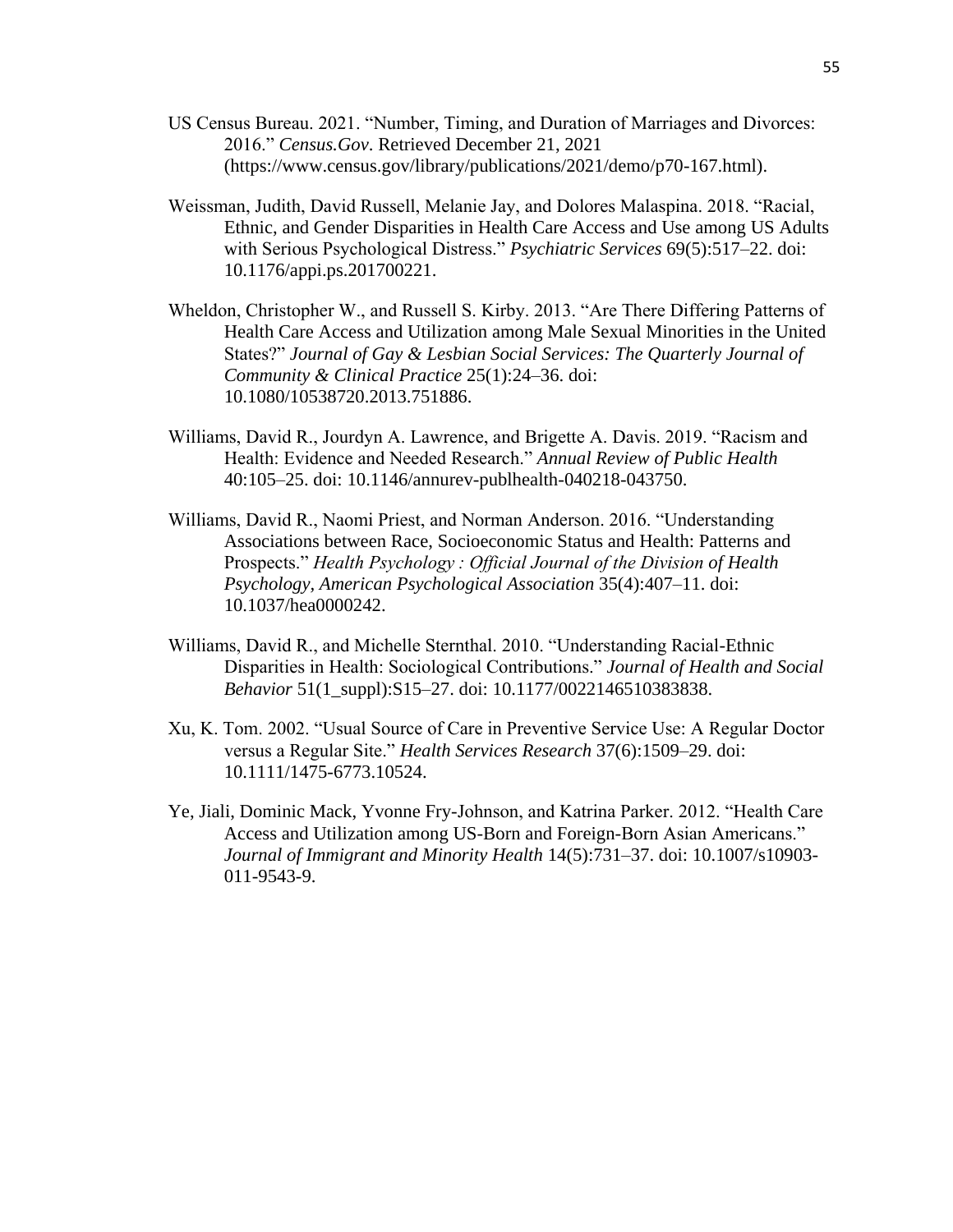# <span id="page-56-0"></span>**Appendix A: Tables**

| <b>Variable</b>                         | <b>Mean</b> | Min              | <b>Max</b>     |
|-----------------------------------------|-------------|------------------|----------------|
| <b>Dependent Variables</b>              |             |                  |                |
| <b>Usual Place of Sick Care</b>         |             |                  |                |
| No usual place                          | .05         | $\boldsymbol{0}$ | $\mathbf{1}$   |
| Doctor's office                         | .91         | 0                | $\mathbf{1}$   |
| Other place                             | .04         | 0                | $\mathbf{1}$   |
| Usual Place of Preventative Care        |             |                  |                |
| No usual place                          | .06         | 0                | 1              |
| Doctor's office                         | .91         | $\overline{0}$   | $\mathbf{1}$   |
| Other place                             | .03         | 0                | 1              |
| Delayed Care                            | .13         | 0                | $\mathbf{1}$   |
| Forgone Care                            | .15         | $\overline{0}$   | 1              |
| Focal Independent Variable              |             |                  |                |
| Race                                    |             |                  |                |
| Hispanic                                | .12         | 0                | 1              |
| White                                   | .72         | $\overline{0}$   | $\mathbf{1}$   |
| <b>Black</b>                            | .11         | $\theta$         | 1              |
| Asian                                   | .05         | 0                | 1              |
| <b>Need Factors</b>                     |             |                  |                |
| <b>Functional Limitations</b>           | .31         | 0                | $\overline{4}$ |
| <b>Chronic Conditions</b>               | .61         | $\overline{0}$   | 1              |
| Disadvantage/Enabling Factors           |             |                  |                |
| Health Insurance Coverage               |             |                  |                |
| No insurance                            | .04         | 0                | 1              |
| Private insurance                       | .49         | 0                | $\mathbf{1}$   |
| Public insurance                        | .47         | 0                | 1              |
| Employed                                | .61         | 0                | 1              |
| <b>Marital Status</b>                   |             |                  |                |
| Married                                 | .48         | 0                | 1              |
| Divorced/separated/widowed              | .26         | 0                | $\mathbf{1}$   |
| Never married                           | 21          | 0                | 1              |
| Living with partner                     | .05         | 0                | 1              |
| <b>Educational Attainment</b>           |             |                  |                |
| High school diploma or less             | .32         | 0                | 1              |
| Some college or associates degree       | .31         | $\boldsymbol{0}$ | 1              |
| Bachelor's degree                       | .23         | 0                | 1              |
| Master's degree or greater              | .14         | $\boldsymbol{0}$ | $\mathbf{1}$   |
| <b>Family Income</b>                    | 78655.45    | $\boldsymbol{0}$ | 246000         |
| Predisposing Factors/ Control Variables |             |                  |                |
| Female                                  | .55         | $\boldsymbol{0}$ | 1              |
| Age                                     | 51.73       | 18               | 85             |

Table 1: Descriptive characteristics of the sample (N=19,629)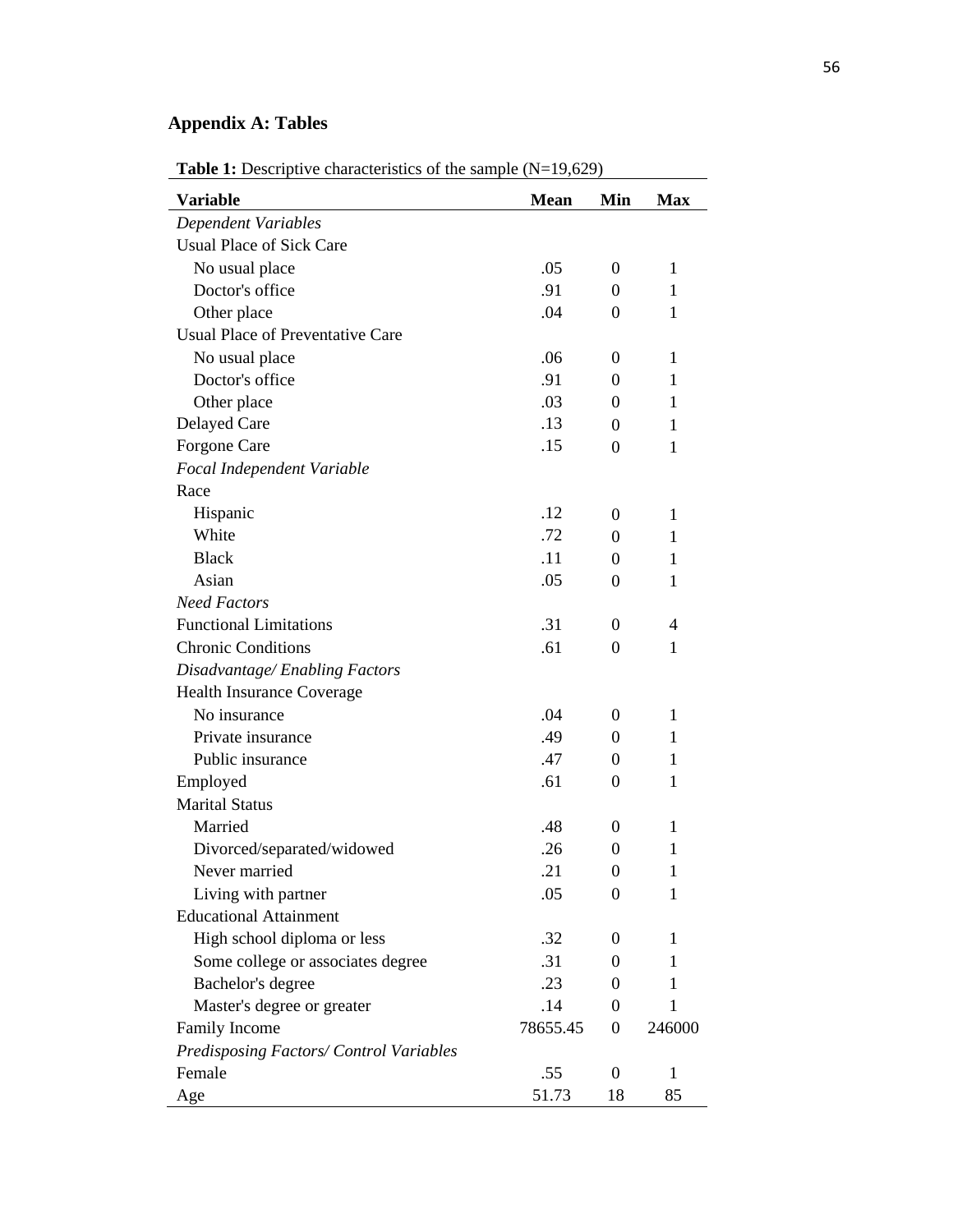| <b>Variable</b>                  | <b>Hispanic</b> | White   | <b>Black</b> | <b>Asian</b> | Chi-square |       |
|----------------------------------|-----------------|---------|--------------|--------------|------------|-------|
|                                  | $(\% )$         | (% )    | (% )         | (% )         |            |       |
| Usual Place of Sick Care         |                 |         |              |              | 257.9      | $***$ |
| No usual place                   | 9.2             | 4.2     | 5.1          | 7.0          |            |       |
|                                  | (209)           | (586)   | (113)        | (74)         |            |       |
| Doctor's office                  | 86.2            | 93.0    | 87.2         | 90.7         |            |       |
|                                  | (1963)          | (13085) | (1930)       | (962)        |            |       |
| Other place                      | 4.6             | 2.9     | 7.7          | 2.4          |            |       |
|                                  | (105)           | (406)   | (171)        | (25)         |            |       |
| Usual Place of Preventative Care |                 |         |              |              | 195.1      | $***$ |
| No usual place                   | 10.5            | 5.3     | 6.4          | 7.3          |            |       |
|                                  | (240)           | (748)   | (142)        | (77)         |            |       |
| Doctor's office                  | 86.1            | 92.6    | 88.0         | 90.2         |            |       |
|                                  | (1960)          | (13034) | (1948)       | (957)        |            |       |
| Other place                      | 3.4             | 2.1     | 5.6          | 2.5          |            |       |
|                                  | (77)            | (295)   | (124)        | (27)         |            |       |
| Delayed Care                     | 15.6            | 12.3    | 14.9         | 11.3         | 28.4       | $***$ |
|                                  | (355)           | (1737)  | (329)        | (120)        |            |       |
| Forgone Care                     | 17.9            | 13.5    | 20.4         | 9.1          | 118.8      | ***   |
|                                  | (408)           | (1899)  | (451)        | (97)         |            |       |
| N                                | 2,277           | 14,077  | 2,214        | 1,061        |            |       |

**Table 2**: Summary of chi-square test of dependent variables by race

Note: Cell size in parentheses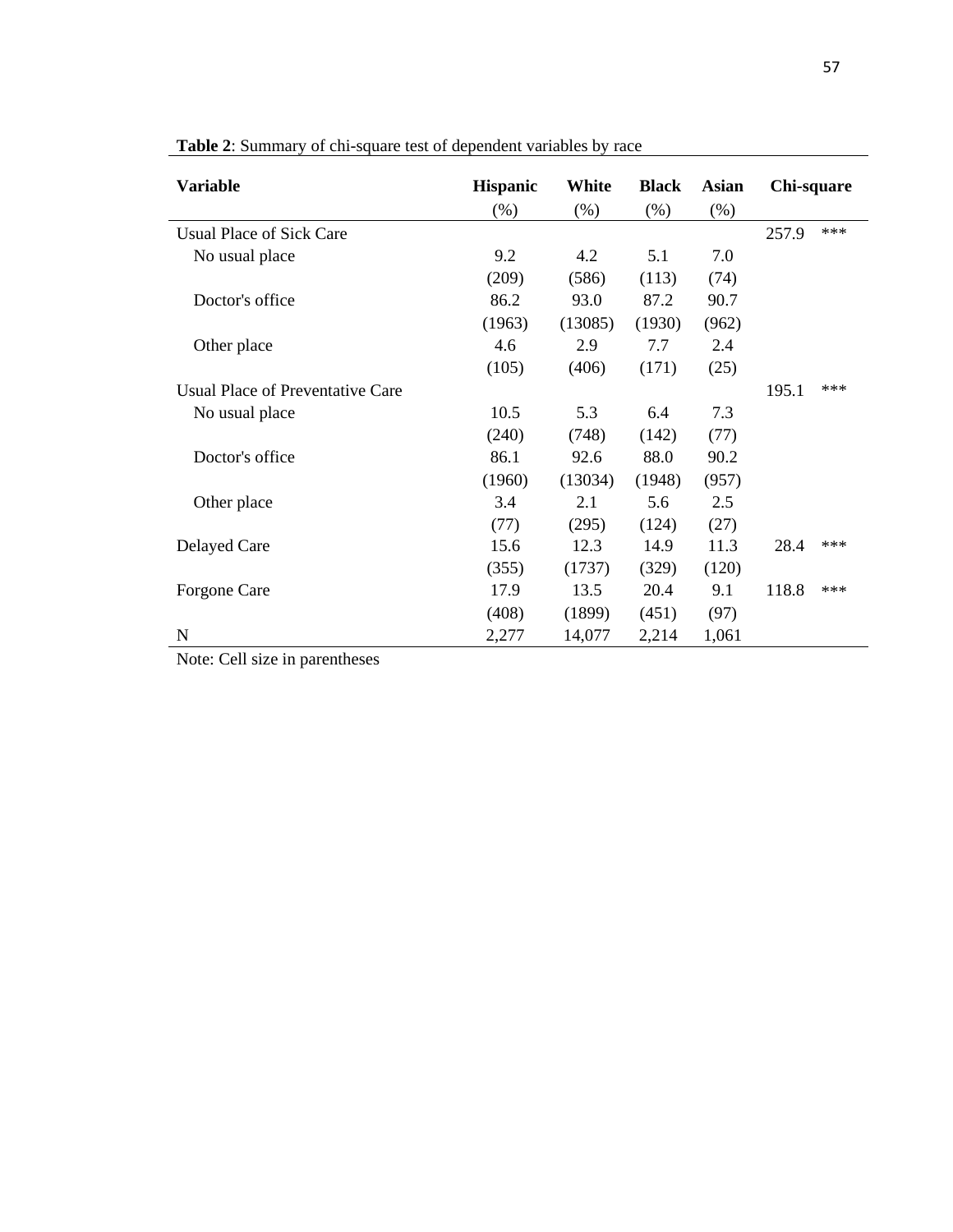| of analysis of variance and chi-square test of independent variables by race<br>Table 3: Sunnnary |                       |                              |                                     |                                                             |             |
|---------------------------------------------------------------------------------------------------|-----------------------|------------------------------|-------------------------------------|-------------------------------------------------------------|-------------|
| Variable                                                                                          | Hispanic              | White                        | <b>Black</b>                        | Asian                                                       | Chi-square  |
|                                                                                                   | $($ mean $/$ % $)$    | $($ mean $/$ % $)$           | $($ mean $/$ % $)$                  | $($ mean $/$ % $)$                                          | /F-value    |
| <b>Need Factors</b>                                                                               |                       |                              |                                     |                                                             |             |
| Functional Limitations                                                                            | $0.\overline{3}$      | 0.3                          | 0.4                                 | 0.2                                                         | 38.1 *****  |
| Chronic Conditions                                                                                | 48.3                  | 64.4                         | $\overline{a}$ .                    | 42.7                                                        | 378.8 ***   |
| Disadvantage/Enabling Factors                                                                     |                       |                              |                                     |                                                             |             |
| Health Insurance Coverage                                                                         |                       |                              |                                     |                                                             | 268.5 ***   |
| No insurance                                                                                      |                       | 3.2                          |                                     | 3.2                                                         |             |
| Private insurance                                                                                 | $9.1$<br>46.3<br>44.3 | $7.65$<br>3.74<br>3.9.7      | 5.5<br>42.1<br>59.0                 |                                                             |             |
| Public insurance                                                                                  |                       |                              |                                     | 59.8<br>37.0                                                |             |
| Employed                                                                                          |                       |                              |                                     | 67.1                                                        | 39.3 ***    |
| Marital Status                                                                                    |                       |                              |                                     |                                                             | 828.0 ***   |
| Married                                                                                           |                       |                              |                                     |                                                             |             |
| Divorced/separated/widowed                                                                        | 45.3<br>20.9<br>27.1  | 51.2<br>26.4<br>17.1<br>5.4  | $26.9$<br>$31.4$<br>$37.7$<br>$4.7$ | 61.0<br>13.8<br>22.4                                        |             |
| Never married                                                                                     |                       |                              |                                     |                                                             |             |
| Living with partner                                                                               | 6.8                   |                              |                                     | 2.8                                                         |             |
| Educational Attainment                                                                            |                       |                              |                                     |                                                             | 868.7 ***   |
| High school diploma or less                                                                       |                       |                              |                                     |                                                             |             |
| Some college or associates degree                                                                 | $50.5$ $28.0$         |                              |                                     |                                                             |             |
| Bachelor's degree                                                                                 | 14.9                  | 29.0<br>31.3<br>24.7<br>15.1 | $41.0$<br>$33.2$<br>$16.4$          | $\begin{array}{c} 19.1 \\ 21.3 \\ 31.5 \\ 28.1 \end{array}$ |             |
| Master's degree or greater                                                                        | 6.6                   |                              | 9.4                                 |                                                             |             |
| Family Income                                                                                     | 59758.4               | 84379.4                      | 53642.1                             | 95462.9                                                     | 262.1 ***** |
| Predisposing Factors/Control Variables                                                            |                       |                              |                                     |                                                             |             |
| Female                                                                                            | 57.8                  | 53.7                         | 59.4                                | 51.5                                                        | 38.3 ***    |
| Age                                                                                               | 45.6                  | 53.4                         | 49.8                                | 46.8                                                        | $170.5***$  |
| $\overline{z}$                                                                                    | 2,277                 | 14,077                       | 2,214                               | 1,061                                                       |             |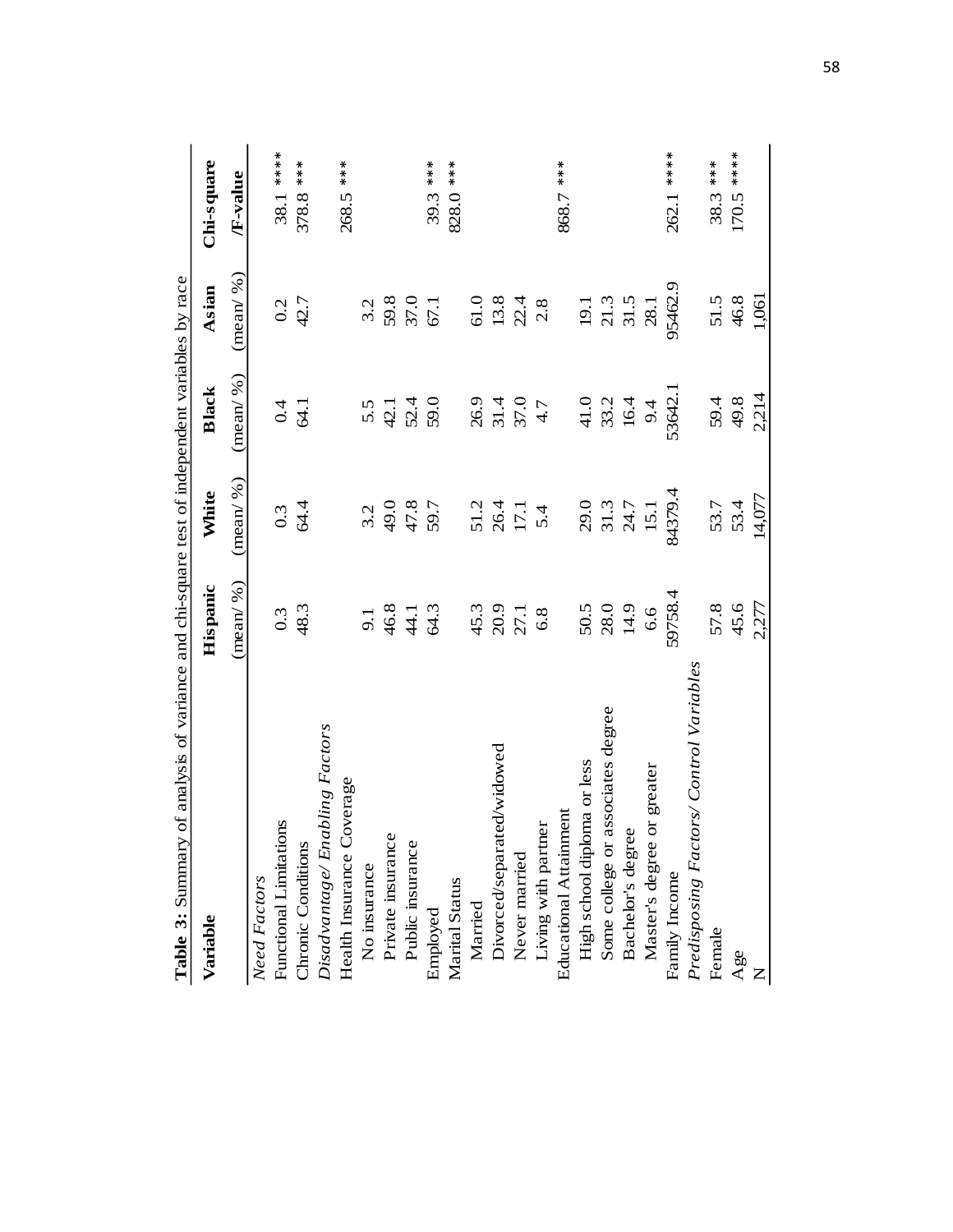|                                        |                           |                    |                   |              |                      | Usual Place of Sick Care |                 |                      |                  |                   |                    |                   |
|----------------------------------------|---------------------------|--------------------|-------------------|--------------|----------------------|--------------------------|-----------------|----------------------|------------------|-------------------|--------------------|-------------------|
|                                        |                           | MODEL <sub>1</sub> |                   |              |                      | MODEL <sub>2</sub>       |                 |                      |                  |                   | MODEL <sub>3</sub> |                   |
|                                        | No sick care vs.          |                    | Other place vs.   |              | No sick care vs.     |                          |                 | Other place vs.      | No sick care vs. |                   |                    | Other place vs.   |
|                                        | doctor's office           |                    | doctor's office   |              | doctor's office      |                          |                 | doctor's office      | doctor's office  |                   |                    | doctor's office   |
| Independent Variables                  | RRR                       |                    | RRR               |              | <b>RRR</b>           |                          |                 | RRR                  | <b>RRR</b>       |                   |                    | RRR               |
| Intercept                              | $\overline{4}$            | ***                | $\ddot{\text{S}}$ | $***$        | 35                   | $***$                    | $\Xi$           | $***$                | 2.48             | $***$             | $\overline{d}$     | $***$             |
| Focal Independent Variable             |                           |                    |                   |              |                      |                          |                 |                      |                  |                   |                    |                   |
| Race                                   |                           |                    |                   |              |                      |                          |                 |                      |                  |                   |                    |                   |
| Hispanic                               | 1.96                      | ****AB             | 1.59              | ****B        | $\ddot{\phantom{0}}$ | 4***4B                   | 1.55            | ****AB               | $\overline{21}$  | $\mathbf{m}$      | 1.32               | *AB               |
| Black                                  | .26                       | ∗                  | 2.83              | <b>C***</b>  | 1.32                 | $\stackrel{*}{\ast}$     | 2.77            | <b>C***</b>          | 92               | $\cup$            | 2.34               | $X**$             |
| Asian                                  | 1.37                      | ⋇                  | .75               |              | 1.20                 |                          | $\overline{74}$ |                      | 1.54             | $\stackrel{*}{*}$ | .80                |                   |
| Need Factors                           |                           |                    |                   |              |                      |                          |                 |                      |                  |                   |                    |                   |
| Functional Limitations                 |                           |                    |                   |              | .76                  | $\stackrel{*}{\ast}$     | 1.28            | ***                  | $\overline{.71}$ | $\stackrel{*}{*}$ | 1.13               |                   |
| Chronic Conditions                     |                           |                    |                   |              | 37                   | $***$                    | 80              | $\stackrel{*}{\ast}$ | 37               | $***$             | .76                | $\stackrel{*}{*}$ |
| Disadvantage/Enabling Factors          |                           |                    |                   |              |                      |                          |                 |                      |                  |                   |                    |                   |
| Health Insurance Coverage              |                           |                    |                   |              |                      |                          |                 |                      |                  |                   |                    |                   |
| Private insurance                      |                           |                    |                   |              |                      |                          |                 |                      | 08               |                   | $\ddot{c}$         | $***$             |
| Public insurance                       |                           |                    |                   |              |                      |                          |                 |                      | 06               | $***$             | .38                | $**$<br>$**$      |
| Employed                               |                           |                    |                   |              |                      |                          |                 |                      | 1.35             | $\stackrel{*}{*}$ | 98                 |                   |
| Marital Status                         |                           |                    |                   |              |                      |                          |                 |                      |                  |                   |                    |                   |
| Divorced/separated/widowed             |                           |                    |                   |              |                      |                          |                 |                      | 1.43             | $***$             | 1.18               |                   |
| Never married                          |                           |                    |                   |              |                      |                          |                 |                      | 1.45             | $***$             | 1.14               |                   |
| Living with partner                    |                           |                    |                   |              |                      |                          |                 |                      | 2.34             | ***               | 1.68               | $***$             |
| <b>Educational Attainment</b>          |                           |                    |                   |              |                      |                          |                 |                      |                  |                   |                    |                   |
| Some college or associates degree      |                           |                    |                   |              |                      |                          |                 |                      | 96               |                   | $\ddot{\theta}$    |                   |
| Bachelor's degree                      |                           |                    |                   |              |                      |                          |                 |                      | 80               | ₩                 | 02                 |                   |
| Master's degree or greater             |                           |                    |                   |              |                      |                          |                 |                      | .70              | ∗                 | 1.01               |                   |
| Family Income                          |                           |                    |                   |              |                      |                          |                 |                      | 1.00             | $***$             | 0.1                | $***$             |
| Predisposing Factors/Control Variables |                           |                    |                   |              |                      |                          |                 |                      |                  |                   |                    |                   |
| Female                                 | 39                        | $***$              | 57                | $**$<br>$**$ | 39                   | $**$<br>$*$              | 55.             | $**\ast$             | 43               | $***$             | 53                 | $**$<br>$**$      |
| Age                                    | $\widetilde{6}$           | $***$              | 98                | $***$        | 98                   | $***$                    | 98              | ***                  | 99               | ***               | 98                 | ***               |
| Model Fit Statistics                   |                           |                    |                   |              |                      |                          |                 |                      |                  |                   |                    |                   |
|                                        | 629<br>$\overline{19}$    |                    |                   |              | 19,629               |                          |                 |                      | 19,629           |                   |                    |                   |
| ${\rm LR}\ {\rm X}^2$                  | 55.04<br>$\infty$         | ****               |                   |              | 1071.14              | ****                     |                 |                      | 2248.93          | ****              |                    |                   |
| Pseudo $\mathbf{R}^2$                  | $\widetilde{\mathcal{O}}$ |                    |                   |              | 08                   |                          |                 |                      | 16               |                   |                    |                   |

**Table 4:** Regression coefficients from multinomial logistic regression models of race, health insurance, employment status, marital status, education,  $\frac{1}{2}$ Á J,  $\ddot{\phantom{0}}$  $\frac{4}{3}$  $\overline{a}$  $\ddot{\phantom{0}}$  $\frac{1}{2}$  $\frac{1}{2}$ Ë  $\ddot{\div}$  $\ddot{i}$  $\ddot{\phantom{0}}$ Ë  $\ddot{\phantom{0}}$  $\beta$  $\dot{\mathbf{z}}$ Table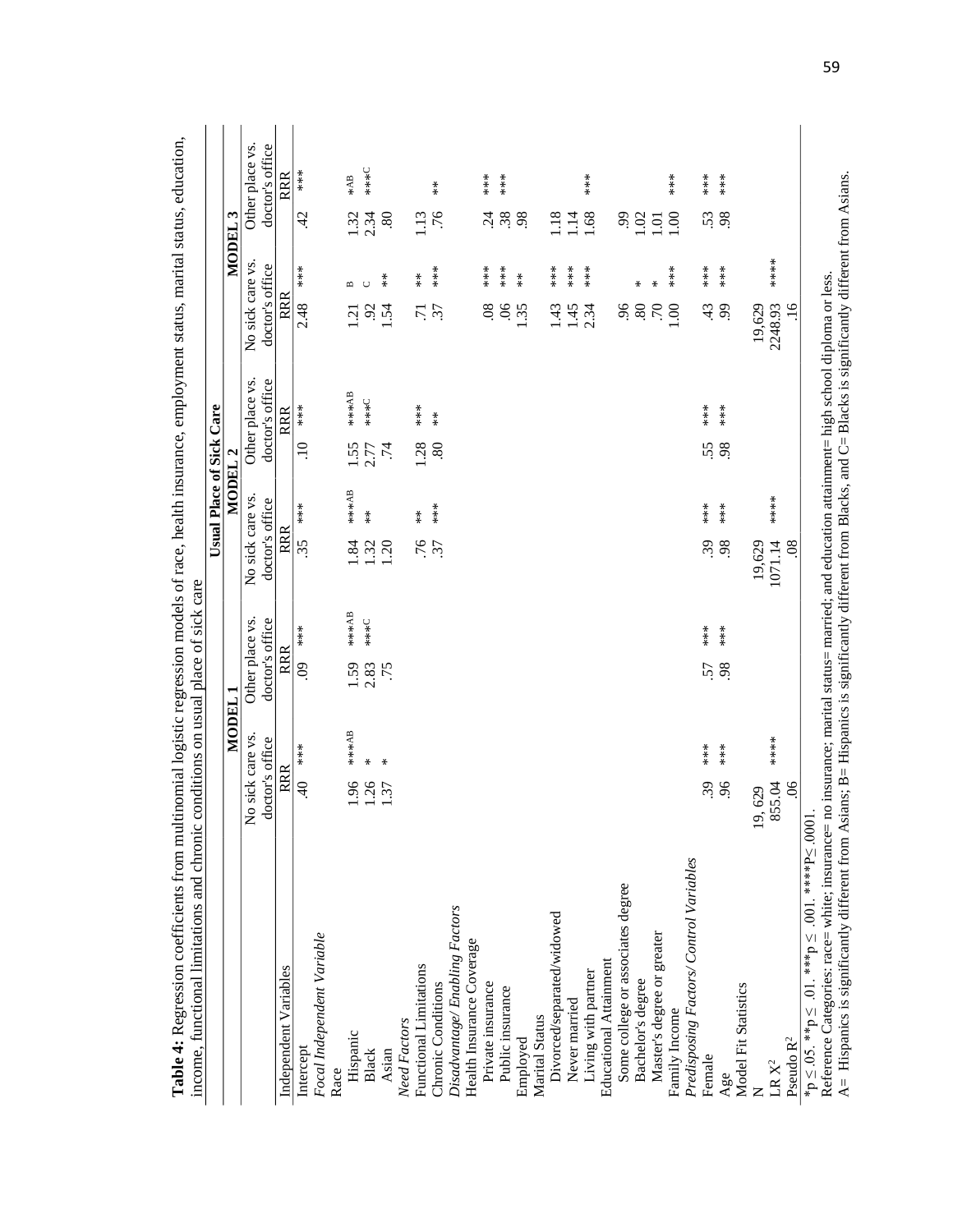| Independent Variables                                                                              |                                   |                           |             |                  |                    | Usual Place of Preventative | Care          |                       |                   |                 |                   |
|----------------------------------------------------------------------------------------------------|-----------------------------------|---------------------------|-------------|------------------|--------------------|-----------------------------|---------------|-----------------------|-------------------|-----------------|-------------------|
|                                                                                                    | MODEL 1                           |                           |             |                  | MODEL <sub>2</sub> |                             |               |                       |                   | ب<br>م<br>MODEL |                   |
|                                                                                                    | No prev care vs.                  | Other place vs.           |             | No prev care vs. |                    | Other place vs.             |               | No prev care vs.      |                   |                 | Other place vs.   |
|                                                                                                    | doctor's office                   | doctor's office           |             | doctor's office  |                    | doctor's office             |               | doctor's office       |                   |                 | doctor's office   |
|                                                                                                    | RRR                               | <b>RRR</b>                |             | RRR              |                    | RRR                         |               | RRR                   |                   |                 | RRR               |
| Intercept                                                                                          | ***<br>50                         | $\widetilde{\mathcal{S}}$ | ****        | $\frac{46}{5}$   | ***                | $\overline{0}$              | ****          | 4.18                  | ***               | 25              | ***               |
| Focal Independent Variable                                                                         |                                   |                           |             |                  |                    |                             |               |                       |                   |                 |                   |
| Race                                                                                               |                                   |                           |             |                  |                    |                             |               |                       |                   |                 |                   |
| Hispanic                                                                                           | ****B<br><b>1.75</b>              | 1.65                      | ***B        | 1.65             | **** <sup>8</sup>  | 1.60                        | $***B$        | 1.10                  |                   | 1.39            | $\frac{1}{2}$     |
| Black                                                                                              | $\pmb{\times}$<br>1.21            | 2.84                      | <b>C***</b> | 1.26             | $\star$            | 2.79                        | ***C          | $\frac{51}{1.20}$     |                   | 2.40            | ***C              |
| Asian                                                                                              | 1.12                              | 1.14                      |             | 98               |                    | $\Xi$                       |               |                       |                   | 1.18            |                   |
| Need Factors                                                                                       |                                   |                           |             |                  |                    |                             |               |                       |                   |                 |                   |
| Functional Limitations                                                                             |                                   |                           |             | .76              | $\stackrel{*}{*}$  | 1.24                        | $\frac{*}{*}$ | .70                   | ****              | 1.07            |                   |
| Chronic Conditions                                                                                 |                                   |                           |             | $\overline{4}$   | $***$              | .78                         | $\ast$        | 42                    | ***               | .73             | $\stackrel{*}{*}$ |
| Disadvantage/ Enabling Factors                                                                     |                                   |                           |             |                  |                    |                             |               |                       |                   |                 |                   |
| Health Insurance Coverage                                                                          |                                   |                           |             |                  |                    |                             |               |                       |                   |                 |                   |
| Private insurance                                                                                  |                                   |                           |             |                  |                    |                             |               | $\ddot{\mathrm{S}}$   | $**\ast$          | 27              | $***$             |
| Public insurance                                                                                   |                                   |                           |             |                  |                    |                             |               | $\overline{0}$        | $***$             | 5               | ****              |
| Employed                                                                                           |                                   |                           |             |                  |                    |                             |               | 1.15                  |                   | 93              |                   |
| Marital Status                                                                                     |                                   |                           |             |                  |                    |                             |               |                       |                   |                 |                   |
| Divorced/separated/widowed                                                                         |                                   |                           |             |                  |                    |                             |               | 1.45                  | ***               | 115             |                   |
| Never married                                                                                      |                                   |                           |             |                  |                    |                             |               | 1.28                  | $\stackrel{*}{*}$ | Ξ               |                   |
| Living with partner                                                                                |                                   |                           |             |                  |                    |                             |               |                       | ****              | 1.88            | ****              |
| <b>Educational Attainment</b>                                                                      |                                   |                           |             |                  |                    |                             |               |                       |                   |                 |                   |
| Some college or associates degree                                                                  |                                   |                           |             |                  |                    |                             |               | $\tilde{\mathcal{S}}$ |                   | 1.02            |                   |
| Bachelor's degree                                                                                  |                                   |                           |             |                  |                    |                             |               | $\overline{8}$        | ₩                 | 0.06            |                   |
| Master's degree or greater                                                                         |                                   |                           |             |                  |                    |                             |               | 69                    | $\stackrel{*}{*}$ | 1.16            |                   |
| Family Income                                                                                      |                                   |                           |             |                  |                    |                             |               | 0.001                 | ***               | 00.1            | $\stackrel{*}{*}$ |
| Predisposing Factors/Control Variables                                                             |                                   |                           |             |                  |                    |                             |               |                       |                   |                 |                   |
| Female                                                                                             | $* * * *$<br>$\ddot{c}$           | $\frac{8}{3}$             | $***$       | 42               |                    | $\frac{46}{5}$              |               | $\dot{9}$             | ***               | 45              | $***$             |
| Age                                                                                                | ****<br>$\widetilde{\mathcal{S}}$ | 99                        | ****        | 98               | ***                | 99                          | ****          | 98                    | ***               | 98              | ****              |
| Model Fit Statistics                                                                               |                                   |                           |             |                  |                    |                             |               |                       |                   |                 |                   |
|                                                                                                    | 19,629                            |                           |             | 19,629           |                    |                             |               | 19,629                |                   |                 |                   |
| $\mathop{\rm LR} X^2$                                                                              | *****<br>878.76                   |                           |             | 1084.40          | *****              |                             |               | 2276.66               | *****             |                 |                   |
| * $p \le 0.05$ . ** $p \le 0.01$ . *** $p \le 0.001$ . **** $P \le 0.001$<br>Pseudo $\mathbb{R}^2$ | 9Ò.                               |                           |             | .08              |                    |                             |               | $\overline{91}$       |                   |                 |                   |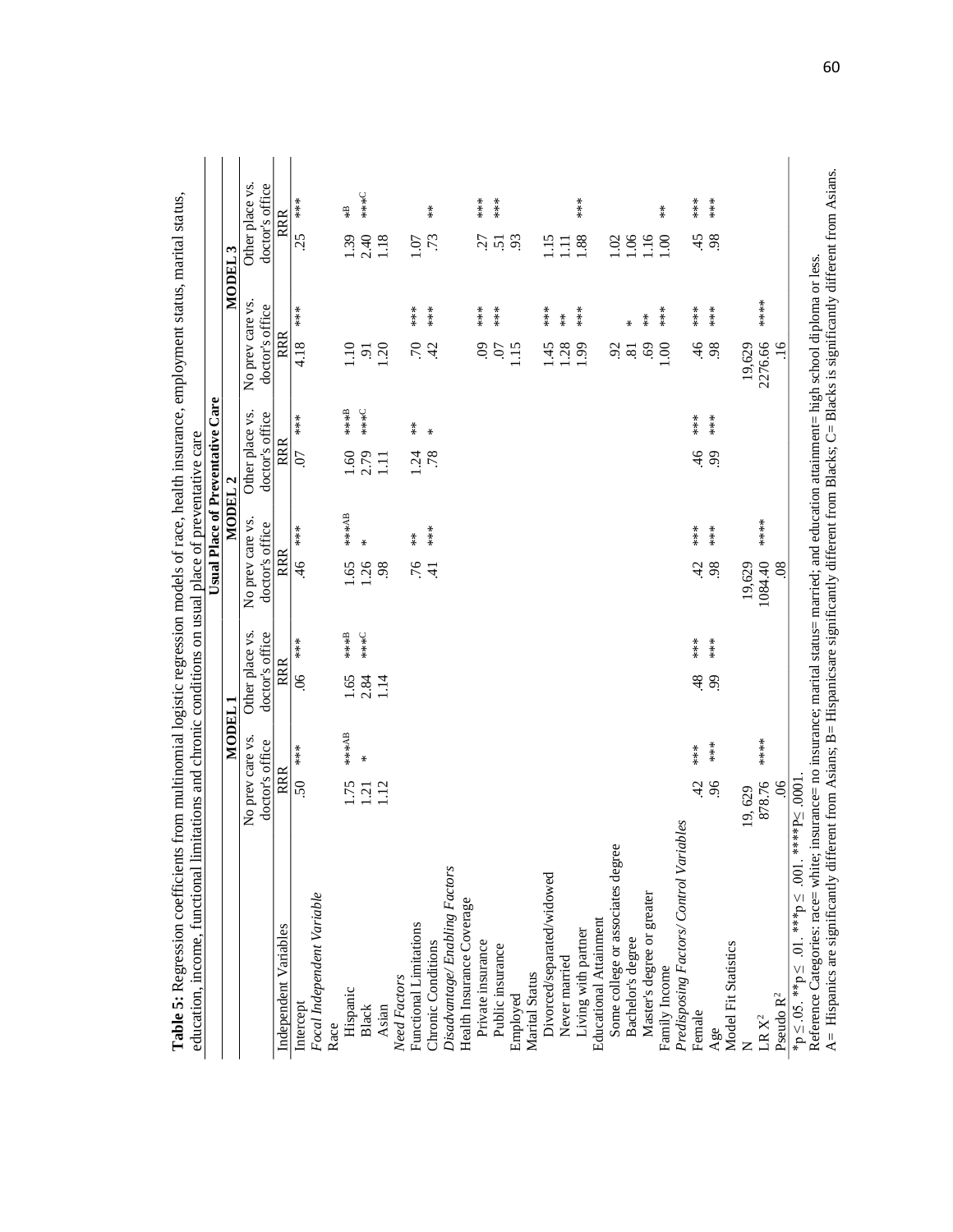|                                         |                |         |                | <b>Delayed Care</b> |                |         |
|-----------------------------------------|----------------|---------|----------------|---------------------|----------------|---------|
|                                         | <b>MODEL 1</b> |         | <b>MODEL 2</b> |                     | <b>MODEL 3</b> |         |
| <b>Independent Variables</b>            | odds ratio     |         | odds ratio     |                     | odds ratio     |         |
| Intercept                               | .14            | ***     | .18            | ***                 | .14            | ***     |
| Focal Independent Variable              |                |         |                |                     |                |         |
| Race                                    |                |         |                |                     |                |         |
| Hispanic                                | 1.26           | *** $A$ | 1.24           | ***                 | 1.27           | $***AB$ |
| <b>Black</b>                            | 1.20           | $**C$   | 1.07           |                     | 1.06           |         |
| Asian                                   | .89            |         | 1.00           |                     | .98            |         |
| <b>Need Factors</b>                     |                |         |                |                     |                |         |
| <b>Functional Limitations</b>           |                |         | 1.75           | ***                 | 1.76           | ***     |
| <b>Chronic Conditions</b>               |                |         | 1.72           | ***                 | 1.70           | ***     |
| Disadvantage/Enabling Factors           |                |         |                |                     |                |         |
| <b>Health Insurance Coverage</b>        |                |         |                |                     |                |         |
| Private insurance                       |                |         |                |                     | 1.18           |         |
| Public insurance                        |                |         |                |                     | 1.31           | $\ast$  |
| Employed                                |                |         |                |                     | 1.10           |         |
| <b>Marital Status</b>                   |                |         |                |                     |                |         |
| Divorced/separated/widowed              |                |         |                |                     | 1.05           |         |
| Never married                           |                |         |                |                     | .99            |         |
| Living with partner                     |                |         |                |                     | 1.05           |         |
| <b>Educational Attainment</b>           |                |         |                |                     |                |         |
| Some college or associates degree       |                |         |                |                     | 1.14           | ∗       |
| Bachelor's degree                       |                |         |                |                     | 1.37           | ***     |
| Master's degree or greater              |                |         |                |                     | 1.35           | ***     |
| Family Income                           |                |         |                |                     | 1.00           | ***     |
| Predisposing Factors/ Control Variables |                |         |                |                     |                |         |
| Female                                  | 1.41           | ***     | 1.32           | ***                 | 1.29           | ***     |
| Age                                     | 1.00           | ***     | .98            | ***                 | .98            | ***     |
| <b>Model Fit Statistics</b>             |                |         |                |                     |                |         |
| $\mathbf N$                             | 19,629         |         | 19,629         |                     | 19,629         |         |
| $LR X^2$                                | 99.54          | ****    | 630.98         | ****                | 674.52         | ****    |
| Pseudo $R^2$                            | .01            |         | .04            |                     | .04            |         |

**Table 6:** Regression coefficients from logistic regression models of race, health insurance, employment status, marital status, education, income, functional limitations, and chronic conditions on delayed care

 $*_{p} \leq .05.$  \*\* $p \leq .01.$  \*\*\* $p \leq .001.$  \*\*\*\* $P \leq .0001.$ 

Reference Categories: race= white; insurance= no insurance; marital status= married; and education attainment= high school diploma or less.

A= Hispanics are significantly different from Asians; B= Hispanics are significantly different from Blacks; C= Blacks are significantly different from Asians.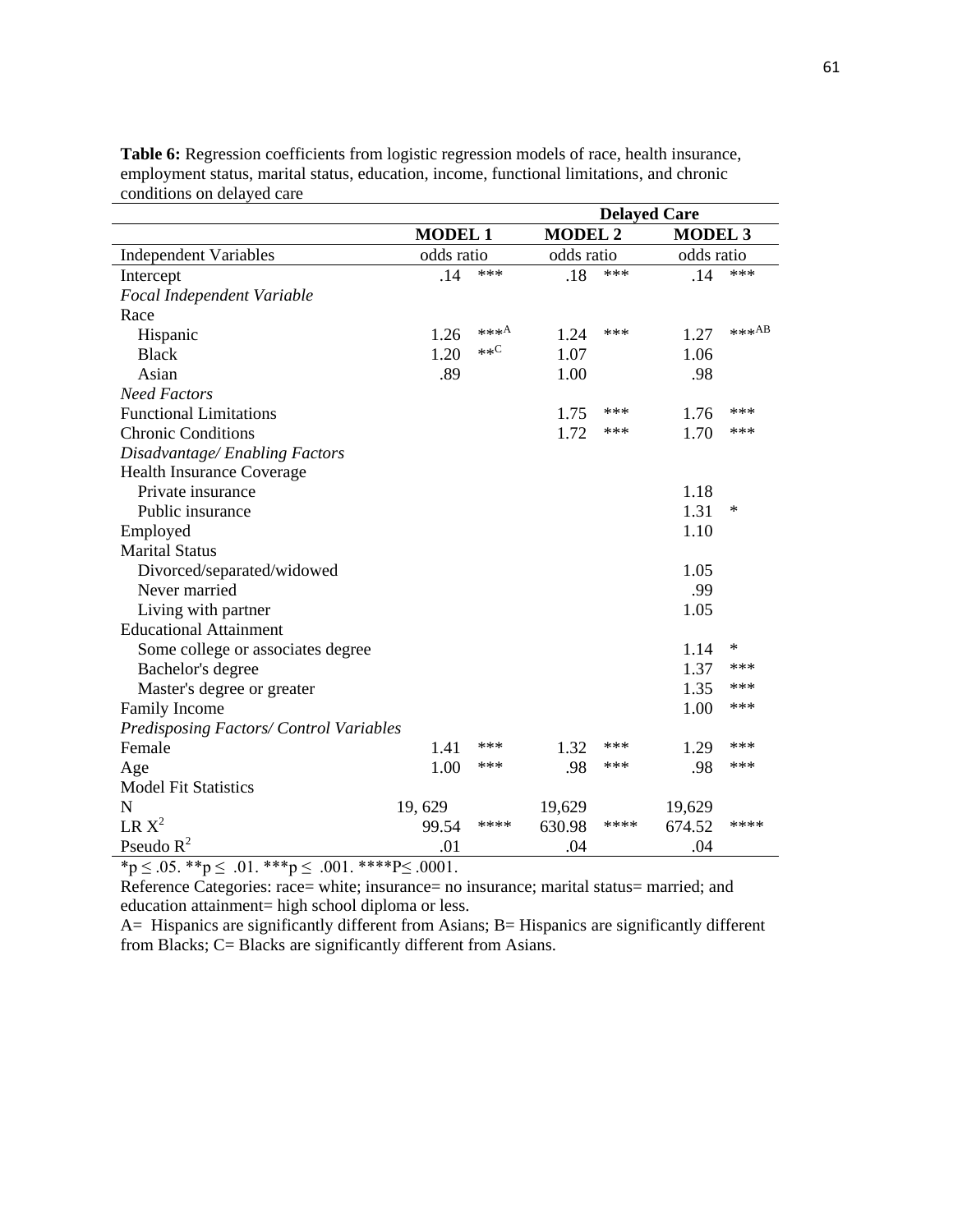|                                         |                |          |                |                  | <b>Forgone Care</b> |                 |
|-----------------------------------------|----------------|----------|----------------|------------------|---------------------|-----------------|
|                                         | <b>MODEL 1</b> |          | <b>MODEL 2</b> |                  |                     | <b>MODEL 3</b>  |
| <b>Independent Variables</b>            | odds ratio     |          | odds ratio     |                  |                     | odds ratio      |
| Intercept                               | .16            | $***$    | .22            | ***              | 1.20                |                 |
| Focal Independent Variable              |                |          |                |                  |                     |                 |
| Race                                    |                |          |                |                  |                     |                 |
| Hispanic                                | 1.34           | *** $AB$ | 1.31           | *** $A$          | 1.05                | A               |
| <b>Black</b>                            | 1.59           | $***C$   | 1.41           | *** <sup>C</sup> | 1.15                | $\ast \text{C}$ |
| Asian                                   | .63            | ***      | .71            | $**$             | .77                 | $\ast$          |
| <b>Need Factors</b>                     |                |          |                |                  |                     |                 |
| <b>Functional Limitations</b>           |                |          | 1.97           | ***              | 1.76                | ***             |
| <b>Chronic Conditions</b>               |                |          | 1.72           | ***              | 1.74                | $***$           |
| Disadvantage/Enabling Factors           |                |          |                |                  |                     |                 |
| Health Insurance Coverage               |                |          |                |                  |                     |                 |
| Private insurance                       |                |          |                |                  | .35                 | $***$           |
| Public insurance                        |                |          |                |                  | .37                 | ***             |
| Employed                                |                |          |                |                  | 1.17                | $***$           |
| <b>Marital Status</b>                   |                |          |                |                  |                     |                 |
| Divorced/separated/widowed              |                |          |                |                  | 1.12                | $\ast$          |
| Never married                           |                |          |                |                  | .72                 | ***             |
| Living with partner                     |                |          |                |                  | 1.30                | $***$           |
| <b>Educational Attainment</b>           |                |          |                |                  |                     |                 |
| Some college or associates degree       |                |          |                |                  | 1.21                | ***             |
| Bachelor's degree                       |                |          |                |                  | 1.12                |                 |
| Master's degree or greater              |                |          |                |                  | 1.11                |                 |
| Family Income                           |                |          |                |                  | 1.00                | $***$           |
| Predisposing Factors/ Control Variables |                |          |                |                  |                     |                 |
| Female                                  | 1.36           | ***      | 1.25           | ***              | 1.22                | ***             |
| Age                                     | 1.00           | ***      | .98            | ***              | .98                 | ***             |
| <b>Model Fit Statistics</b>             |                |          |                |                  |                     |                 |
| $\mathbf N$                             | 19,629         |          | 19,629         |                  | 19,629              |                 |
| $LR X^2$                                | 182.76         | ****     | 961.03         | ****             | 1797.19             | ****            |
| Pseudo $R^2$                            | .01            |          | .06            |                  | .11                 |                 |

**Table 7:** Regression coefficients from logistic regression models of race, health insurance, employment status, marital status, education, income, functional limitations and chronic conditions on forgone care

 $\overline{\ast p \leq .05}$ .  $\ast \ast p \leq .01$ .  $\ast \ast \ast p \leq .001$ .  $\ast \ast \ast \ast p \leq .0001$ .

Reference Categories: race= white; insurance= no insurance; marital status= married; and education attainment= high school diploma or less.

A= Hispanics are significantly different from Asians; B= Hispanics are significantly different from Blacks; C= Blacks are significantly different from Asians.